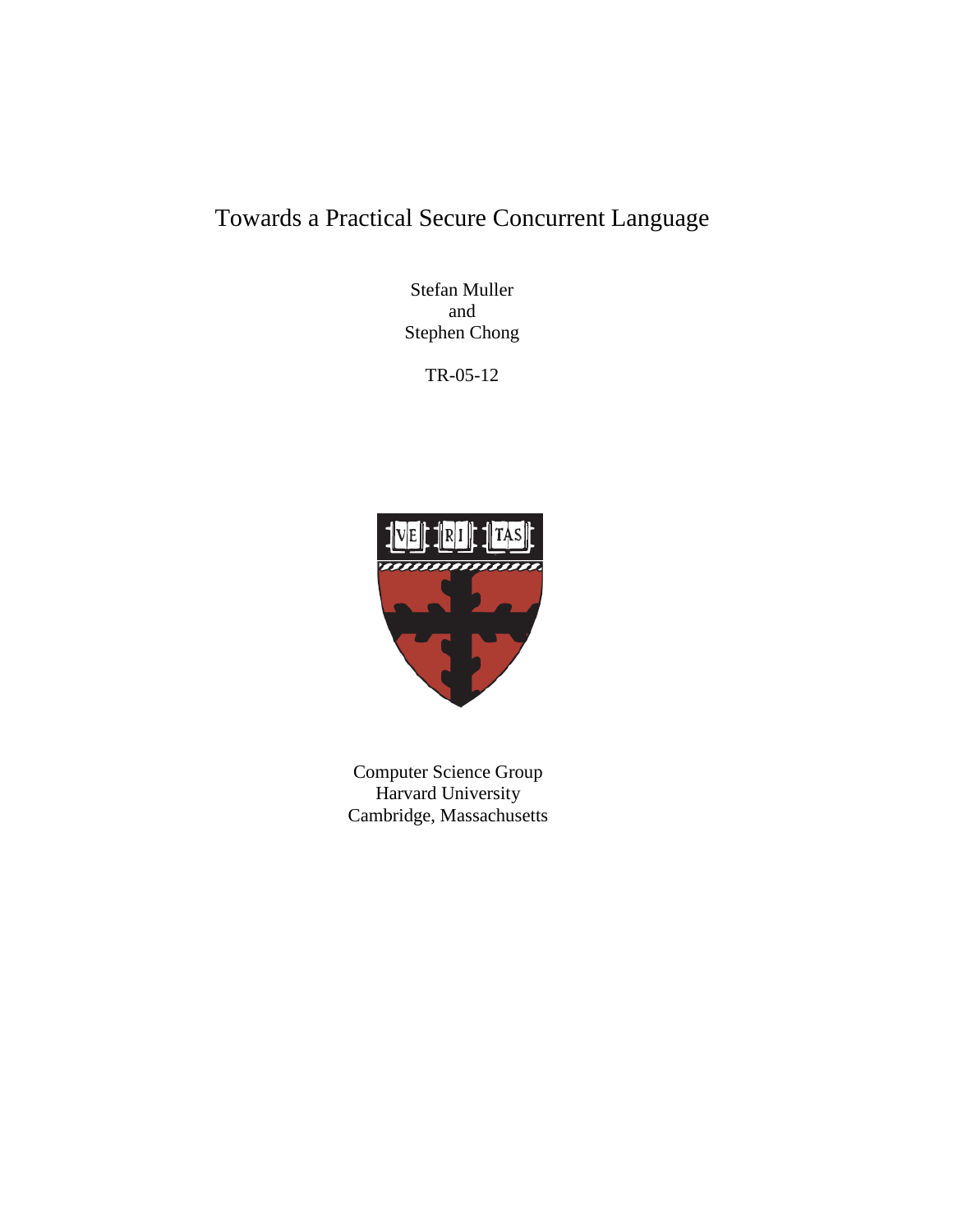# Towards a Practical Secure Concurrent Language <sup>∗</sup>

Stefan Muller

Carnegie Mellon University smuller@cs.cmu.edu

Stephen Chong Harvard University chong@seas.harvard.edu

# **Abstract**

We demonstrate that a practical concurrent language can be extended in a natural way with information security mechanisms that provably enforce strong information security guarantees. We extend the X10 concurrent programming language with coarse-grained information-flow control. Central to X10 concurrency abstractions is the notion of a *place*: a container for data and computation. We associate a security level with each place, and restrict each place to store only data appropriate for that security level. When places interact only with other places at the same security level, then our security mechanisms impose no restrictions. When places of differing security levels interact, our information security analysis prevents potentially dangerous information flows, including information flow through covert scheduling channels. The X10 concurrency mechanisms simplify reasoning about information flow in concurrent programs.

We present a static analysis that enforces a noninterference-based extensional information security condition in a calculus that captures the key aspects of X10's place abstraction and async-finish parallelism. We extend this security analysis to support many of X10's language features, and have implemented a prototype compiler for the resulting language.

*Categories and Subject Descriptors* D.3.3 [*Programming Languages*]: Language Constructs and Features—Concurrent programming structures; D.4.6 [*Operating Systems*]: Security and Protection—Information flow controls

*Keywords* Language-based security; information-flow control; X10.

# 1. Introduction

Enforcement of strong information security guarantees for concurrent programs poses both a challenge and an opportunity. The challenge is that, given current hardware trends towards increased parallelism, and the large number of computer systems that handle data of varying sensitivity, it is increasingly important to reason about and enforce information security guarantees in the presence of concurrency. Although progress has been made towards this end, there are not yet practical enforcement mechanisms and usable implementations. The opportunity is to adapt new and existing language abstractions for concurrency to reason precisely about information security in concurrent programs. Information security, like concurrency, is intimately connected to notions of dependency [1]. As such, there is potential for synergy between language mechanisms for concurrency, and enforcement mechanisms for information security in concurrent programs.

The X10 programming language [10] is an object-oriented language with abstractions to support fine-grained concurrency. Central to X10 concurrency abstractions is the notion of a *place*. A place is a computational unit that contains computation and data. For example, each core of a single machine or each machine within a distributed system might be represented by a different place. Data held at a place, and computation running at a place, are said to be "local" to the place. Places are first-class in X10. Multiple threads of execution, which in X10 are known as *activities*, may execute concurrently within a place. Activities at the same place share memory, and an activity may only access data at the place where it is located. Places may communicate using message passing, but X10 is designed to discourage excessive communication between places, since this reduces concurrency.

We extend  $X10$  language abstractions for concurrency with information security mechanisms, and call the resulting language SX10 (for Secure X10). Specifically, in SX10 each place is associated with a security level, and a (completely static) security analysis ensures that each place stores only data appropriate for that security level. Thus, all computation within a place is on data at the same security level. In the case where places communicate only with other places at the same security level, then our security mechanisms do not impose any restrictions on programs. Communication between places with different security levels may pose security concerns, but because message-passing communication is used between places, it is relatively simple to restrict such communication: the security analysis ensures that data may be sent to another place only when the security level of the destination is sufficiently high. Interaction between places may

<sup>∗</sup> This technical report is an extended version of the paper of the same title that appeared in OOPSLA'12. This technical report provides additional proof details.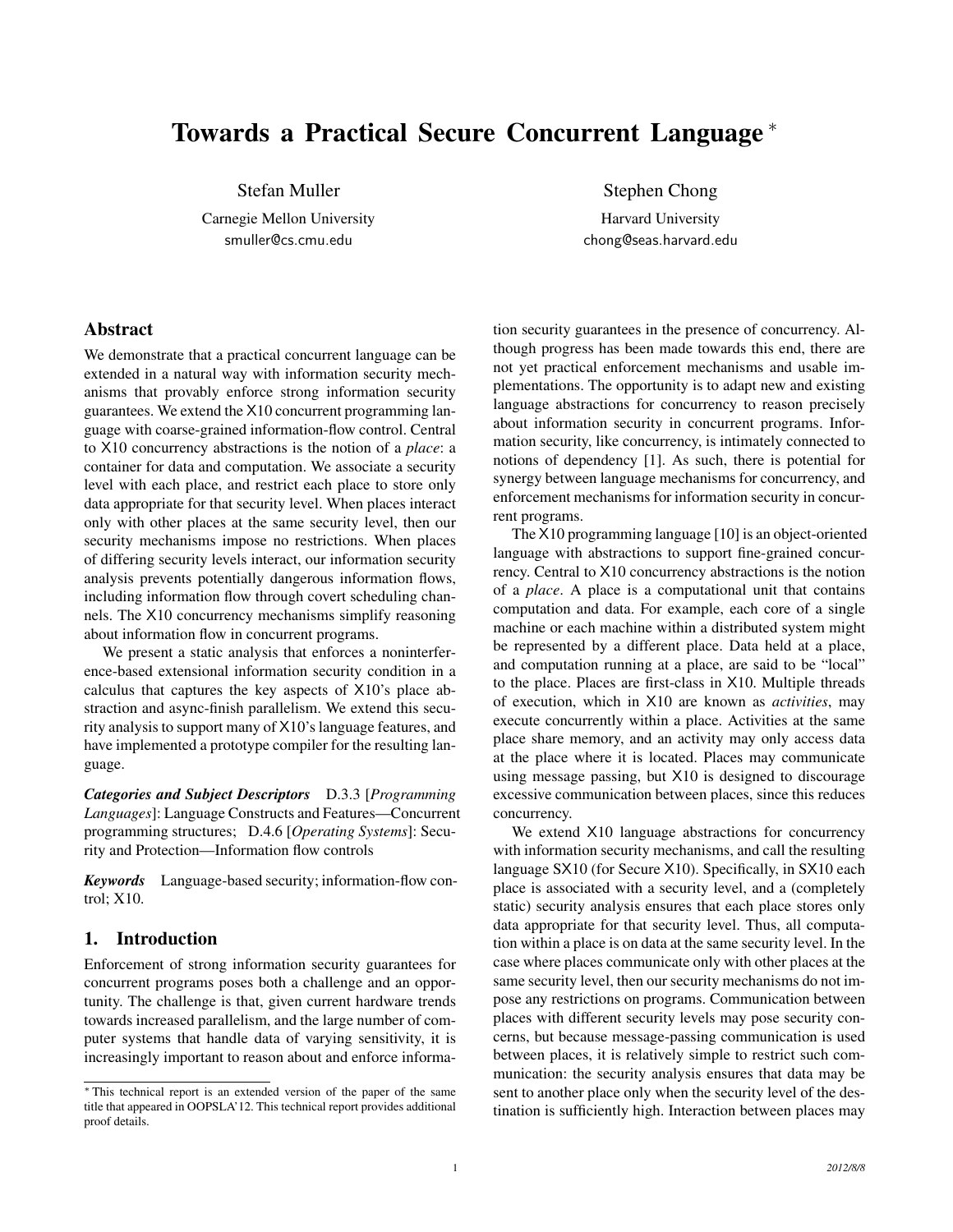influence the scheduling of activities at a place, leading to potential covert information channels; our security analysis tracks and controls these covert channels.

We believe that this coarse-grained approach to providing information security in concurrent programs is simple, practical, and useful. All data at a place is at the same security level, which both provides simplicity of reasoning for the programmer, and allows a high degree of concurrency within a place without compromising security.

There are many highly concurrent systems that compute with data of varying sensitivity that fit naturally into such a model. The following are some examples.

- Machine learning A service such as Pandora processes a large amount of public data, which is then used to make recommendations to individual users based on their private usage data. All public data is at the same security level and processing it is highly parallel; data from many users are processed in parallel.
- Social networks Users specify that some posts are visible to all other users, and some are visible only to friends. Many users may use the system concurrently.
- Shopping carts An online shopping cart collects information about items ordered, which may appear in lowsecurity logs, and credit card information, which must remain secure. Many customers may use the system concurrently.

*Motivating example* Reasoning about information security in the presence of concurrency can be subtle. Consider Program 1, which exhibits a timing channel.

```
1 at Low {
2 async {
3 // Activity 1
4 if (hi > 0) longComputation();
5 output ''pos'';
6 }
7 // Activity 2
8 mediumComputation(); output ''nonpos'';
9 }
```

| Program 1. |  |
|------------|--|
|------------|--|

Assume that memory location hi contains high-security (e.g., secret) data. Instruction at Low  $s$  indicates that  $s$  is executed at a place called Low, which we assume is allowed to handle only low-security data. Outputs at place Low should not reveal high-security information. Instruction async s creates a new activity to execute statement s, and the current activity continues with the following statement. Thus, the if statement and subsequent output of the string ''pos'' execute concurrently with the output ''nonpos'' statement. If high-security memory location hi is positive, then Activity 1 outputs ''pos'' after a long time; otherwise it outputs ''pos''

immediately. Activity 2 computes for a medium amount of time, and outputs ''nonpos''. It is likely that the order of outputs will reveal secret information, and the program is thus insecure. This is an example of an *internal timing channel* [47], where the order of publicly observable events depends upon high-security information.

Program 1 is not an SX10 program: low-security place Low is not allowed to hold high-security data, such as that stored in memory location hi. Suppose, however, that High is a place that is permitted to hold secret information. Then Program 2 is a SX10 program and exhibits a similar timing channel. (It is correctly rejected by our security analysis.)

|                | at Low $\{$                              |
|----------------|------------------------------------------|
| $\overline{c}$ | async $\{$                               |
| 3              | // Activity 1                            |
| 4              | at High $\{$ // activity 1 moves to High |
| $\overline{5}$ | if $(hi > 0)$ long Computation();        |
| 6              |                                          |
| 7              | // activity 1 moves back to Low          |
| 8              | output "pos";                            |
| 9              |                                          |
| 10             | // Activity 2                            |
| 11             | mediumComputation(); output "nonpos";    |
| 12             |                                          |

Program 2.

In this example, Activity 1 moves to place High in order to perform computation on high-security data, before returning to place Low to perform the output of the string ''pos''.

We assume that the scheduling of activities at each place depends only on the activities at that place, an assumption that holds in the X10 2.2 runtime [14]. Nonetheless, in Program 2, the scheduling of Activity 2 at place Low depends on whether Activity 1 is running at Low, which in turn depends on how long the computation at place High takes. Thus, the scheduling of output ''pos'' and output ''nonpos'' may be influenced by high-security data. Our security analysis detects this potential information flow, and rejects the program.

Program 2 is inherently nondeterministic: it could perform the two outputs in either order. The scheduler resolves the nondeterminism, but in doing so, may reveal highsecurity information—a form of refinement attack [38]. One way to prevent such refinement attacks is to require that any observable behavior be deterministic [6, 48]. Our security analysis requires such observational determinism when the resolution of nondeterminism may reveal high-security information.

It is, however, possible to allow some observable nondeterminism within a secure concurrent program. Intuitively, if the resolution of the nondeterminism does not depend on high-security information, then observable nondeterminism is secure [30]. If place  $P$  does not communicate with any other places, then, since scheduling is performed perplace, resolution of nondeterminism at  $P$  will not reveal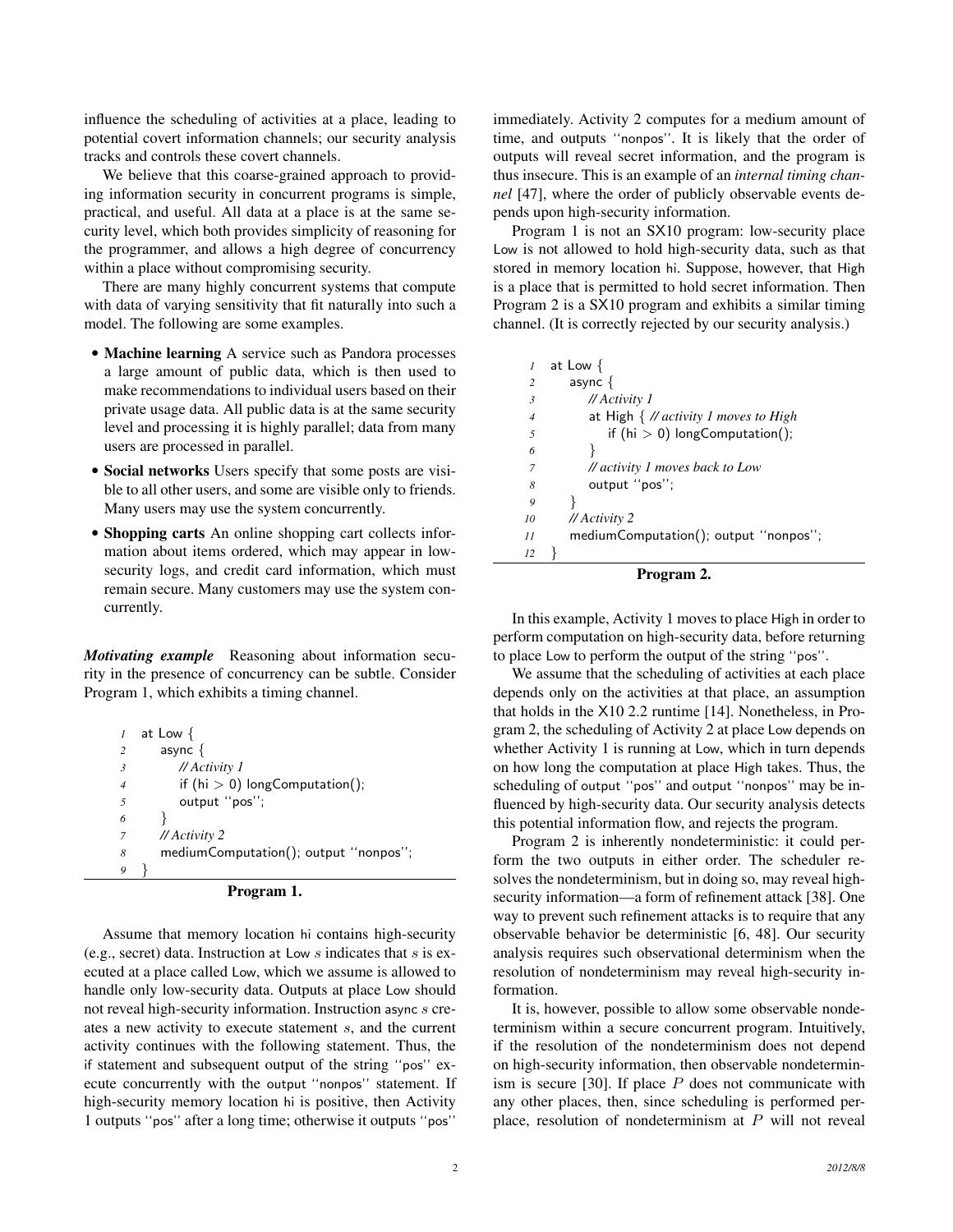high-security information. In some cases it is also possible to allow nondeterminism at place  $P$  even if  $P$  interacts with places of higher security levels. Consider Program 3: Activity 1 executes at place Low concurrently with Activity 2's execution at place High. The finish s instruction executes statement  $s$ , and waits until  $s$  and all activities spawned by  $s$  have terminated before continuing execution. Thus, Activity 3 and Activity 4 execute concurrently at place Low after Activities 1 and 2 have finished. Although the order of output ''B'' and output ''C'' is nondeterministic, resolution of this nondeterminism is not influenced by how long the high-security computation takes, and so does not reveal high-security information.

| $\mathcal I$   | at Low $\{$                      |
|----------------|----------------------------------|
| 2              | finish $\{$                      |
| $\mathfrak{Z}$ | async $\{$                       |
| $\overline{4}$ | // Activity 1                    |
| 5              | output "A":                      |
| 6              |                                  |
| $\overline{7}$ | // Activity 2                    |
| 8              | at High $\{$                     |
| 9              | if $(hi > 0)$ longComputation(); |
| 10             | ł                                |
| 11             |                                  |
| 12             | async $\{$                       |
| 13             | // Activity 3                    |
| 14             | output "B";                      |
| 15             | ł                                |
| 16             | // Activity 4                    |
| 17             | output "C";                      |
| 18             |                                  |

Program 3.

*Contributions* The key contribution of this paper is to demonstrate that practical and useful concurrency mechanisms can be extended in a natural way with information security mechanisms that provably enforce strong information security guarantees. We enforce coarse-grained informationflow control [38], requiring that every place can store only data at a single security level. If places interact only with other places at the same security level, then our security mechanisms do not restrict concurrency nor require determinism for security. When places of differing security interact, our information security analysis prevents potentially dangerous information flows by using X10's concurrency mechanisms to reason both about data sent between places, and about how the scheduling of activities at a place may depend on high-security information.

In Section 2 we present a calculus, based on Featherweight X10 [22], that captures key aspects of the X10 place abstraction, and its async-finish parallelism. We define a knowledge-based noninterference semantic security condition [2, 12] for this calculus in Section 3, and present a security analysis that provably enforces it. The language SX10 is the result of extending this analysis to handle many of the language features of X10. We have implemented a prototype compiler for SX10 by modifying the X10 compiler, and this is described in Section 4. We discuss related work in Section 5 and conclude in Section 6.

## 2. FSX10: a secure parallel calculus

In this section, we introduce the calculus FSX10, based on Featherweight X10 [22]. Like Featherweight X10, this calculus captures X10's async-finish parallelism, but adds places and interaction with the external environment via input and output instructions.

### 2.1 Syntax

The abstract syntax of FSX10 is presented in Figure 1. A *place* P is a container for data and activities. In FSX10, as in  $X10$ , every memory location r and every activity is associated with a place. In FSX10, however, places are simply identifiers and are not first-class values. Function  $Place(\cdot)$ describes how memory locations are mapped to places: memory location r is held at place  $Place(r)$ , and only code executing at that place is allowed to access the location.

For simplicity, we restrict values in the calculus to integers. Expressions  $e$  consist of integer constants  $v$ , variables  $x$ , memory reads  $'r$  (where  $r$  is a memory location), and total binary operations over expressions  $e_1 \oplus e_2$ .

Statements s are sequences of instructions. Every instruction is labeled with a program point. For example, a store instruction  $r := p$  e has program point p. For convenience we write  $s^p$  to indicate that program point  $p$  is the program point of the first instruction of statement s. When the program point of an instruction is irrelevant, we omit it.

Instructions include no-ops (skip), selection (if  $e$  then  $s$ else s), and iteration (while e do s). Instruction  $r := e$  evaluates expression  $e$  and updates memory location  $r$  with the result. Instruction let  $x = e$  in s evaluates expression e to a value, and uses that value in place of variable  $x$  in the evaluation of statement  $s$ . Once defined, variable  $x$  is immutable. A variable defined at place  $P$  may be used at a different place  $P'$ , which can be thought of as  $P$  sending the value of the variable to  $P'$ .

Instruction async  $s$  creates a new activity that starts executing statement s, and the current activity continues executing the next instruction. Instruction at  $P_s$  executes statement s at place  $P$ . Note that at  $P$  s does not create a new activity: execution of the next instruction waits until s has terminated. That is, given the statement at  $P s; r := 42$ ; skip, the assignment of 42 to memory location  $r$  will not occur until after statement s has finished execution. Instruction backat  $Ps$  does not appear in source programs, but is used by the operational semantics to track when control will return back to place P as a result of finishing an at  $P's'$  instruction. Finally, instruction finish  $s$  will block until statement  $s$ , and all activities created by s, have terminated.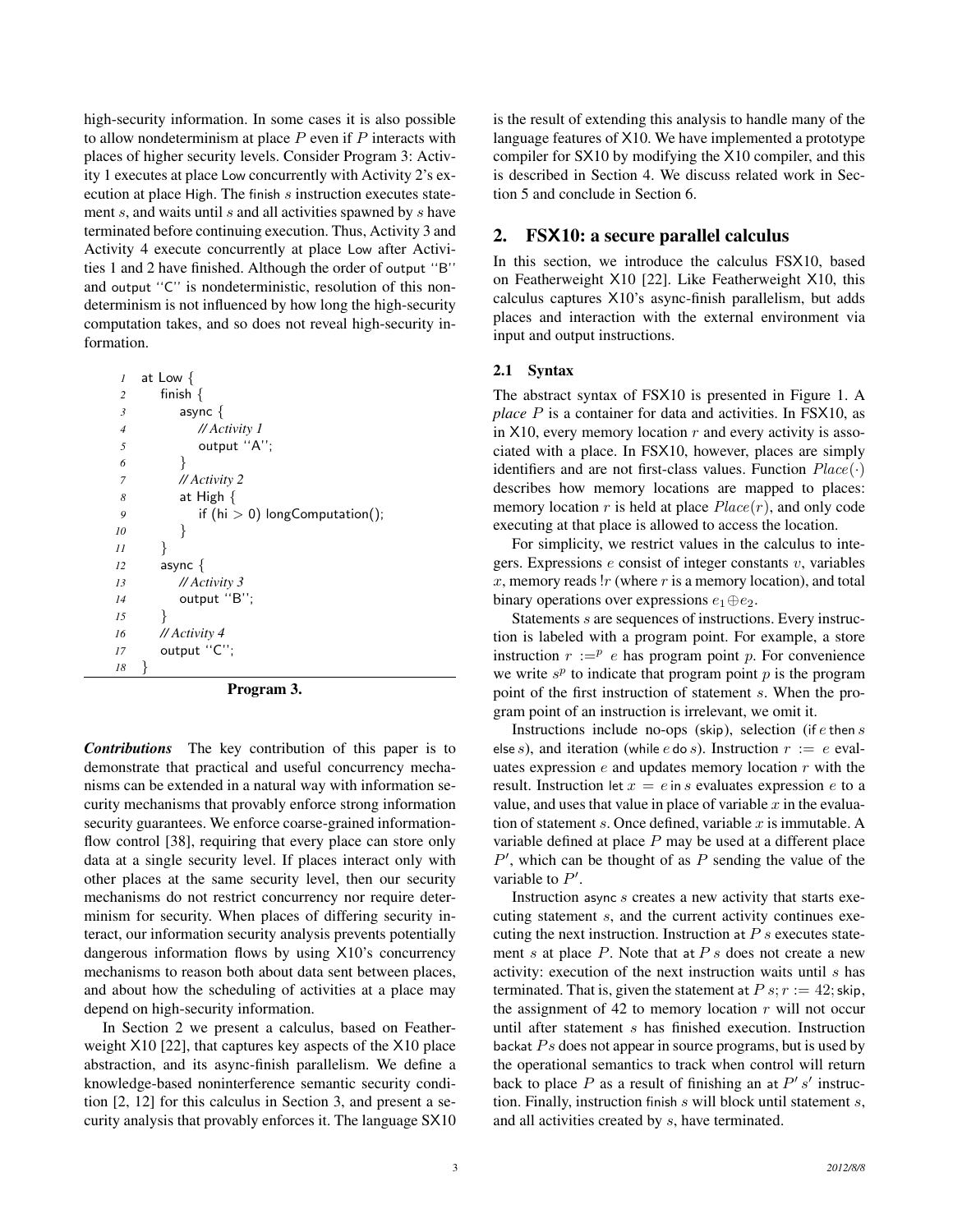## Metavariables

- P ranges over places
- p ranges over program points
- $v$  ranges over integer constants
- $x$  ranges over program variables
- $r$  ranges over memory locations
- ⊕ ranges over total binary integer functions

Expressions

| $\epsilon$ | $ ::= v$ |                  | Integer constant |
|------------|----------|------------------|------------------|
|            |          | $\boldsymbol{x}$ | Variable         |
|            |          | $\mathbf{r}$     | Memory read      |
|            |          | $e{\oplus}e$     | Binary operation |

#### Statements

 $s$  ::= skip<sup>p</sup> No-op  $i; s$  Sequence

Instructions

| skip $P$                     | $No$ -op                                                                                       |
|------------------------------|------------------------------------------------------------------------------------------------|
| $r := p e$                   | Memory write                                                                                   |
| if $P$ $e$ then $s$ else $s$ | Conditional                                                                                    |
| while $P$ $e$ do $s$         | Iteration                                                                                      |
| $\det^p x = e$ in s          | Let                                                                                            |
| output $^p e$                | Output                                                                                         |
| input $^p r$                 | Input                                                                                          |
| async $P s$                  | Asynchronous                                                                                   |
| at <sup>p</sup> $P s$        | At                                                                                             |
| finish $P_s$                 | Finish                                                                                         |
| backat $P$ $P$               | Back at                                                                                        |
|                              |                                                                                                |
|                              | Activity                                                                                       |
|                              | Parallel                                                                                       |
|                              | Join                                                                                           |
|                              | Done                                                                                           |
|                              | $i$ ::=<br>$T \ ::= \ \langle P, s \rangle$<br>T  T<br>$T \triangleright \langle P, s \rangle$ |

| Figure 1. FSX10 syntax |  |  |
|------------------------|--|--|
|------------------------|--|--|

FSX10 programs can communicate with the external environment via input and output instructions. We assume, without loss of generality, that every place has a single communication channel. Instruction output e, when executed at place  $P$ , will evaluate expression  $e$  to a value, and output that value on  $P$ 's channel. Similarly, instruction input r, when executed at  $P$ , will input a value from  $P$ 's channel, and store the result in location  $r$ . We assume that there is always data available for input on a channel, and thus input instructions are non-blocking.

Concurrently executing activities in FSX10 are represented using *trees*. Tree  $\langle P, s \rangle$  is an activity at place P executing statement s. Tree  $T_1 || T_2$  represents trees  $T_1$  and  $T_2$ 

executing concurrently. Tree  $\checkmark$  indicates a terminated activity, and tree  $T \triangleright \langle P, s \rangle$  indicates that activity  $\langle P, s \rangle$  is blocked until all activities in  $T$  have terminated.

## 2.2 Events, traces, and input strategies

As a program executes, it generates input and output events. Input event  $i(v, P)$  is generated when an input instruction accepts value v from P's channel. Output event  $o(v, P)$  is generated when an output instruction outputs value  $v$  on  $P$ 's channel.

A *trace* t is a (possibly empty) sequence of input, output and location assignment events. Other events are not tracked. We write  $\epsilon$  for the empty trace. We write  $t\upharpoonright_P$  for the subsequence of events of  $t$  that occur at place  $P$ . More formally, we have

$$
\epsilon \upharpoonright_P = \epsilon
$$
  

$$
(t \cdot \alpha) \upharpoonright_P = \begin{cases} (t \upharpoonright_P) \cdot \alpha & \text{if } Place(\alpha) = P \\ t \upharpoonright_P & \text{otherwise} \end{cases}
$$

where function  $Place(\alpha)$  is the place at which  $\alpha$  occurred:

$$
Place(i(v, P)) = P
$$

$$
Place(o(v, P)) = P.
$$

We model input from the external environment with *input strategies* [30]. Input strategy  $\omega$  is a function from places and traces to values, such that given trace t, value  $\omega(P, t\vert_P)$  is the next value to input on the channel for  $P$ . Note that the choice of the next value that will be input on a channel can depend on the previous outputs of the channel. In Section 3, where we consider the security of FSX10 programs, we will be concerned with ensuring that low-security attackers are unable to learn about the inputs to high-security places.

#### 2.3 Scheduling

Since program execution, and information security, depends on scheduling, we model the scheduler in FSX10. We explicitly refine the nondeterminism inherent in scheduling using *refiners* [30] to represent the decisions made by the scheduler. Essentially, all nondeterminism in program execution is encapsulated in a refiner; once a refiner has been chosen, program execution is deterministic.

In X10, a place represents a distinct computational node with a distinct scheduler [14]. In accordance with this model, we assume that scheduling decisions are made on a per-place basis, and the choice of which activity to run at a given place depends only on the set of activities currently executing at that place.

We model these assumptions by representing a refiner R as a pair  $(Ps, Sch)$ , where Ps is a stream of places indicating the order in which places take steps, and Sch is a function from places to streams chs of *scheduling functions*. A scheduling function ch takes a set of program points (representing the set of activities currently executing at the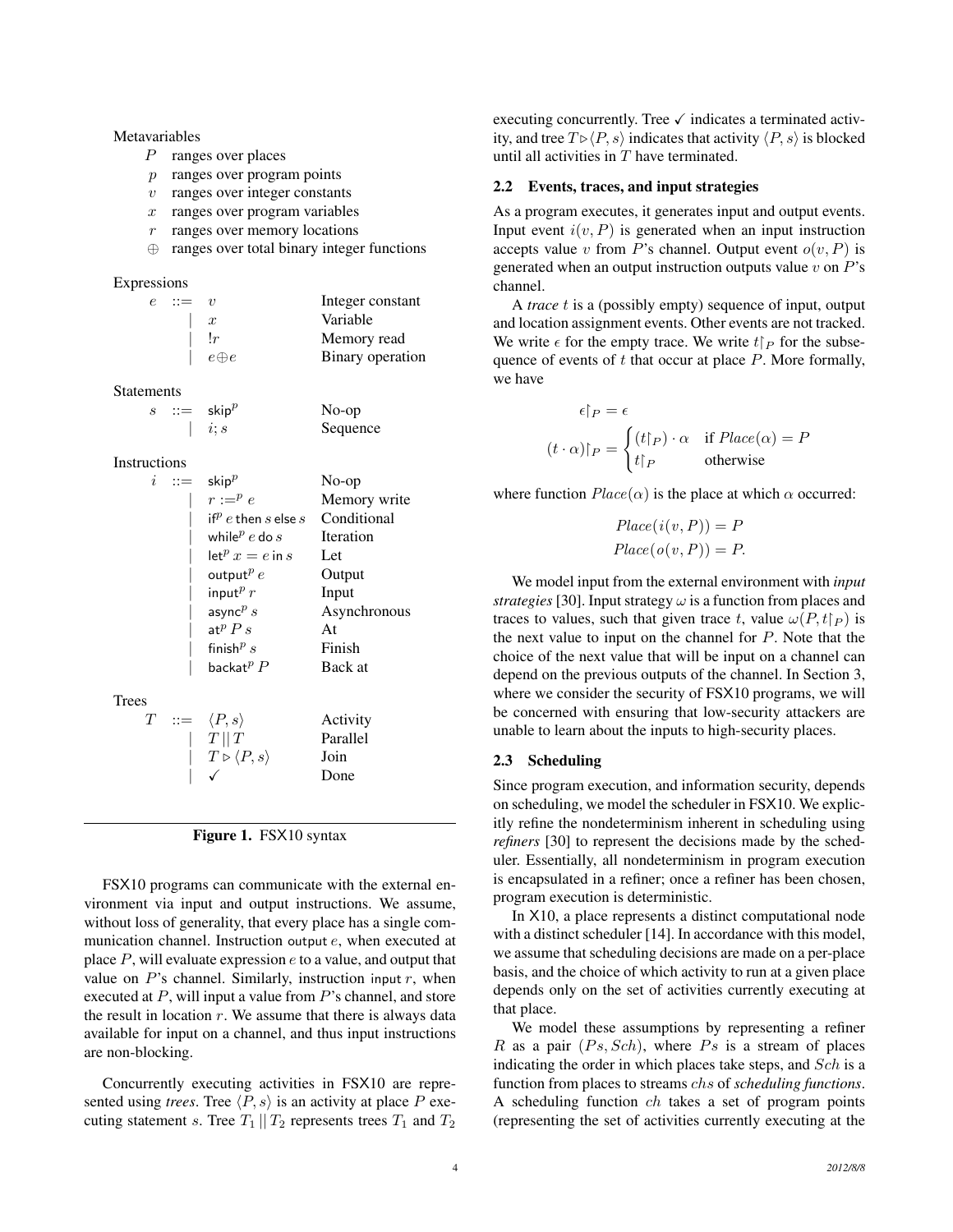PLACE

$$
Sch(P) = chs \cdot ch \qquad \text{PointsRunning}(T, P) \neq \emptyset
$$
\n
$$
ch(\text{PointsRunning}(T, P)) = p \qquad (H; \omega; t; T) \xrightarrow{p} (H'; \omega; t'; T')
$$
\n
$$
(H; \omega; (P \cdot Ps, Sch); t; T) \rightarrow (H'; \omega; (Ps, Sch[P \rightarrow chs]); t'; T')
$$
\n
$$
P\text{ointsRunning}(T, P) = \emptyset
$$
\n
$$
(H; \omega; (P \cdot Ps, Sch); t; T) \rightarrow (H; \omega; (Ps, Sch); t; T)
$$
\n
$$
\text{PointsRunning}(\sqrt{P}) = \emptyset
$$

PointsRunning(
$$
(P', s^p)
$$
,  $P) = \begin{cases} \{p\} & \text{if } P' = P \\ \emptyset & \text{if } P' \neq P \end{cases}$ 

\nPointsRunning( $T_1 || T_2, P$ ) = PointsRunning( $T_1, P$ )  $\cup$  PointsRunning( $T_2, P$ )

\nPointsRunning( $T \triangleright \langle P', s \rangle, P$ ) = PointsRunning( $T, P$ )

**Figure 2.** Program semantics  $(H; \omega; R; t; T) \rightarrow (H'; \omega; R'; t'; T')$ 

place), and returns an element of that set (representing which of the activities should be scheduled). We write  $P \cdot Ps$  for a stream with first element  $P$  and remaining elements  $Ps$ .

Thus, if the refiner is  $(P \cdot Ps, Sch)$ , then place P will take a step next, and if  $Sch(P) = ch \cdot chs$  (where ch is the first element of the stream of scheduling function, and chs is the remainder of the stream), then scheduling function *ch* will be used to determine which of the current activities at P will be scheduled. Note that each time a place takes a step, it may use a different scheduling function. However, the sequence of scheduling functions at a given place must be decided in advance, and may not depend on the history of computation at the place.

The use of a stream of scheduling functions per place allows our model to capture many realistic scheduling algorithms, such as round robin, shortest remaining time, and fixed priority. Scheduling algorithms that depend on the history of computation at a place (such as the work-stealing scheduling algorithm used in the X10 runtime [14, 15]) cannot be directly represented in this model. However, we believe the security guarantees still hold for the X10 runtime; we further discuss the security of the X10 scheduler in Section 4.

#### 2.4 Operational semantics

A program configuration is a 5-tuple  $(H; \omega; R; t; T)$ . Heap  $H$  maps locations  $r$  to values, and is updated as the program executes. Input strategy  $\omega$  is used to determine values input on channels; the input strategy does not change during execution, but we include it in the program configuration for notational convenience. Refiner  $R$  is used to determine scheduling, and is updated during execution. Trace  $t$  is the trace (of input, output, and location assignment events) produced so far by the program's execution. Tree  $T$  is the tree of currently executing activities.

The small-step operational semantics relation

$$
(H; \omega; R; t; T) \rightarrow (H'; \omega; R'; t'; T')
$$

| <b>CONST</b>                                     | <b>READ</b>                                           |  |  |  |
|--------------------------------------------------|-------------------------------------------------------|--|--|--|
|                                                  | $H(r) = v$ $Place(r) = P$                             |  |  |  |
| $P: H: v \Downarrow v$                           | $P: H: \mathord{!r} \Downarrow v$                     |  |  |  |
|                                                  |                                                       |  |  |  |
|                                                  | OР                                                    |  |  |  |
|                                                  | $P; H; e_1 \Downarrow v_1$ $P; H; e_2 \Downarrow v_2$ |  |  |  |
| $P; H; e_1 \oplus e_2 \Downarrow v_1 \oplus v_2$ |                                                       |  |  |  |

|  | <b>Figure 4.</b> Expression semantics $P$ ; $H$ ; $e \Downarrow v$ |  |  |  |
|--|--------------------------------------------------------------------|--|--|--|
|--|--------------------------------------------------------------------|--|--|--|

describes how a program configuration changes as a result of execution. Due to the use of refiners, the operational semantics is deterministic. Inference rules for this relation are given in Figure 2.

Rule PLACE uses the refiner to select a place  $P$  to execute, and to select a scheduling function ch to schedule an activity at P. Set PointsRunning $(T, P)$  is the set of program points of running activities located at  $P$  (also defined in Figure 2), which is given to scheduling function  $ch$  to select an activity. Rule IDLEPLACE handles the case where the refiner has selected place  $P$  to execute, but  $P$  does not have any currently running activities. Judgment

$$
(H; \omega; t; T) \stackrel{p}{\rightarrow} (H'; \omega; t'; T')
$$

is used to indicate that tree configuration  $(H; \omega; t; T)$  executes the instruction at program point  $p$  to produce tree configuration  $(H'; \omega; t'; T')$ . Tree configurations are similar to program configurations, but omit the refiner, since the refiner is used only to determine which activity to execute.

Inference rules for  $(H; \omega; t; T) \stackrel{p'}{\rightarrow} (H'; \omega; t'; T')$  are given in Figure 3. Rules PARALEFT, PARARIGHT, PAR-ALEFTDONE, PARARIGHTDONE, JOIN, and JOINDONE navigate through the tree structure to find the appropriate activity to execute. Rule SKIP1 reduces a skip statement to a terminated activity  $\checkmark$ . The remaining rules execute a single instruction.

Several of the rules for evaluating instructions evaluate expressions to values, using judgment  $P; H; e \Downarrow v$ , which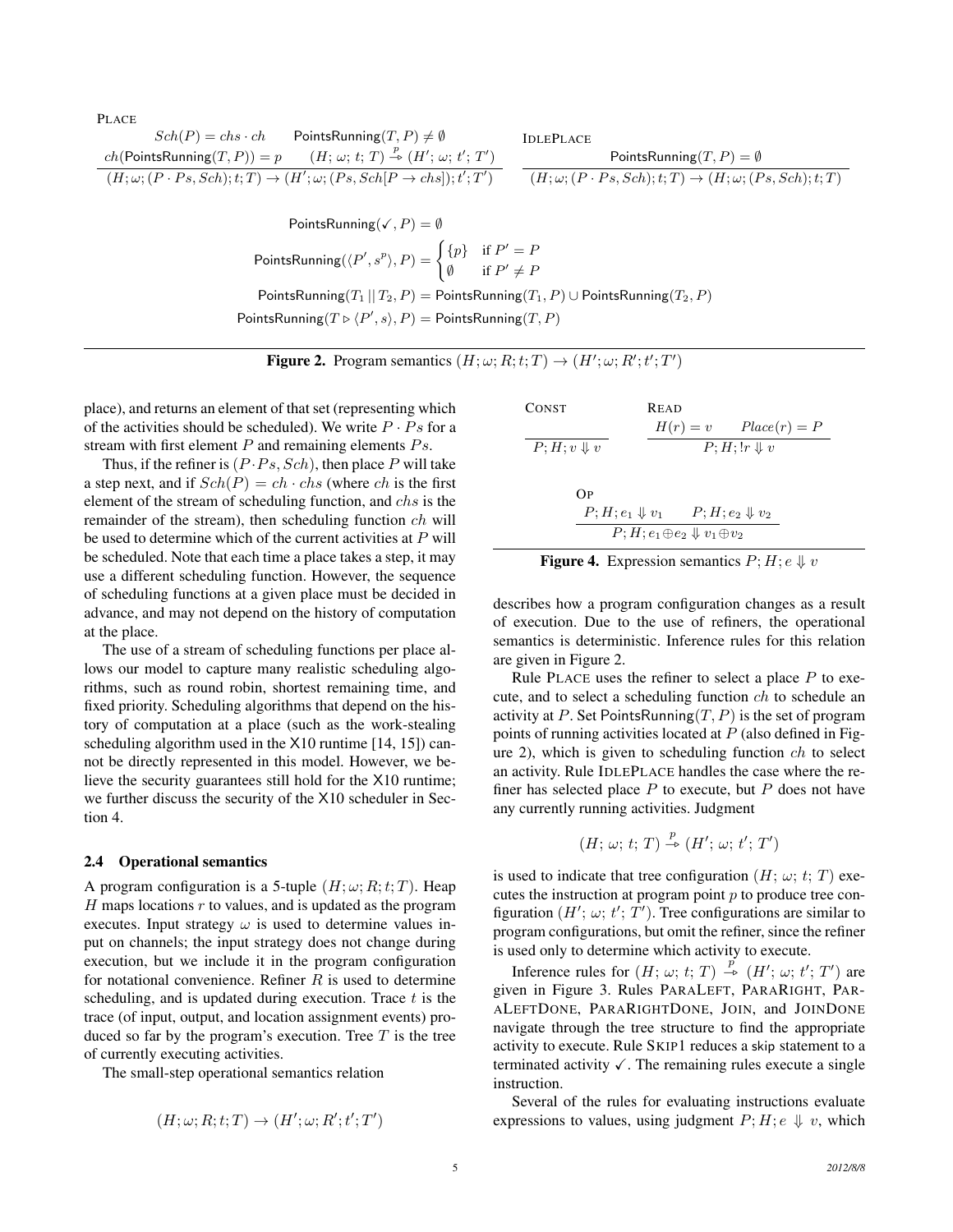| $(H; \omega; t; T_1    T_2) \stackrel{p}{\rightarrow} (H'; \omega; t'; T_2)$                                                                                                                                                               | $(H; \omega; t; T_1    T_2) \stackrel{p}{\rightarrow} (H'; \omega; t'; T_1)$                                                                                                                                                                                                                                                                                                                                                                                        |
|--------------------------------------------------------------------------------------------------------------------------------------------------------------------------------------------------------------------------------------------|---------------------------------------------------------------------------------------------------------------------------------------------------------------------------------------------------------------------------------------------------------------------------------------------------------------------------------------------------------------------------------------------------------------------------------------------------------------------|
| <b>JOIN</b>                                                                                                                                                                                                                                | <b>JOINDONE</b>                                                                                                                                                                                                                                                                                                                                                                                                                                                     |
| $(H; \omega; t; T) \stackrel{p}{\rightarrow} (H'; \omega; t'; T') \qquad T' \neq \checkmark$<br>$(H; \omega; t; T \triangleright \langle P, s \rangle) \stackrel{p}{\rightarrow} (H'; \omega; t'; T' \triangleright \langle P, s \rangle)$ | $\frac{(H; \omega; t; T) \stackrel{p}{\rightarrow} (H'; \omega; t'; \sqrt{)}}{(H; \omega; t; T \triangleright \langle P, s \rangle) \stackrel{p}{\rightarrow} (H'; \omega; t'; \langle P, s \rangle)}$                                                                                                                                                                                                                                                              |
|                                                                                                                                                                                                                                            |                                                                                                                                                                                                                                                                                                                                                                                                                                                                     |
| SKIP1                                                                                                                                                                                                                                      | SKIP2                                                                                                                                                                                                                                                                                                                                                                                                                                                               |
| $(H; \omega; t; \langle P, \mathsf{skip}^p \rangle) \stackrel{p}{\rightarrow} (H; \omega; t; \sqrt{)}$                                                                                                                                     | $(H; \omega; t; \langle P, \mathsf{skip}^p; s \rangle) \stackrel{p}{\rightarrow} (H; \omega; t; \langle P, s \rangle)$                                                                                                                                                                                                                                                                                                                                              |
| WRITE                                                                                                                                                                                                                                      | LET                                                                                                                                                                                                                                                                                                                                                                                                                                                                 |
|                                                                                                                                                                                                                                            | $P; H; e \Downarrow v$ $Place(r) = P$<br>$(H; \omega; t; \langle P, r := P e; s \rangle) \xrightarrow{P} (H[r \rightarrow v]; \omega; t; \langle P, s \rangle)$<br>$(H; \omega; t; \langle P, \text{let}^p x = e \text{ in } s_1; s_2 \rangle) \xrightarrow{P} (H; \omega; t; \langle P, s_1' \bullet s_2 \rangle)$                                                                                                                                                 |
|                                                                                                                                                                                                                                            |                                                                                                                                                                                                                                                                                                                                                                                                                                                                     |
| ASYNC                                                                                                                                                                                                                                      | <b>FINISH</b>                                                                                                                                                                                                                                                                                                                                                                                                                                                       |
|                                                                                                                                                                                                                                            | $\overbrace{(H;\,\omega;\,t;\,\langle P,\textnormal{\textsf{async}}}^{p} \textnormal{\textsf{s}}_1; \textnormal{s}_2) \xrightarrow{p} \overbrace{(H;\,\omega;\,t;\,\langle P, s_1 \rangle \,  \,\langle P, s_2 \rangle)}^{\,p}} \qquad \overbrace{(H;\,\omega;\,t;\,\langle P,\textnormal{finish}^{p} \textnormal{\textsf{s}}_1; \textnormal{s}_2 \rangle) \xrightarrow{p} (H;\,\omega;\,t;\,\langle P, s_1 \rangle \triangleright \langle P, s_2 \rangle)}^{\,p}}$ |
| AT                                                                                                                                                                                                                                         | <b>BACKAT</b>                                                                                                                                                                                                                                                                                                                                                                                                                                                       |
|                                                                                                                                                                                                                                            | $\overline{(H;\,\omega;\,t;\,\langle P_1,\textsf{at}^p\,P_2\,s_1;s_2\rangle)\xrightarrow{p}(H;\,\omega;\,t;\,\langle P_2,s_1\bullet(\textsf{backat}\,P_1;s_2)\rangle)} \qquad \overline{(H;\,\omega;\,t;\,\langle P_2,\textsf{backat}^p\,P_1;s\rangle)\xrightarrow{p}(H;\,\omega;\,t;\,\langle P_1,s\rangle)}$                                                                                                                                                      |
| <b>OUTPUT</b>                                                                                                                                                                                                                              | <b>INPUT</b>                                                                                                                                                                                                                                                                                                                                                                                                                                                        |
|                                                                                                                                                                                                                                            |                                                                                                                                                                                                                                                                                                                                                                                                                                                                     |
|                                                                                                                                                                                                                                            | $\boxed{P; H; e \Downarrow v}$ $\boxed{(H; \omega; t; \langle P, \text{output}^p e; s \rangle) \xrightarrow{p} (H; \omega; t \cdot o(v, P); \langle P, s \rangle)}$ $\boxed{(H; \omega; t; \langle P, \text{input}^p r; s \rangle) \xrightarrow{p} (H[r \leftrightarrow v]; \omega; t \cdot i(v, P); \langle P, s \rangle)}$                                                                                                                                        |
| $_{\rm IF1}$                                                                                                                                                                                                                               | IF2                                                                                                                                                                                                                                                                                                                                                                                                                                                                 |
|                                                                                                                                                                                                                                            | $\frac{P; H; e \Downarrow v \qquad v \neq 0}{(H; \omega; t; \langle P, \text{if}^p \text{ } e \text{ then } s_1 \text{ } \text{else } s_2; s_3 \rangle) \xrightarrow{p} (H; \omega; t; \langle P, s_1 \bullet s_3 \rangle)} \frac{P; H; e \Downarrow v \qquad v = 0}{(H; \omega; t; \langle P, \text{if}^p \text{ } e \text{ then } s_1 \text{ } \text{else } s_2; s_3 \rangle) \xrightarrow{p} (H; \omega; t; \langle P, s_2 \bullet s_3 \rangle)}$                |
|                                                                                                                                                                                                                                            |                                                                                                                                                                                                                                                                                                                                                                                                                                                                     |
| WHILE                                                                                                                                                                                                                                      |                                                                                                                                                                                                                                                                                                                                                                                                                                                                     |
|                                                                                                                                                                                                                                            | $(H; \omega; t; \langle P, (\text{while}^p e \text{ do } s_1); s_2 \rangle) \stackrel{p}{\rightarrow} (H; \omega; t; \langle P, (\text{if} e \text{ then } (s_1 \bullet \text{while} e \text{ do } s_1; \text{skip}) \text{ else } \text{skip}); s_2 \rangle)$                                                                                                                                                                                                      |

PARARIGHT

PARARIGHTDONE

 $(H; \omega; t; T_2) \stackrel{p}{\rightarrow} (H'; \omega; t'; T_2') \qquad T_2' \neq \checkmark$  $(H; \omega; t; T_1 \| T_2) \stackrel{p}{\rightarrow} (H'; \omega; t'; T_1 \| T_2')$ 

 $(H; \omega; t; T_2) \stackrel{p}{\rightarrow} (H'; \omega; t'; \checkmark)$ 

$$
f_{\rm{max}}
$$

| $(H; \omega; t; T_1) \stackrel{p}{\rightarrow} (H'; \omega; t'; T_1')$               | $T_1' \neq \checkmark$ |
|--------------------------------------------------------------------------------------|------------------------|
| $(H; \omega; t; T_1    T_2) \stackrel{p}{\rightarrow} (H'; \omega; t'; T_1'    T_2)$ |                        |

# PARALEFTDONE

PARALEFT

| $(H; \omega; t; T_1) \stackrel{p}{\rightarrow} (H'; \omega; t'; \sqrt{2})$   |
|------------------------------------------------------------------------------|
| $(H; \omega; t; T_1    T_2) \stackrel{p}{\rightarrow} (H'; \omega; t'; T_2)$ |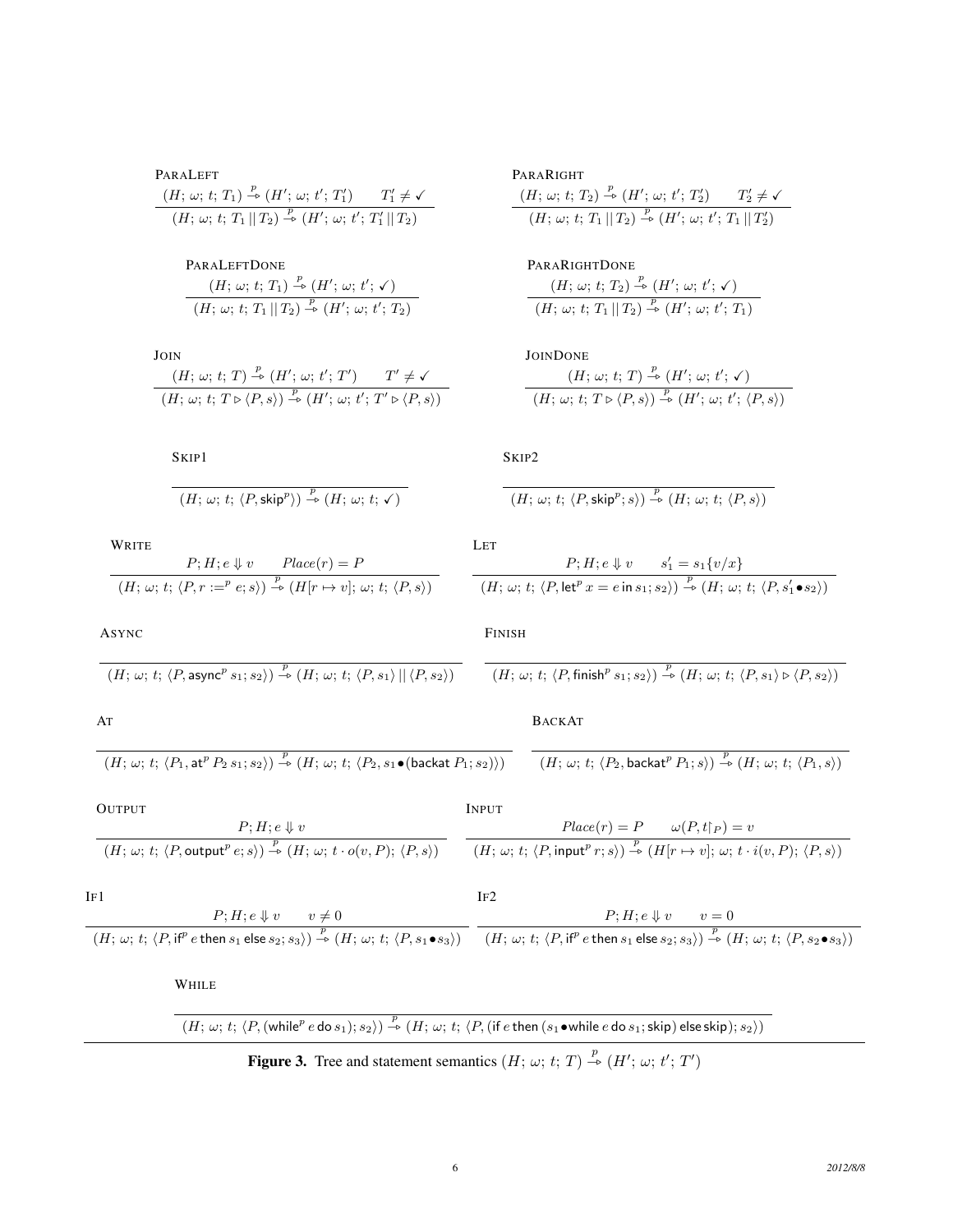is defined in Figure 4. Evaluation of expressions is standard, with the exception of memory read  $\mathbb{F}_r$ , which requires that memory location  $r$  is held at place  $P$ , the current place of the activity performing the read.

Rule SKIP2 handles the instruction skip—it is a no-op. Rule WRITE executes write instruction  $r := p$  e by evaluating expression  $e$  to a value  $v$  and updating the heap to map location  $r$  to  $v$ . Note that location  $r$  must be stored at the place at which the activity is executing:  $Place(r) = P$ .

Rule LET executes let instruction let  $x = e$  in s by evaluating expression  $e$  to value  $v$ , and substituting uses of variable  $x$  in  $s$  with  $v$  using capture-avoiding substitution  $s\{v/x\}$ . The rule uses the operation  $\bullet$  to "stitch together" two statements into a single statement. This operation is defined recursively as follows.

$$
(i; s_1) \bullet s_2 = i; (s_1 \bullet s_2)
$$
  
skip 
$$
\bullet s_2 = s_2
$$

Instruction async  $s_1$  creates a new activity to execute  $s_1$ , and the current activity continues with the next statement. Thus, rule ASYNC executes the activity  $\langle P$ , async  $s_1; s_2 \rangle$  by reducing it to the tree  $\langle P, s_1 \rangle || \langle P, s_2 \rangle$ .

Statement finish  $s_1$ ;  $s_2$  executes  $s_1$ , and waits until all activities spawned by  $s_1$  have terminated before executing s<sub>2</sub>. Rule FINISH transforms activity  $\langle P, \text{finish } s_1; s_2 \rangle$  to the tree  $\langle P, s_1 \rangle \triangleright \langle P, s_2 \rangle$ .

Statement at  $P s_1$ ;  $s_2$  executes statement  $s_1$  at place  $P$ , and then executes  $s_2$  at the original place. Rule AT thus transforms activity  $\langle P', \text{at } P s_1; s_2 \rangle$  to an activity at place  $P$ :  $\langle P, s_1 \bullet (\text{backat } P'; s_2) \rangle$ . We insert the instruction backat  $P'$ to let us know both that execution of  $s_2$  will be at place  $P'$ , and that the movement of the activity to  $P'$  is the result of returning from a previous at instruction. Rule BACKAT for statement backat  $P'$  simply changes the place of the activity back to place  $P'$ .

Rule OUTPUT evaluates output instruction output e by evaluating e to value v, and appending event  $o(v, P)$  to the program's trace, where  $P$  is the current place of the activity. Similarly, rule INPUT evaluates input instruction input r by inputting value  $v$  from  $P$ 's communication channel, updating the heap to map location  $r$  to  $v$ , and appending event  $i(v, P)$  to the program's trace. The value to input is determined by input strategy  $\omega$ , and is equal to  $\omega(P, t\vert_P)$ , where P is the current place of the activity, and  $t\upharpoonright P$  is the program's trace so far restricted to events occurring at place P.

Rules IF1 and IF2 handle the conditional instruction if  $e$  then  $s_1$  else  $s_2$  by reducing it to  $s_1$  if  $e$  evaluates to a nonzero value, and reducing it to  $s_2$  otherwise. Rule WHILE handles a while  $e$  do  $s_1$  instruction by unrolling it into a conditional instruction.

### 2.5 Program execution

A program is an activity  $\langle P, s \rangle$ , that is, a statement s that is intended to start execution at place P. Program execution depends on an input strategy  $\omega$  and a refiner R. The initial configuration of a program is  $(H_{init}; \omega; R; \epsilon; \langle P, s \rangle)$ , where  $H_{init}$  is a distinguished heap and  $\epsilon$  is the empty trace.

For program  $\langle P, s \rangle$ , input strategy  $\omega$ , and refiner R, we write

$$
(\langle P, s \rangle, \omega, R)
$$
 emits t

to indicate that program execution can produce trace  $t$ . That is, there is some heap  $H'$ , refiner  $R'$  and tree  $T'$  such that

$$
(H_{init}; \omega; R; \epsilon; \langle P, s \rangle) \rightarrow^* (H'; \omega; R'; t; T')
$$

where  $\rightarrow^*$  is the reflexive transitive closure of the small-step relation  $\rightarrow$ .

## 3. Security

We are interested in enforcing strong information security in concurrent programs. Towards that end, in this section, we define a noninterference-based [12] definition of security for FSX10, and present a type system that enforces security while allowing many useful and highly concurrent programs.

#### 3.1 Defining security

Intuitively, we want to ensure that a consumer of lowsecurity information from a FSX10 program does not learn anything about high-security information. In our setting, consumers of low-security information are entities that can observe the communication channel of low-security places, and the high-security information that needs to be protected are the values input at high-security places.

We assume that there is a set of security levels  $\mathcal L$  with a partial order  $\sqsubseteq$  that describes relative restrictiveness of the security levels. We further assume that every place  $P$  is associated with a security level, denoted  $\mathcal{L}(P)$ . Intuitively, place P will be allowed to store and handle only data of security level  $\mathcal{L}(P)$  and lower, and to send values to, and invoke code on, only places P' such that  $\mathcal{L}(P) \sqsubseteq \mathcal{L}(P')$ .

For a given security level  $\ell \in \mathcal{L}$ , a *low-security place* is any place  $P$  such that the level of the place is less than or equal to  $\ell$ , that is,  $\mathcal{L}(P) \sqsubseteq \ell$ . All other places are *highsecurity places, i.e., P* is a high-security place if  $\mathcal{L}(P) \not\sqsubseteq \ell$ .

We define a semantic security condition based on *attacker knowledge* [2]. An attacker observes the communication channels of low-security places. The knowledge of an attacker is the set of input strategies that are consistent with the attacker's observations: the smaller the set, the more accurate the attacker's knowledge. The semantic security condition will require that at all times, the attacker's knowledge includes all possible input strategies for high-security places. That is, all possible input strategies for high-security places are consistent with the attacker's observations. For ease of presentation, we will use a slightly weaker semantic security condition, a *progress-insensitive* condition [3] that also allows the attacker to learn not only the input strategies for low security places, but also whether low-security output is produced.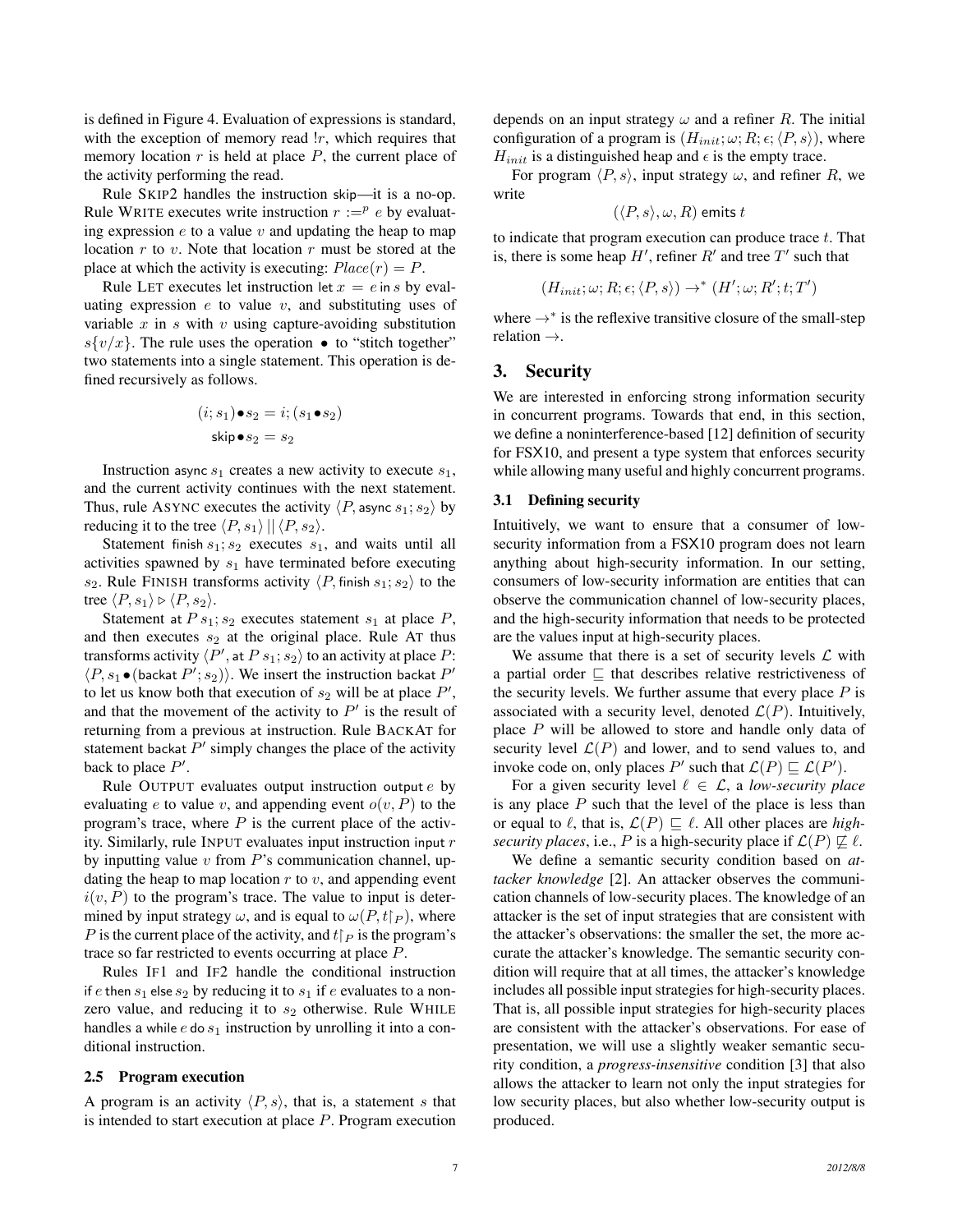*Trace equivalence* Given an attacker with security level  $\ell \in \mathcal{L}$  (i.e., who can observe communication channels of places P such that  $\mathcal{L}(P) \sqsubseteq \ell$ , two executions of a program look the same to the attacker if the trace of inputs and outputs at low-security places are the same in both executions. We define this formally via  $\ell$ -equivalence of traces.

**Definition 1** ( $\ell$ -equivalence of traces). Let  $\ell \in \mathcal{L}$ . Traces *t*<sub>0</sub> and *t*<sub>1</sub> are *l*-*equivalent*, written  $t_0 \sim_\ell t_1$ , if  $t_0\upharpoonright_\ell = t_1\upharpoonright_\ell$ , where

$$
\epsilon \upharpoonright_{\ell} = \epsilon
$$
\n
$$
(t \cdot \alpha) \upharpoonright_{\ell} = \begin{cases} (t \upharpoonright_{\ell}) \cdot \alpha & \text{if } \mathcal{L}(Place(\alpha)) \sqsubseteq \ell \\ t \upharpoonright_{\ell} & \text{otherwise} \end{cases}
$$

*Attacker knowledge* For a given execution of a program, starting from program configuration  $(H_{init}; \omega; R; \epsilon; \langle P, s \rangle)$ , that produces trace  $t$ , the knowledge of an attacker with security level  $\ell$ , written  $k(\langle P, s \rangle, R, t, \ell)$ , is the set of input strategies that could have produced a trace that is equivalent to what the attacker observed.

**Definition 2** (Attacker knowledge). For any  $\ell \in \mathcal{L}$ , program  $\langle P, s \rangle$ , trace t, and refiner R, the attacker's knowledge is:

$$
k(\langle P, s \rangle, R, t, \ell) =
$$
  

$$
\{\omega \mid \exists t'. (\langle P, s \rangle, \omega, R) \text{ emits } t' \wedge t \sim_{\ell} t'\}
$$

We define what information an attacker with security level  $\ell$  is permitted to learn about input strategies by defining  $\ell$ -equivalence of input strategies. Intuitively, if two strategies are  $\ell$ -equivalent, then they provide the exact same inputs for all low-security places, and an attacker with security level  $\ell$ should not be able to distinguish them.

**Definition 3** ( $\ell$ -equivalence of input strategies). Let  $\ell \in \mathcal{L}$ . Input strategies  $\omega_0$  and  $\omega_1$  are  $\ell$ -equivalent, written  $\omega_0 \sim_{\ell}$  $\omega_1$ , if for all places P such that  $\mathcal{L}(P) \sqsubseteq \ell$ , and for all traces t, we have  $\omega_0(P, t\upharpoonright_P) = \omega_1(P, t\upharpoonright_P)$ .

Relation  $\sim_{\ell}$  is an equivalence relation, and we write  $[\omega]_{\ell}$ for the equivalence class of  $\omega$  under the relation  $\sim_{\ell}$ .

Given a program configuration  $(H_{init}; \omega; R; \epsilon; \langle P, s \rangle)$ that produces trace t, *progress knowledge* [3] is the set of input strategies that could have produced a trace that is  $\ell$ equivalent to t, *and* could produce at least one more observable event. We will use progress knowledge as a lower bound on the allowed knowledge of an attacker. That is, we will explicitly allow the attacker to learn whether a program will produce another observable event. This means that the attacker may be permitted to learn the termination behavior of statements that depend on high-security information.

**Definition 4** (Progress knowledge). For any  $\ell \in \mathcal{L}$ , program  $\langle P, s \rangle$ , trace t, and refiner R, progress knowledge is:

$$
k^+(\langle P, s \rangle, R, t, \ell) =
$$
  

$$
\{\omega \mid \exists t', \alpha. (\langle P, s \rangle, \omega, R) \text{ emits } (t' \cdot \alpha)
$$
  

$$
\wedge t \sim_{\ell} t' \wedge \mathcal{L}(Place(\alpha)) \sqsubseteq \ell\}
$$

Our security condition requires that, for all attackers, and all executions, for each event the attacker can observe, the attacker learns no more than the input strategy for lowsecurity places, and the fact that another event was produced.

**Definition 5** (Security). Program  $\langle P, s \rangle$  is secure if for all  $\ell \in \mathcal{L}$ , traces  $t \cdot \alpha$ , refiners R, and input strategies  $\omega$  such that

$$
(\langle P, s \rangle, \omega, R) \text{ emits } (t \cdot \alpha)
$$

we have

$$
k(\langle P, s \rangle, R, t \cdot \alpha, \ell) \quad \supseteq \quad [\omega]_{\ell} \cap k^+(\langle P, s \rangle, R, t, \ell).
$$

Recall that the attacker's knowledge is set of input strategies that are consistent with the attacker's observations: a smaller set means more precise knowledge. Security requires that there are lower bounds to the precision of the attacker's knowledge. That is, there is information that the attacker is not permitted to learn. Thus, security requires that attacker's knowledge is a superset of the knowledge it is permitted to learn.

According to this definition of security, Program 2 from the Introduction is insecure (assuming that memory location hi is initialized from an input from place High), since there exists a refiner and a strategy that will produce a trace that allows an observer of low-security outputs to learn something about the high-security input strategy. Indeed, our definition of security rules out internal timing channels [47], in which the order of low-security events (here, input, output, and accesses to memory locations) depends upon highsecurity information. Program 3 does not exhibit an internal timing channel, and is secure.

This definition of security is *progress insensitive* [3], as it permits the attacker to learn that program execution makes progress, and produces another observable output. This definition can be strengthened in a straightforward way to a *progress sensitive* security condition. While the type system of Section 3.2 enforces progress insensitive security, it can be modified using standard techniques (to conservatively reason about termination of loops) to enforce progress sensitive security [28]. We refrain from doing so to simplify the presentation of the type system.

#### 3.2 Enforcing security

We enforce security using a security type system. The type system ensures that each place P stores and handles only data input from places P' such that  $\mathcal{L}(P') \sqsubseteq \mathcal{L}(P)$ . However, as noted in the Introduction, it is possible for the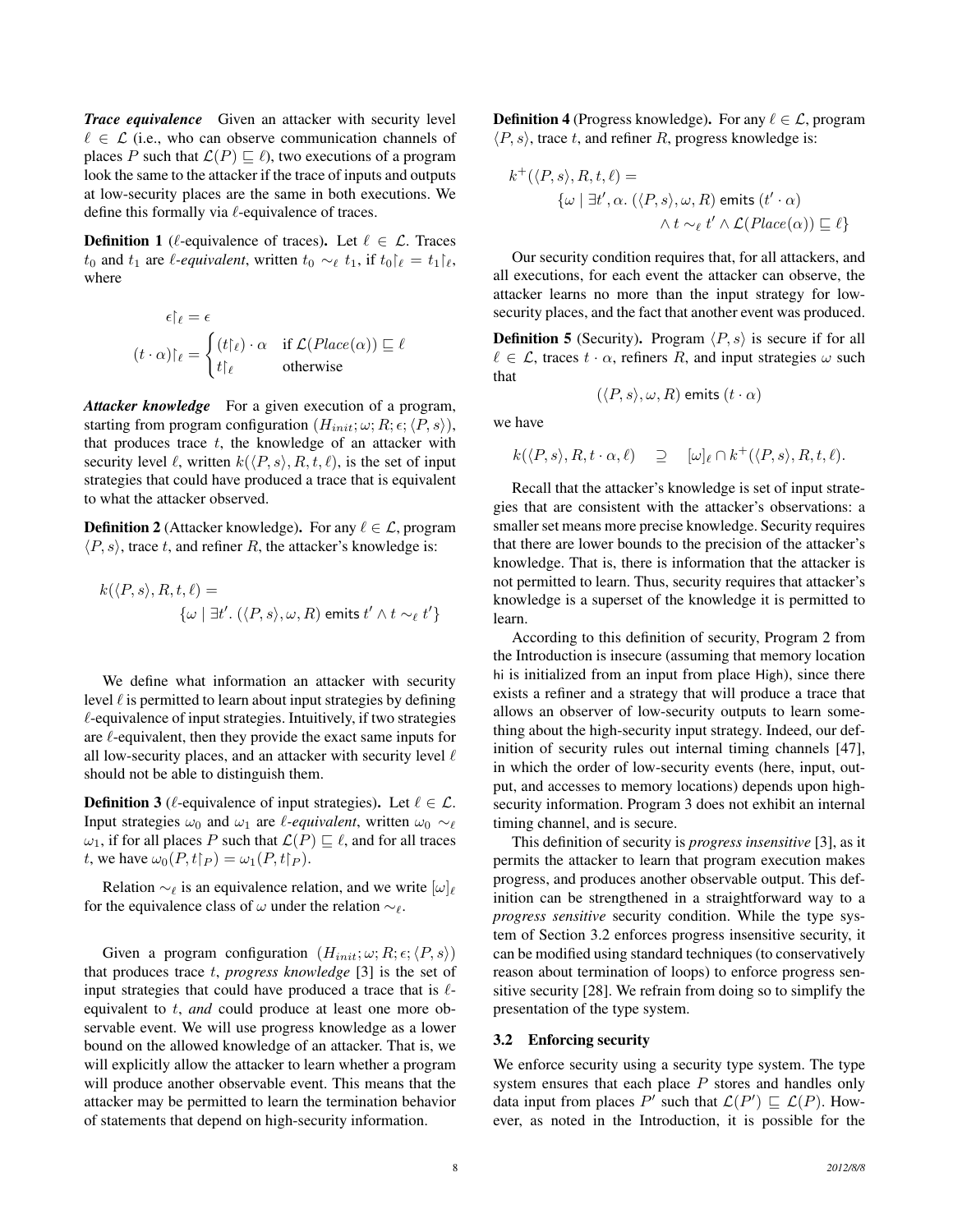scheduling of activities at place  $P$  to be influenced by input from a place P' such that  $\mathcal{L}(P') \nsubseteq \mathcal{L}(P)$ . Our type system tracks and controls information flow through this covert channel through program point contexts.

A *program point context* ∆ is a function from program points to security levels such that  $\Delta(p)$  is an upper bound on the level of information that may influence the scheduling of program point  $p$ . More precisely, it is an upper bound on information that may affect the presence or absence of activities that may run concurrently with p at the same place.

Each program point is statically associated with a place, and we write  $Place(p)$  for the place at which program point  $p$  will execute. Intuitively, since program point  $p$  is executed at place  $Place(p)$ , and  $Place(p)$  handles data at security level  $\mathcal{L}(Place(p))$ , we would expect that  $\Delta(p)$  is at least as restrictive as  $\mathcal{L}(Place(p))$ . Indeed, the type system ensures for all p that  $\mathcal{L}(Place(p)) \sqsubseteq \Delta(p)$ .

It is often the case that  $\mathcal{L}(Place(p))$  is also an upper bound of  $\Delta(p)$ . That is, the scheduling of p does not depend on any high-security information. However, if  $p$  may happen immediately after a computation at a high-security place finishes (as with the output "pos" instruction in Program 2), or in parallel with another program point at the same place whose scheduling depends on high-security information, then it is possible that  $\Delta(p) \not\sqsubseteq \mathcal{L}(Place(p)).$  In that case, in order to ensure that the scheduling decision at place  $Place(p)$  does not leak high-security information, we require *observational determinism* [48] at Place(p) during the scheduling of  $p$ . That is, for each memory location stored at  $Place(p)$ , there are no data races on that location, and the order of input and output at  $Place(p)$  is determined.

Finally, *variable context* Γ maps program variables to the place at which the variable was created. The type system uses the variable context to ensure that if variable  $x$  was declared at place  $P$ , then  $x$  is used only at places  $P'$  such that  $\mathcal{L}(P) \sqsubseteq \mathcal{L}(P')$ .

*May-happen-in-parallel analysis* The type system relies on the results of a may-happen-in-parallel analysis, such as the one presented by Lee and Palsberg for Featherweight X10 [22]. The async-finish parallelism of X10 is amenable to a precise may-happen-in-parallel analysis. We write  $MHPP(p)$  for the set of program points that may happen in parallel with program point  $p$  at the same place (i.e., at  $Place(p)$ ).

*Typing expressions* Judgment  $p: \Gamma: \Delta \vdash e$  indicates that expression  $e$ , occurring at program point  $p$  is well typed under variable context  $\Gamma$  and program point context  $\Delta$ . Inference rules for this judgment are given in Figure 5. Constants  $v$  are always well typed, and the use of variable  $x$  is well typed if the level of the place at which x is defined  $(\mathcal{L}(\Gamma(x)))$ is less than or equal to the level of the place at which  $x$  is used ( $\mathcal{L}(Place(p))$ ). Expression  $e_1 \oplus e_2$  is well typed if both  $e_1$  and  $e_2$  are well typed.

 $noWrite(r, p) = \forall p' \in \text{MHPP}(p)$ . instruction at  $p'$  does not write to  $r$ 

 $noReadWrite(r, p) = noWrite(r, p) \wedge$  $\forall p' \in \text{MHPP}(p)$ . instruction at  $p'$  does not read r.

> $noIO(p) = \forall p' \in \text{MHPP}(p)$ . instruction at  $p'$ does not perform input or output.



There are two different rules for reading memory location r. The first rule, rule T-READNONDET, handles the case where the scheduling of the expression's execution at place  $Place(p)$  is influenced by information at most at level  $\mathcal{L}(Place(p))$ . In that case, there are no restrictions on when the read may occur: it may occur concurrently with activities at the same place that write to the location since the resolution of the data race will not be a covert information channel. (The existence of a data race may, however, be undesirable in terms of program functionality.)

The second rule, rule T-READDET, applies when the scheduling of the expression may be influenced by information that is not allowed to flow to level  $\mathcal{L}(Place(p))$ . In that case, the read is required to be observationally deterministic: predicate  $no Write(r, p)$  must hold, implying that the read of memory location  $r$  at program point  $p$  must not execute concurrently with any statement that may write to r. Predicate  $noWrite(r, p)$  is defined in Figure 6.

*Typing statements* Judgment  $\Gamma$ ;  $\Delta \vdash s : \ell$  indicates that statement s is well typed in variable context  $\Gamma$  and program point context  $\Delta$ , and that security level  $\ell$  is an upper bound on the security level of information that may influence the scheduling of the last program point of s. Inference rules for the judgment are given in Figure 7.

Every inference rule for a statement  $s^p$  includes the premise  $\forall p' \in \mathsf{MHPA}(p)$ .  $\Delta(p') \sqsubseteq \Delta(p)$ . Intuitively, the set MHPA $(p)$  is the set of program points that may influence the presence or absence of activities running in parallel with p at the same place. Assuming that  $Place(p) = P$ ,  $MHPA(p)$  contains the program points of backat P instructions that may happen in parallel with  $p$ , and the set of program points immediately following an  $ar^{p'} P's'$  instruction, where  $Place(p') = P$  and p' may happen in parallel with p. The set MHPA $(p)$  is a subset of the program points that may happen in parallel with  $p$ , and can easily be computed from the results of a may-happen-in-parallel analysis. Given this definition, the premise above requires that  $\Delta(p)$ , the upper bound on the scheduling of s, is at least as restrictive as the scheduling of any program point that may influence the presence or absence of activities running in parallel with p at the same place.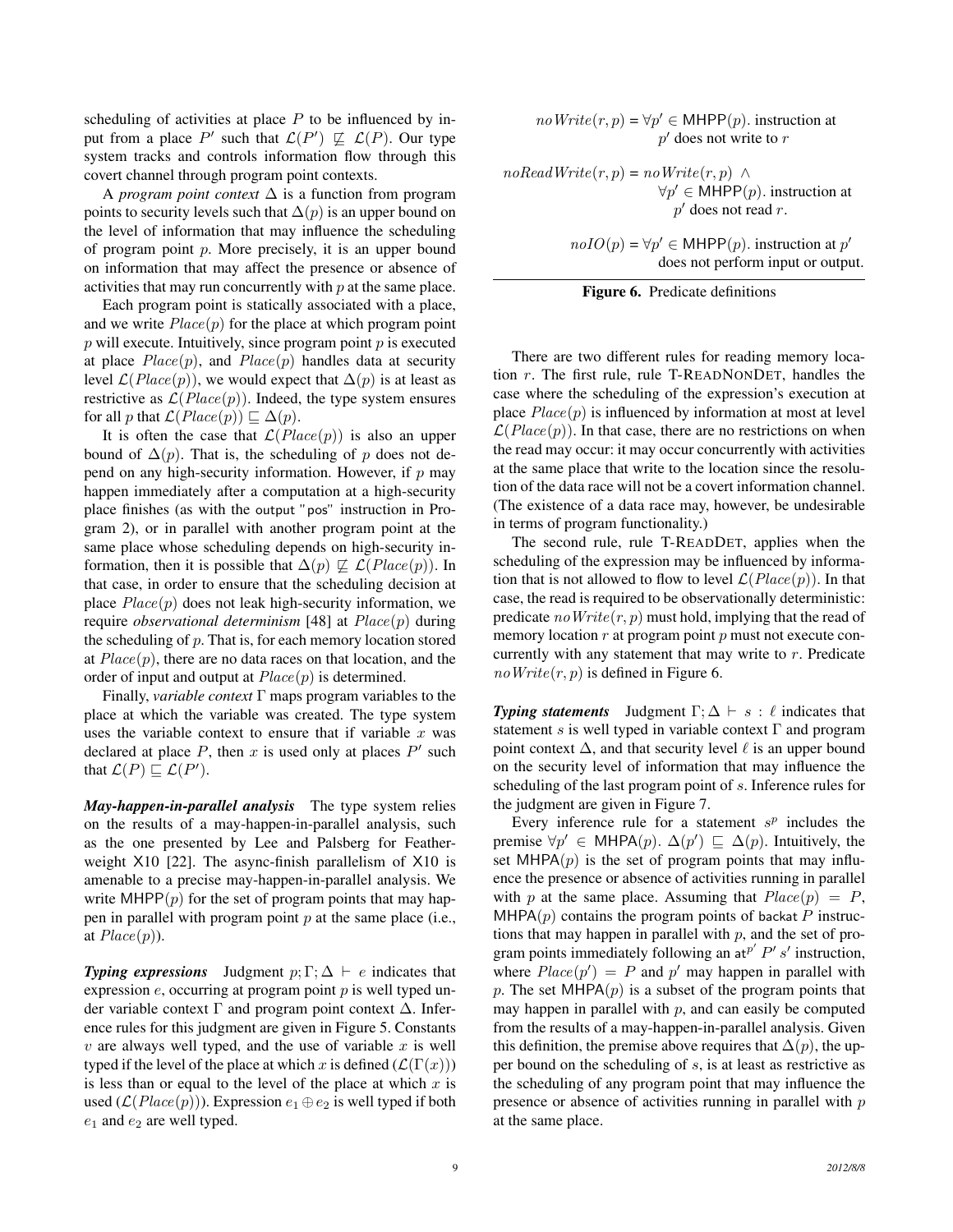| T-CONST                      | T-VAR                                                                                                                                                                                                                                                                                                                                                                                                                                                                                                    | T-OP<br>$p; \Gamma; \Delta \vdash e_1$                                                                                                                                                                                      | T-READNONDET                                                                                                                                                                                                                                                                                                                                                                                                             | <b>T-READDET</b><br>$\Delta(p) \not\sqsubseteq \mathcal{L}(Place(p))$                                                                                                                                                                                                                                                                                                                  |
|------------------------------|----------------------------------------------------------------------------------------------------------------------------------------------------------------------------------------------------------------------------------------------------------------------------------------------------------------------------------------------------------------------------------------------------------------------------------------------------------------------------------------------------------|-----------------------------------------------------------------------------------------------------------------------------------------------------------------------------------------------------------------------------|--------------------------------------------------------------------------------------------------------------------------------------------------------------------------------------------------------------------------------------------------------------------------------------------------------------------------------------------------------------------------------------------------------------------------|----------------------------------------------------------------------------------------------------------------------------------------------------------------------------------------------------------------------------------------------------------------------------------------------------------------------------------------------------------------------------------------|
| $p; \Gamma; \Delta \vdash v$ | $\mathcal{L}(\Gamma(x)) \sqsubseteq \mathcal{L}(Place(p))$<br>$p; \Gamma; \Delta \vdash x$                                                                                                                                                                                                                                                                                                                                                                                                               | $p; \Gamma; \Delta \vdash e_2$<br>$p;\Gamma;\Delta\vdash e_{1}\oplus e_{2}$                                                                                                                                                 | $\Delta(p) \sqsubseteq \mathcal{L}(Place(p))$<br>$p; \Gamma; \overline{\Delta \vdash !r}$                                                                                                                                                                                                                                                                                                                                | no Write(r, p)<br>$p; \Gamma; \Delta \vdash !r$                                                                                                                                                                                                                                                                                                                                        |
|                              |                                                                                                                                                                                                                                                                                                                                                                                                                                                                                                          | <b>Figure 5.</b> Expression typing judgment $p: \Gamma: \Delta \vdash e$                                                                                                                                                    |                                                                                                                                                                                                                                                                                                                                                                                                                          |                                                                                                                                                                                                                                                                                                                                                                                        |
| T-SKIP1                      | T-SKIP2<br>$\forall p' \in \mathsf{MHPA}(p). \ \Delta(p') \sqsubseteq \Delta(p)$<br>$\Gamma$ : $\Delta$ $\vdash$ skip <sup>p</sup> : $\Delta(p)$                                                                                                                                                                                                                                                                                                                                                         | $\Gamma; \Delta \vdash s : \ell \qquad \Delta(p) \sqsubseteq \Delta(p_1)$<br>$\forall p' \in \mathsf{MHPA}(p) \ldotp \Delta(p') \sqsubseteq \Delta(p)$<br>$\Gamma$ : $\Delta \vdash$ skip <sup>p</sup> : $s^{p_1}$ : $\ell$ | T-LET                                                                                                                                                                                                                                                                                                                                                                                                                    | $p; \Gamma; \Delta \vdash e \qquad \Gamma[x \mapsto Place(p)]; \Delta \vdash s_1 : \ell_1$<br>$\Gamma; \Delta \vdash s_2 : \ell_2 \qquad \Delta(p) \sqsubseteq \Delta(p_1) \qquad \ell_1 \sqsubseteq \Delta(p_2)$<br>$\forall p' \in \text{MHPA}(p) \colon \Delta(p') \sqsubseteq \Delta(p)$<br>$\Gamma; \Delta \vdash \text{let}^{p} x = e \text{ in } s_1^{p_1}; s_2^{p_2} : \ell_2$ |
| T-ASYNC                      | $\Gamma; \Delta \vdash s_1 : \ell_1 \qquad \Gamma; \Delta \vdash s_2 : \ell_2 \qquad \Delta(p) \sqsubseteq \Delta(p_1)$<br>$\Delta(p) \sqsubseteq \Delta(p_2)$ $\forall p' \in \text{MHPA}(p)$ . $\Delta(p') \sqsubseteq \Delta(p)$<br>$\Gamma$ ; $\Delta$ $\vdash$ async <sup>p</sup> $s_1^{p_1}$ ; $s_2^{p_2}$ : $\ell_2$                                                                                                                                                                              | <b>T-FINISH</b>                                                                                                                                                                                                             | $\Gamma; \Delta \vdash s_1 : \ell_1 \quad \Gamma; \Delta \vdash s_2 : \ell_2 \quad \Delta(p) \sqsubseteq \Delta(p_1) \quad \mathcal{L}(Place(p_2)) \sqsubseteq \Delta(p_2)$<br>$\forall p' \in \mathsf{MHPP}(p) \ldotp \Delta(p') \sqsubseteq \Delta(p_2) \qquad \forall p' \in \mathsf{MHPA}(p) \ldotp \Delta(p') \sqsubseteq \Delta(p)$<br>$\Gamma; \Delta \vdash \textsf{finish}^p s_1^{p_1}; s_2^{p_2} : \ell_2$     |                                                                                                                                                                                                                                                                                                                                                                                        |
| T-AT                         | $\Gamma; \Delta \vdash s_1 : \ell_1 \qquad \Gamma; \Delta \vdash s_2 : \ell_2 \qquad \Delta(p) \sqsubseteq \mathcal{L}(P)$<br>$\mathcal{L}(P) \sqsubseteq \Delta(p_1)$ $\ell_1 \sqsubseteq \Delta(p_2)$ $\forall p' \in \mathsf{MHPA}(p) \ldots \Delta(p') \sqsubseteq \Delta(p)$<br>$\Gamma; \Delta \vdash \mathsf{at}^p P s_1^{p_1}; s_2^{p_2} : \ell_2$                                                                                                                                               |                                                                                                                                                                                                                             | <b>T-BACKAT</b>                                                                                                                                                                                                                                                                                                                                                                                                          | $\Gamma; \Delta \vdash s : \ell \quad \Delta(p) \sqsubseteq \Delta(p_1)$<br>$\forall p' \in \text{MHPA}(p) \ldotp \Delta(p') \sqsubseteq \Delta(p)$<br>$\Gamma; \Delta \vdash$ backat <sup>p</sup> $P; s^{p_1} : \ell$                                                                                                                                                                 |
|                              | T-WRITENONDET<br>$\Delta(p) \sqsubseteq \mathcal{L}(Place(p))$<br>$\Gamma; \Delta \vdash s : \ell \quad p; \Gamma; \Delta \vdash e \quad \Delta(p) \sqsubseteq \Delta(p_1)$<br>$\forall p' \in \mathsf{MHPA}(p) \ldotp \Delta(p') \sqsubseteq \Delta(p)$<br>$\Gamma; \Delta \vdash r := p e; s^{p_1} : l$                                                                                                                                                                                                |                                                                                                                                                                                                                             | T-WRITEDET<br>$\Delta(p) \not\sqsubseteq \mathcal{L}(Place(p))$ noReadWrite(r, p)<br>$\Gamma; \Delta \vdash s : \ell \quad p; \Gamma; \Delta \vdash e \quad \Delta(p) \sqsubseteq \Delta(p_1)$<br>$\forall p' \in \text{MHPA}(p) \colon \Delta(p') \sqsubseteq \Delta(p)$<br>$\overline{\Gamma : \Delta \vdash r :=^p e; s^{p_1} : \ell}$                                                                                |                                                                                                                                                                                                                                                                                                                                                                                        |
|                              | T-OUTPUTNONDET<br>$\Delta(p) \sqsubseteq \mathcal{L}(Place(p))$<br>$\Gamma; \Delta \vdash s : \ell$ $p; \Gamma; \Delta \vdash e$ $\Delta(p) \sqsubseteq \Delta(p_1)$<br>$\forall p' \in \mathsf{MHPA}(p) \ldotp \Delta(p') \sqsubseteq \Delta(p)$<br>$\overline{\Gamma;\Delta \vdash \textsf{output}^p e; s^{p_1} : \ell}$                                                                                                                                                                               |                                                                                                                                                                                                                             | T-OUTPUTDET<br>$\Delta(p) \not\sqsubseteq \mathcal{L}(Place(p)) \qquad \text{noIO}(p)$<br>$\Gamma; \Delta \vdash s : \ell \qquad p; \Gamma; \Delta \vdash e \qquad \Delta(p) \sqsubseteq \Delta(p_1)$<br>$\forall p' \in \mathsf{MHPA}(p) \ldotp \Delta(p') \sqsubseteq \Delta(p)$<br>$\Gamma$ ; $\Delta \vdash$ output <sup>p</sup> e; $s^{p_1}$ : $\ell$                                                               |                                                                                                                                                                                                                                                                                                                                                                                        |
| T-INPUTNONDET                | $\Delta(p) \sqsubseteq \mathcal{L}(Place(p)) \qquad \Gamma; \Delta \vdash s : \ell$<br>$\Delta(p) \sqsubseteq \Delta(p_1)$ $\forall p' \in \mathsf{MHPA}(p)$ . $\Delta(p') \sqsubseteq \Delta(p)$<br>$\Gamma$ ; $\Delta$ + input <sup>p</sup> r; $s^{p_1}$ : $\ell$                                                                                                                                                                                                                                      | T-INPUTDET                                                                                                                                                                                                                  | $\Delta(p) \not\sqsubseteq \mathcal{L}(Place(p)) \qquad noReadWrite(r,p)$<br>$\Gamma; \Delta \vdash s : \ell \qquad \Delta(p) \sqsubseteq \Delta(p_1) \qquad \forall p' \in \mathsf{MHPA}(p). \ \Delta(p') \sqsubseteq \Delta(p)$<br>$\Gamma; \Delta \vdash \text{input}^p r; s^{p_1} : \ell$                                                                                                                            | noIO(p)                                                                                                                                                                                                                                                                                                                                                                                |
| $T-IF$                       | $\Gamma; \Delta \vdash s_1 : \ell_1 \quad \Gamma; \Delta \vdash s_2 : \ell_2 \quad \Gamma; \Delta \vdash s_3 : \ell_3$<br>$p;\Gamma;\Delta \vdash e \qquad \Delta(p) \sqsubseteq \Delta(p_1) \qquad \Delta(p) \sqsubseteq \Delta(p_2)$<br>$\ell_1 \sqsubseteq \Delta(p_3)$ $\ell_2 \sqsubseteq \Delta(p_3)$ $\forall p' \in \mathsf{MHPA}(p) \cdot \Delta(p') \sqsubseteq \Delta(p)$<br>$\Gamma$ ; $\Delta$ $\vdash$ if <sup>p</sup> <i>e</i> then $s_1^{p_1}$ else $s_2^{p_2}$ ; $s_3^{p_3}$ : $\ell_3$ | $\Gamma$ igung $\overline{7}$ . Stotement tuning indement $\Gamma$ , $\Lambda \vdash \circ \cdot \theta$                                                                                                                    | <b>T-WHILE</b><br>$\Gamma; \Delta \vdash s_1 : \ell_1 \qquad \Gamma; \Delta \vdash s_2 : \ell_2 \qquad p_1; \Gamma; \Delta \vdash e$<br>$\Delta(p) \sqsubseteq \Delta(p_1) \qquad \ell_1 \sqsubseteq \Delta(p) \qquad \ell_1 \sqsubseteq \Delta(p_2)$<br>$\forall p' \in \text{MHPA}(p)$ . $\Delta(p') \sqsubseteq \Delta(p)$<br>$\Gamma$ ; $\Delta \vdash$ while <sup>p</sup> e do $s_1^{p_1}$ ; $s_2^{p_2}$ : $\ell_2$ |                                                                                                                                                                                                                                                                                                                                                                                        |

**Figure 7.** Statement typing judgment  $\Gamma$ ;  $\Delta \vdash s : \ell$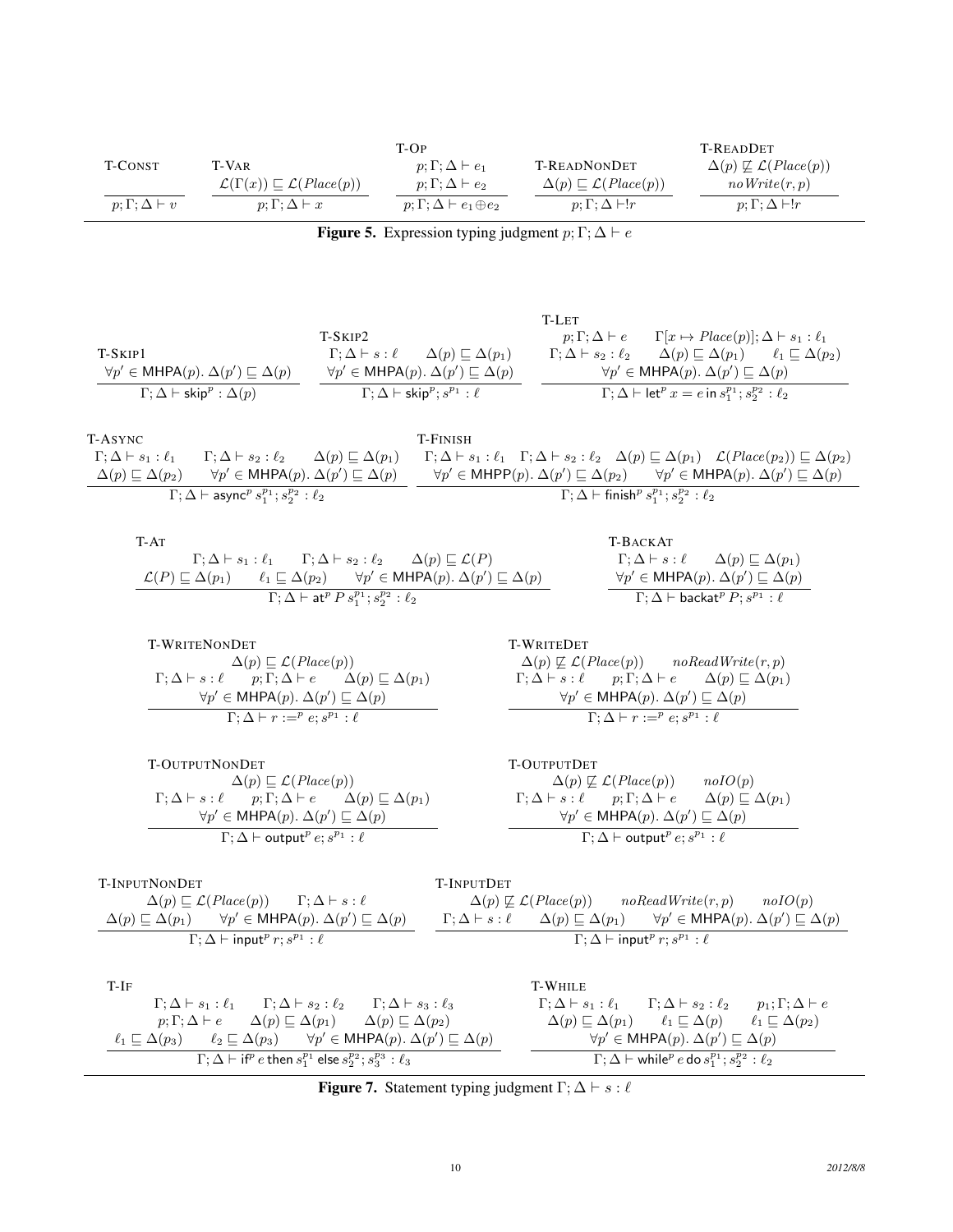Also, almost all inference rules for statements ensure that if program point  $p$  executes after  $p'$  (for example, because they are in sequence), then  $\Delta(p') \subseteq \Delta(p)$ . The intuition here is that if information at level  $\Delta(p')$  may influence the scheduling of  $p'$ , and  $p$  follows in sequence after  $p'$ , then information at level  $\Delta(p')$  may influence the scheduling of p. For example, the typing rule for if  $P$  e then  $s_1^{p_1}$  else  $s_2^{p_2}$ ;  $s_3^{p_3}$ requires that  $\Delta(p) \sqsubseteq \Delta(p_1)$  and  $\Delta(p) \sqsubseteq \Delta(p_2)$ , since the execution of  $s_1$  and  $s_2$  will occur only after the evaluation of the conditional guard. Similarly, since the execution of  $s_3$ will follow the execution of either  $s_1$  or  $s_2$ , the rule requires that  $\ell_1 \sqsubseteq \Delta(p_3)$  and  $\ell_2 \sqsubseteq \Delta(p_3)$ , where  $\ell_1$  and  $\ell_2$  are upper bounds of the scheduling of the last program points of  $s_1$  and  $s_2$  respectively.

We discuss only the inference rules that have premises in addition to those common to all rules.

Statement let<sup>p</sup>  $x = e$  in  $s_1^{p_1}$ ;  $s_2^{p_2}$  declares a variable x, and allows  $x$  to be used in the scope of statement  $s_1$ . Rule T-LET thus allows  $s_1$  to be typed with a variable context that maps variable x to the place at which it was defined:  $Place(p)$ .

Statement finish<sup>p</sup>  $s_1^{p_1}$ ;  $s_2^{p_2}$  executes statement  $s_1$ , and waits until all activities spawned by  $s_1$  have finished before executing s<sub>2</sub>. Rule T-FINISH requires that  $\Delta(p) \sqsubseteq \Delta(p_1)$ (since  $p_1$  is executed after  $p$ ) but notably does not require either  $\Delta(p) \sqsubseteq \Delta(p_2)$  or  $\ell_1 \sqsubseteq \Delta(p_2)$ , despite the fact that  $p_2$ is executed after  $p$  and  $p_1$ . The intuition is that because the scheduling behavior at place  $P = Place(p)$  depends only on the current activities at P, by the time that  $p_2$  is scheduled, program points  $p$  and  $p_1$  (and all activities spawned by  $s_1$ ) have finished execution, and do not influence the scheduling of  $p_2$ . In Program 3 in the Introduction, this reasoning is what permits us to conclude that the scheduling of output ''B'' and output ''C'' do not depend on high-security computation.

| 1              | at Low $\{$                           |
|----------------|---------------------------------------|
| $\overline{c}$ | async $\{$                            |
| $\mathfrak{Z}$ | // Activity 1                         |
| $\overline{4}$ | mediumComputation(); output "nonpos"; |
| 5              |                                       |
| 6              | finish $\{$                           |
| 7              | $//$ Activity 2                       |
| 8              | at High $\{$                          |
| 9              | if $(hi > 0)$ longComputation();      |
| 10             |                                       |
| 11             |                                       |
| 12             | // Activity 3                         |
| 13             | output "pos";                         |
| 14             |                                       |

Program 4.

However, it may be possible that scheduling of activities spawned by  $s_1$  indirectly influences the scheduling of  $p_2$ . Consider Program 4, which contains a finish  $s_1$ ;  $s_2$  statement where  $s_2 =$  output "pos", and  $s_1$  invokes computation at high-security place High. There is an additional activity that executes concurrently with the finish statement: mediumComputation(); output ''nonpos''. The scheduling of this activity relative to  $s_2$  will depend on the high-security computation. Indeed, this program is equivalent to Program 2, and both are insecure. Thus, typing rule T-FINISH requires that  $\Delta(p_2)$  is at least as restrictive as  $\Delta(p')$  for any program point  $p'$  that may execute in parallel with  $p$  at the same place. This ensures that insecure Program 4, and others like it, are rejected by the type system.

Statement at<sup>p</sup>  $P s_1^{p_1}$ ;  $s_2^{p_2}$  executes  $s_1$  at place  $P$ , and then executes  $s_2$  back at place  $Place(p)$ . Rule T-AT requires that the upper bound on the scheduling of the at instruction is permitted to flow to the level of place  $P$  ( $\Delta(p) \sqsubset \mathcal{L}(P)$ ). Thus the type system restricts the creation of an activity at place  $P$  to reveal only information that is allowed to flow to level  $\mathcal{L}(P)$ . Also, because statement  $s_1^{p_1}$  is executing at place P, information at level  $\mathcal{L}(P)$  will influence the scheduling of  $p_1: \mathcal{L}(P) \subseteq \Delta(p_1)$ . Finally, because statement  $s_2^{p_2}$  is executed only after  $s_1$ , the scheduling of  $p_2$  depends on when the last statement of  $s_1$  is scheduled:  $\ell_1 \sqsubseteq \Delta(p_2)$  where  $\ell_1$  is an upper bound on the scheduling of the last program point of  $s_1$ .

Similar to the typing rules for reading memory locations, there are two rules for writing memory locations: T-WRITENONDET and T-WRITEDET. As with the rules for reading memory, the first is for the case where the scheduling of the write is not influenced by high-security information, and there are thus no restrictions on when the write may occur. Rule T-WRITEDET applies when the scheduling of the write may be influenced by high-security information, and requires observational determinism via the predicate  $noReadWrite(r, p)$ , defined in Figure 6, which ensures that no reads or writes to the same memory location may happen in parallel.

The rules for input and output are similar to the rules for reading and writing memory locations: if the scheduling of input or output may depend on high-security information, the input or output must be observationally deterministic, which is achieved for output by requiring that there is no other input or output at that place that may happen in parallel (see predicate  $nolO(p)$ , defined in Figure 6). Since an input instruction writes to a memory location  $r$ , rule T-INPUTDET requires both that no input or output may happen at the place in parallel, and that no reads or writes to  $r$  may happen in parallel.

*Typing trees* Judgment  $\Gamma$ ;  $\Delta \vdash T$  means that tree T is well typed in variable context Γ and program point context ∆. Inference rules for the judgment are given in Figure 8. The rules require that all activities in the tree are well typed. Also, the rule for tree  $T \triangleright \langle P, s^p \rangle$ , T-JOIN, requires that  $\Delta(p)$ is at least as restrictive as  $\Delta(p')$  for any program point  $p'$  that may execute in parallel with  $p$  at place  $P$ , for similar reasons to the typing rule for finish statements, T-FINISH.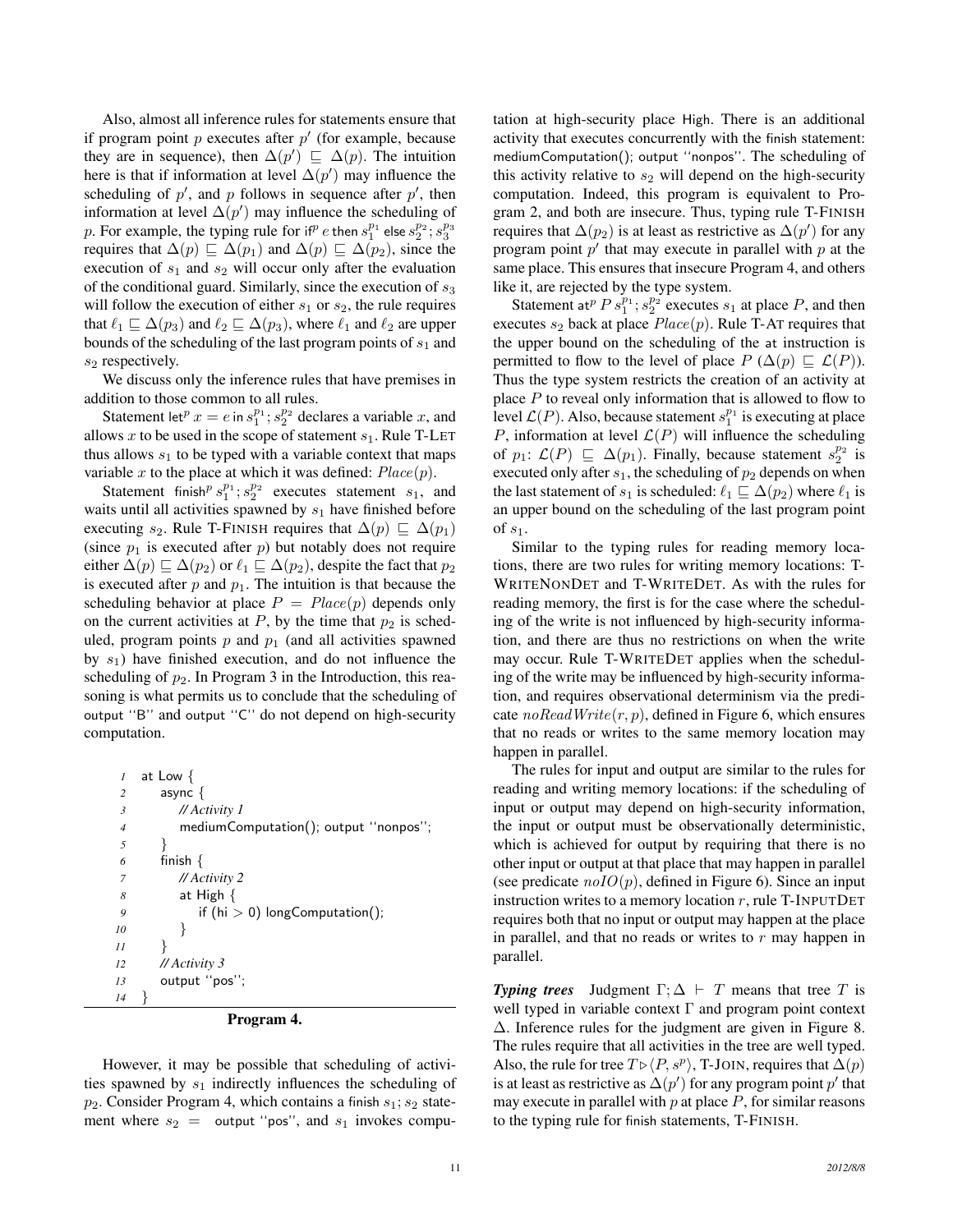| <b>T-ACTIVITY</b>                                                             | T-PARA                                                      |  |  |  |
|-------------------------------------------------------------------------------|-------------------------------------------------------------|--|--|--|
| $\Gamma; \Delta \vdash s : \ell \quad \mathcal{L}(P) \sqsubseteq \Delta(p)$   | $\Gamma; \Delta \vdash T_1 \quad \Gamma; \Delta \vdash T_2$ |  |  |  |
| $\Gamma; \Delta \vdash \langle P, s^p \rangle$                                | $\Gamma$ ; $\Delta \vdash T_1  T_2$                         |  |  |  |
|                                                                               |                                                             |  |  |  |
| <b>T-JOIN</b>                                                                 |                                                             |  |  |  |
| $\Gamma; \Delta \vdash T \qquad \Gamma; \Delta \vdash \langle P, s^p \rangle$ | <b>T-DONE</b>                                               |  |  |  |
| $\forall p' \in \mathsf{MHPP}(p) \ldotp \Delta(p') \sqsubseteq \Delta(p)$     |                                                             |  |  |  |
| $\Gamma; \Delta \vdash T \triangleright \langle P, s^p \rangle$               | $\Gamma: \Delta \vdash \checkmark$                          |  |  |  |
| $\sim$                                                                        | ---                                                         |  |  |  |

**Figure 8.** Tree typing judgment  $\Gamma$ ;  $\Delta \vdash T$ 

*Soundness of type system* The type system enforces security. That is, if a program is well typed, then it is secure.

**Theorem 1.** If  $\langle P, s \rangle$  is a program such that  $\Gamma; \Delta \vdash \langle P, s \rangle$ for some variable context  $\Gamma$  and program point context  $\Delta$ , then  $\langle P, s \rangle$  is secure according to Definition 5.

We present a brief sketch of the proof here. A more detailed proof appears in Appendix A.

*Outline of Proof.* The proof uses a technique similar to that of Terauchi [44]. We first introduce the concept of an *erased configuration*. A configuration  $m$  erases to a configuration  $m'$  at security level  $\ell$  if  $m'$ , when executed, performs no computation at places with security level higher than  $\ell$  but  $m$  and  $m'$  otherwise agree. Erased programs are defined similarly, with erased configurations containing erased programs.

Suppose we have a well-typed program  $\langle P, s \rangle$ , some security level  $\ell$ , and two  $\ell$ -equivalent input strategies  $\omega_1$  and  $\omega_2$ . First, we erase the program  $\langle P, s \rangle$  to program  $\langle P, s' \rangle$ at level  $\ell$  and consider side-by-side executions of these two programs with the same input strategy. Suppose the original program with input strategy  $\omega_1$  produces trace  $t_1$ . Then the erased program with input strategy  $\omega_1$  can produce a trace  $t'_1$ that is  $\ell$ -equivalent. Similarly, if the original program with input strategy  $\omega_2$  produces trace  $t_2$ , then the erased program with input strategy  $\omega_2$  can produce a trace  $t'_2$  that is  $\ell$ -equivalent.

Second, we consider the executions of the erased program with strategy  $\omega_1$  and strategy  $\omega_2$  that produced traces  $t'_1$ and  $t'_2$  respectively. Since the erased program performs no computation at high-security places, either  $t_1$  is a prefix of  $t_2'$ , or vice versa. Combining this with the previous result, if  $(\langle P, s \rangle, \omega_1, R)$  emits  $t_1$  and  $(\langle P, s \rangle, \omega_2, R)$  emits  $t_2$ , then either the low-security events of  $t_1$  are a prefix of the lowsecurity events of  $t_2$ , or vice versa.

Knowledge-based security can then be shown as follows. Let  $\omega$  be an input strategy, R a refiner, and  $\ell$  a security level. Suppose that  $(\langle P, s \rangle, \omega, R)$  emits  $t \cdot \alpha$ . Let  $\omega'$  be another input strategy such that  $\omega \sim_{\ell} \omega'$  and  $(\langle P, s \rangle, \omega', R)$  emits  $t' \cdot$  $\alpha'$  such that  $t \sim_{\ell} t'$  and  $\mathcal{L}(Place(\alpha')) \subseteq \ell$ . The above result implies that either  $\alpha = \alpha'$  or  $\mathcal{L}(Place(\alpha)) \not\sqsubseteq \ell$ . In either case,  $t \cdot \alpha \sim_{\ell} t' \cdot \alpha'$ , and so the inclusion required by Definition 5 is proven. П

# 4. SX10 prototype implementation

We have extended the principles of the security analysis of Section 3 to handle many of the language features of X10. The resulting language, called SX10, is a subset of X10. We have implemented a prototype compiler for SX10 by extending the open-source X10 compiler (version 2.1.2), which is implemented using the Polyglot extensible compiler framework [29], and is included in the X10 distribution. Our extension comprises approximately 8,500 lines of non-comment non-blank lines of Java code.

We do not modify the X10 run-time system: SX10 programs run using the standard X10 run-time system. We thus do not provide a performance comparison of SX10 with X10 or with other secure concurrent systems. Such a performance comparison is not directly useful, as it would evaluate the efficiency of the X10 runtime, not our enforcement technique, which is entirely static.

In this section, we describe how we extend the analysis to handle additional language features of X10 and present some example SX10 programs.

*May-happen-in-parallel analysis* We have implemented the may-happen-in-parallel (MHP) analysis of Lee and Palsberg [22] for SX10, which is a straightforward exercise. However, for additional precision in our security analysis, we implemented a *place-sensitive* MHP analysis. In our calculus FSX10, for every program point it is possible to statically determine which place the program point would execute on. In SX10, however, code for a given class may be executed at more than one place, since objects of the same class may reside at different places. Thus, if an activity at place  $P$  is executing code from program point  $p$ , our placesensitive MHP analysis conservatively approximates the set  $MHP(p, P)$  such that if  $(p', P') \in MHP(p, P)$  then an activity at place  $P'$  may concurrently be executing code from program point  $p'$ .

*Places* We assume that all places are statically known, and that a security level is associated with each place. A configuration file specifies the set of security levels  $\mathcal{L}$ , the ordering  $\sqsubseteq$  over the levels, and maps places to levels. Our prototype implementation does not currently support firstclass places. If places are computed dynamically, then the choice of the place at which to execute a computation could be a covert channel, and would thus require the security analysis to track and control information flow through this channel. In this respect, first-class places are similar to firstclass security levels (e.g., [13, 49]), and the security analysis could be extended to handle first-class places using similar techniques, such as dependent type systems.

As in FSX10, we restrict at statements to allow place  $P$ to invoke code on place P' only if  $\mathcal{L}(P) \sqsubseteq \mathcal{L}(P')$ .

In addition to at statements, X10 has at expressions: at  $P$  e evaluates expression  $e$  at place  $P$ . We allow at expressions, but only from place  $P$  to place  $P'$  where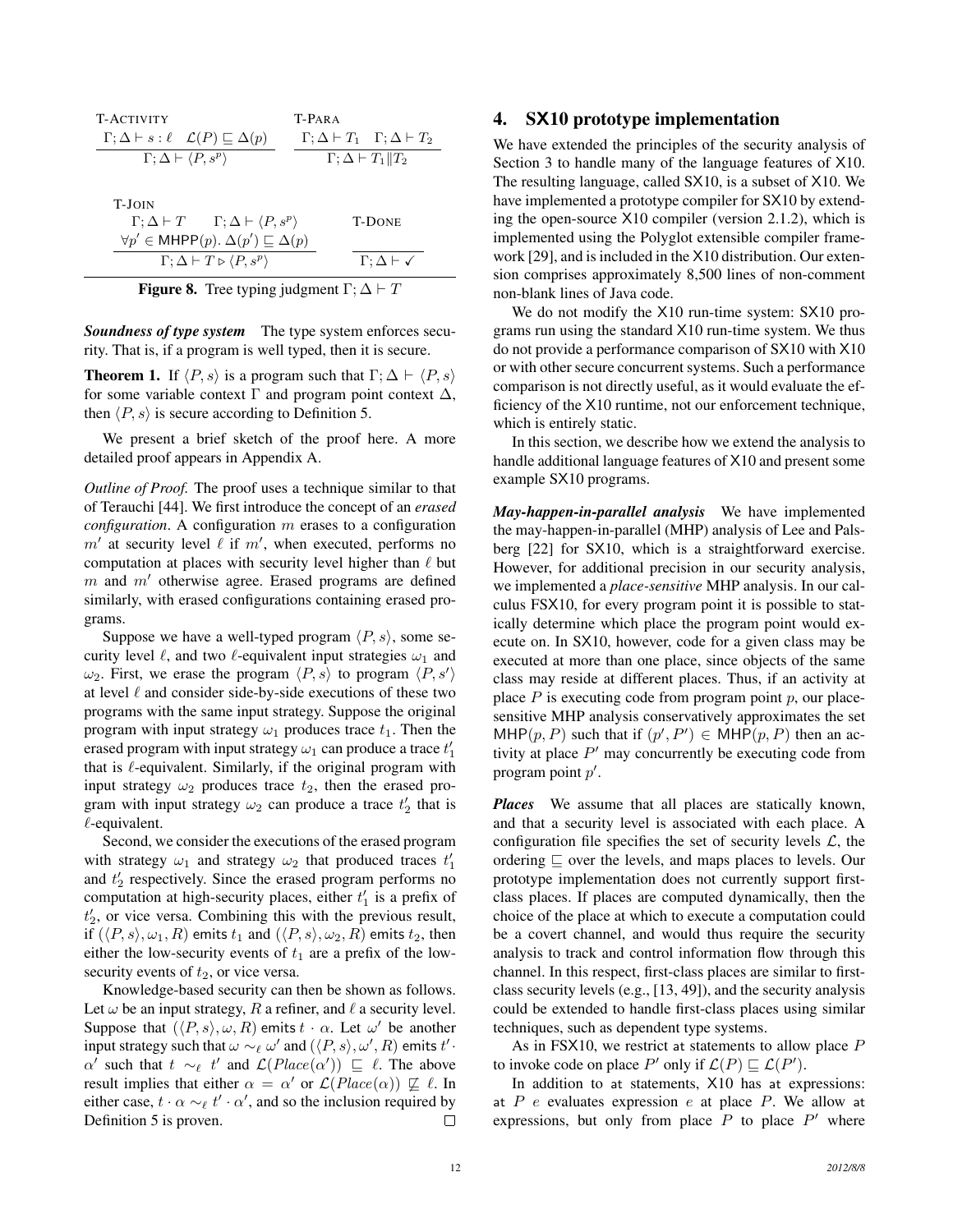$\mathcal{L}(P) = \mathcal{L}(P')$ . If the security level of the places differed, then either data would be sent from a high-security place to a low-security place, or a high-security place would invoke code on a low-security place. Either way, a potentially dangerous information flow occurs, and must be ruled out.

*Concurrency mechanisms* The X10 async and finish statements are restricted similarly to their counterparts in FSX10. X10 provides additional synchronization mechanisms, including clocks (a form of synchronization barrier), futures, and atomic blocks. Our prototype implementation does not currently support these additional mechanisms. However, they can be incorporated in a straightforward manner by extending the MHP analysis to reason about them. Once the MHP analysis supports these constructs, our security analysis can be extended to add constraints similar to those for async and finish statements.

*Objects* Fields of objects can be mutable locations, and we enforce restrictions similar to those of other memory locations: we require determinism on accesses when scheduling may be influenced by high-security information. If an object is sent in a message from one place to another, the X10 runtime will create a copy of the object, thus ensuring that if an activity at a place attempts to update a field of an object, the memory location is local to the place. When objects are copied to send to another place, we impose restrictions similar to the use of variables: a copy of an object created at place P may be sent to place P' only if  $\mathcal{L}(P) \sqsubseteq \mathcal{L}(P')$ .

*Control-flow constructs* X10 has much richer controlflow constructs than the calculus FSX10. We support localcontrol-flow constructs, such as for loops and switch statements. We support dynamic dispatch of methods, using class information to conservatively over-approximate the set of possible callees at a method call site. We do not currently support exceptions, although they can be incorporated by extending the MHP analysis. Note that exceptions interact in an interesting way with the concurrency mechanisms, due to X10's *rooted exception model* [40].

*Input and output* The security analysis for SX10 restricts input and output from the system to enforce strong information security guarantees. We currently require methods that perform communication with the external environment to be explicitly annotated as such, but it is straightforward to infer where such methods are used, for example, detecting method calls to objects of classes x10.io.Printer, x10.io.Reader, etc. (Fields x10.io.Console.OUT and x10.io.Console.IN are instances of Printer and Reader, respectively.)

*Arrays* Our implementation supports local arrays, since these are simply objects of the class x10.array.Array[T], and elements of the array are stored at a single place. We do not currently support distributed arrays, which store elements over multiple places. Adding support for distributed arrays would require support for first-class places.

X*10 runtime scheduler* The X10 runtime scheduler uses a work-stealing algorithm to schedule activities within a place. This requires that threads maintain a double-ended queue of pending activities, and idle threads may steal activities from busy threads. Because the state of the queues may be influenced by which activities were or were not running at the place in the past, such work-stealing algorithms cannot be represented in our scheduling model in FSX10, which requires that scheduling functions do not depend on the history of computation at a place.

The type system relies on this requirement only in the rule for a finish  $s_1$ ;  $s_2$  statement, which allows the program point context of the first program point of  $s_2$  to be lower than program point context of the last program point of  $s_1$  when there are no other activities running at the place. However, in that situation there are no other activities to schedule other than  $s_1$  and activities spawned by  $s_1$ : activity  $s_2$  will not start execution until it is the only activity at the place. In that case, the state of the work queues for threads will be independent of the history of the computation up to that point. Thus, we expect the security guarantee to transfer to the actual scheduler used by the X10 runtime.

It is future work to extend the model of schedulers in FSX10 to include such work-stealing schedulers.

*Improvements to Analysis* In implementing the SX10 compiler, we add an optimization that allows the type system to be more permissive without compromising security. If statement at  $P s$  is executed at place  $P'$  and no statement at  $P'$  is dependent on the termination of  $s$ , then the scheduling of activities at  $P'$  is independent of when  $s$  terminates, and we do not need to increase the program point context of statements that may happen in parallel. This corresponds to having a more precise definition of the set  $MHPA(p)$ .

## 4.1 Example programs

*Distributed Machine Learning* Consider a music recommendation service, such as Pandora. Here, a large database of music information exists: the Music Genome Project. The service would like to process this data—perhaps running machine-learning algorithms on it—and then combine it with data from individual users to produce recommendations for users. We assume the database of music information is public, but the personal data from users is secret, and should not influence the results observed by other users.

We assume that the processing of the public data can be performed in parallel. We will process this data at a number of places pub0 through pubn, all with the same low security level L. Results from the processing will be sent back to the coordinator place, and collated into a value called results. We use the results of the processing of public data to compute recommendations for each user. We assume that each user  $U_i$  has its own place Pi, with a unique security level  $H_i$  such that  $L \sqsubseteq H_i$ .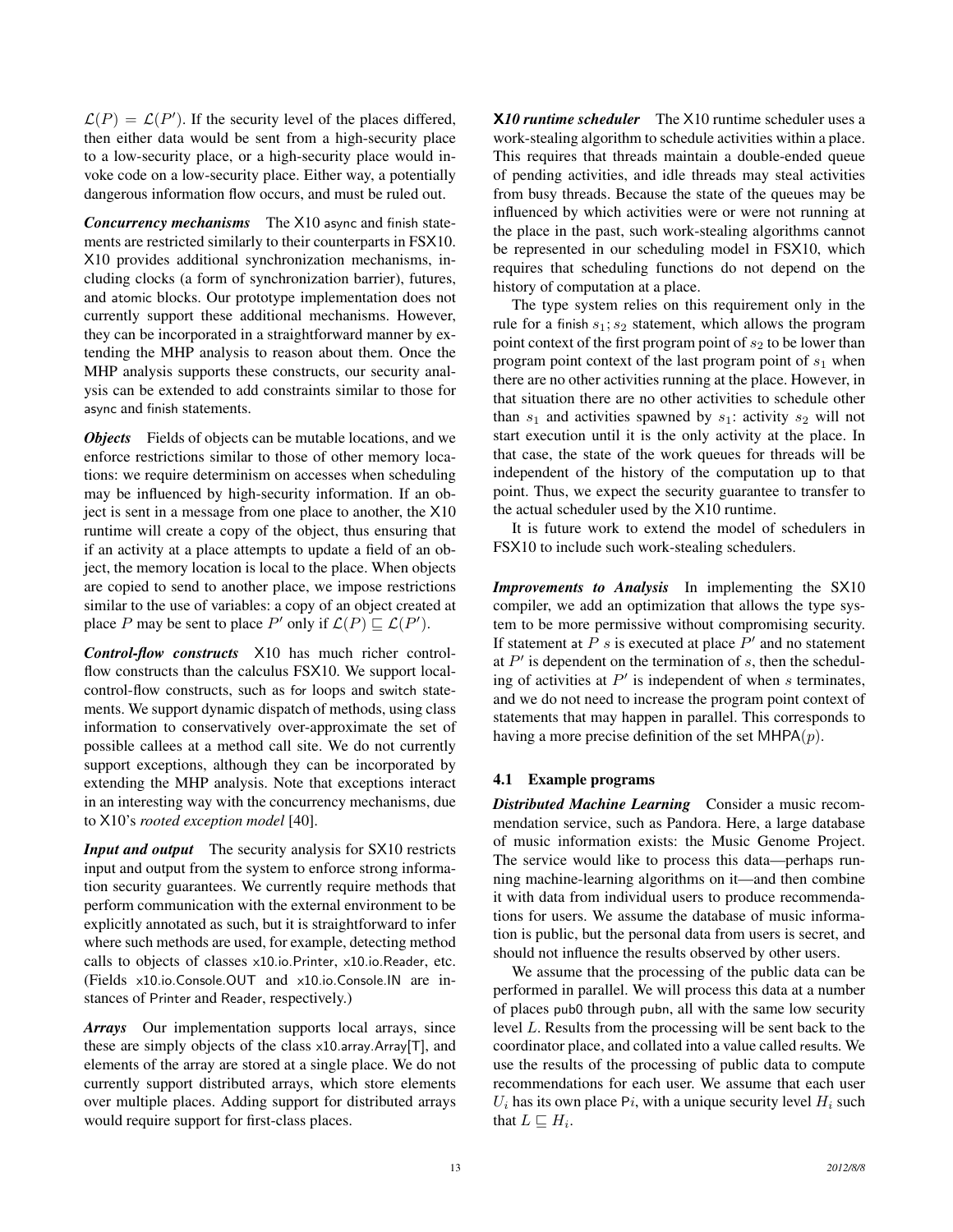A sketch of the code for this system appears in Program 5. Public data is supplied in the array pubData and we assume that place  $P_i$  already holds the data for user  $U_i$ .

```
1 at coordinator {
2 finish {
3 async at pub0 {
4 val res = processPublicData(pubData(0));
5 at coordinator { addResult(res); }
6 }
7 ...
8 async at pubn {
9 val res = processPublicData(pubData(n));
10 at coordinator { addResult(res); }
11 }
12 }
13
14 async { at P0 { processPrivateData(results); } }
15 ...
16 async { at Pn { processPrivateData(results); } }
17 }
```
Program 5. A distributed machine learning system

Note that no additional synchronization is required to make this program secure, and the secure program is in fact allowed to be highly concurrent. The translation of this program from X10 to SX10 does, however, require significant code duplication due to the lack of support for distributed arrays and first-class places. Natural X10 programming style would use a loop over places to execute a block of code at each place, rather than duplicate the code as we do here.

*Online Shopping* Following Tsai et al. [46], we consider a server running a shopping website. We assume that the server is concerned with keeping credit card data secure. Our example program models a multithreaded server accepting input from two web forms. On the first form, a user enters the item number they wish to purchase. This form is submitted along with the user's unique customer ID, which persists through the user's session. When this form is processed, the user's order is both saved on the server and output to a log for inventory purposes. The user is then presented with the next form, which requests his or her credit card number. This form is submitted with the same customer ID, and the credit card number is sent to an external service for processing.

This example contains two security levels. The customer ID and order are considered low-security, and the log is considered low-security output. The customer's credit card number is high-security, and so the action of exporting it should occur at a high place. We would like to ensure that no data from either the second form or the credit card processing service can leak to the log. The code for handling one customer's purchase is shown in Program 6.

*Simpson's Rule* Our final example program demonstrates that in programs, or sections of programs, in which all data is at the same security level, our analysis requires very few changes to the code for compilation. Thus, when a program operates on homogenous data, our security analysis does not significantly impact usability. The code for this example was taken from the Simpson's Rule example available on the X10 website<sup>1</sup>. The original program consists of approximately 200 non-blank non-comment lines of X10 code. Converting this program to SX10 required modifying seven lines of code, most of them trivially, and adding ten. The changes were as follows:

- Five statements producing console output were annotated as required by SX10.
- The original program uses all available places. Since SX10 requires static places, Place.MAX PLACES, which in X10 is set to the number of places, was replaced with a new (arbitrary) constant, set to four for the purposes of this example. Identifiers representing these four places were declared.
- The code to start computation at each place was duplicated, since SX10 does not support loops over places. This required five additional lines of code.

Note that neither the number of lines modified nor the number added necessarily scales with the size of the code. Most required modifications were to input or output statements, and the number of lines of code added was proportional to the number of places used, not the size of the program.

*Discussion of Example Programs* The example programs demonstrate that it is possible to write realistic, highly concurrent programs in SX10. Note that the first two examples contain a high degree of nondeterminism. The order in which blocks of data are processed in Program 5 and the order in which entries are written to the log and credit card service in Program 6 are nondeterministic. This is secure because the resolution of this nondeterminism can in no way reveal highsecurity information. As will be discussed in Section 5, some previous security-type systems for noninterference in concurrent programs would rule out this nondeterminism and require additional synchronization and overhead.

The third example demonstrates that our analysis does not significantly prohibit the compilation and execution of programs that operate on a single security level.

The biggest restriction in SX10 is the lack of first-class places. As we gain more experience writing SX10 programs, we will identify and address further challenges to practical and secure concurrent programming.

# 5. Related work

This work seeks to provide strong language-based information security guarantees for concurrent programs. We discuss related work, focusing on recent work that controls information flow in concurrent settings.

*Observational determinism* Our security analysis ensures that if the scheduling of input, output, or memory accesses

<sup>1</sup> http://x10-lang.org/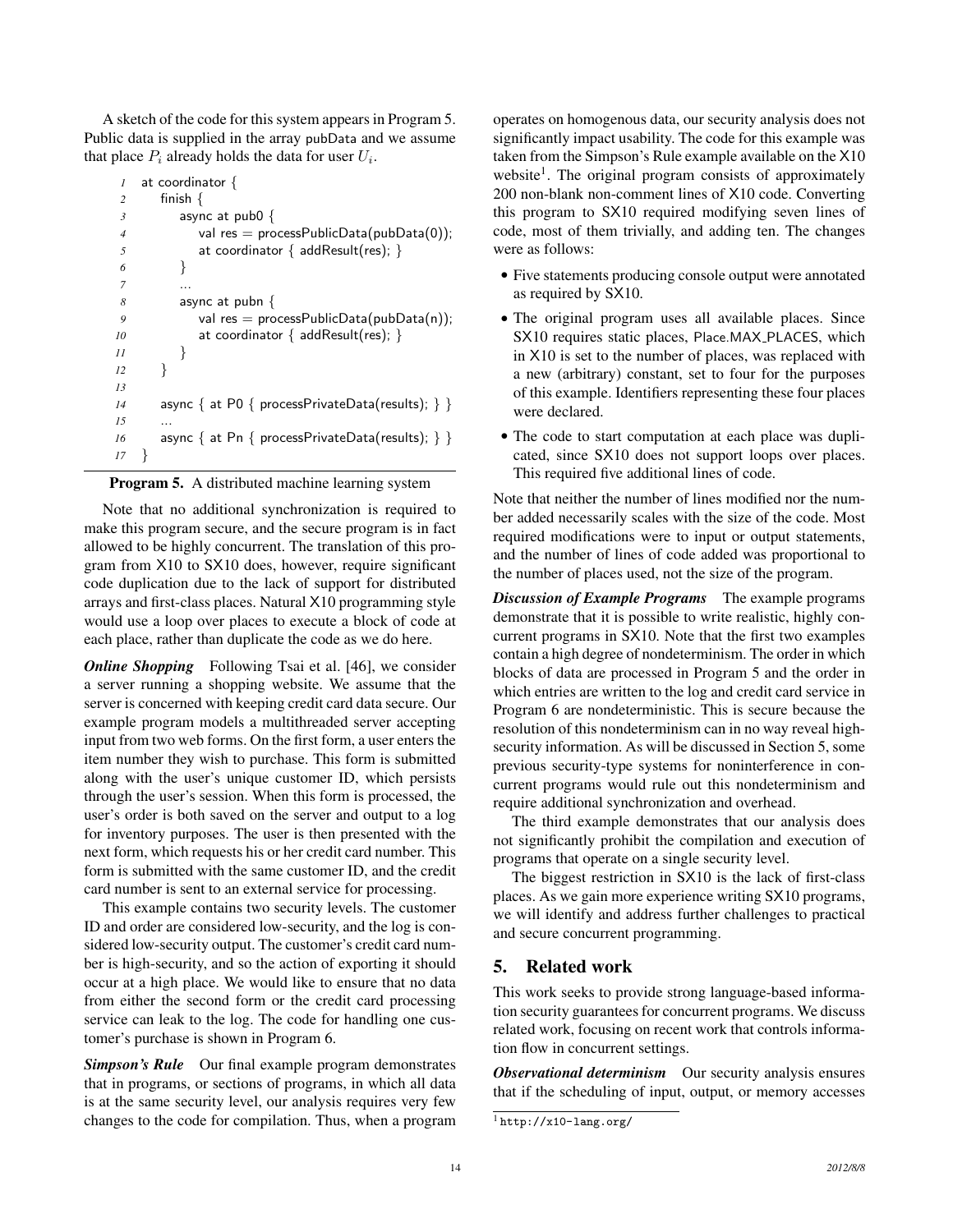| 1  | async                                                                |
|----|----------------------------------------------------------------------|
| 2  | at lowform $\{$                                                      |
| 3  | val custID = $Int.parse(Console.IN.readLine().trim());$              |
| 4  | // Input item number (low security)                                  |
| 5  | $items(custID) = Int.parse(Console.IN.readLine().trim());$           |
| 6  | at log Console.OUT.println(custID + " $\t t$ " + items(custID));     |
| 7  | at highform $\{$                                                     |
| 8  | // Input credit card number (high security)                          |
| 9  | val card = $Int.parse(Console.IN.readLine().trim());$                |
| 10 | at cc Console.OUT.println(card + " $\t t$ " + costs(items(custID))); |
| 11 |                                                                      |
| 12 |                                                                      |
| 13 |                                                                      |

Program 6. An online shopping cart

may leak sensitive information, then the order of such instructions must be deterministic. This approach is inspired by Zdancewic and Myers [48], who propose (following McLean [27] and Roscoe [32]) that there should be no nondeterminism (including thread scheduling) observable by a low-security observer. They present a semantic security condition that, for each observable memory location, requires determinism of the sequence of updates to that location. Huisman et al. [19] point out that this semantic security condition may reveal more information than intended, and propose that the sequence of updates to *all* observable memory locations should be deterministic. Terauchi [44] presents a type system that enforces such a semantic security condition in a shared-memory setting using fractional capabilities.

Mantel et al. [26] present semantic conditions that allow composition of concurrent programs. The semantic conditions use assume-guarantee reasoning to ensure that the composed program is free of data races, and thus is observationally deterministic.

Requiring observational determinism throughout a program is, however, overly restrictive. O'Neill et al. [30] note that low-observable nondeterminism is acceptable so long as its resolution depends only on low-observable information. We thus allow nondeterminism in the scheduling of activities at a place, provided that the resolution of the nondeterminism cannot leak sensitive information. Our model assumes that scheduling of activities at a place depends only on the activities at that place, and our security analysis exploits this assumption to allow non-determinism where possible.

Recent work on deterministic concurrency (e.g., [7, 45]) highlights functional benefits of determinism, and also allows some nondeterminism when it is safe to do so [8].

*Scheduler independence* Sabelfeld and Sands [37, 39] argue that the definition of security in multi-threaded programs should be *scheduler independent*, since the scheduler is typically outside of the language specification, and violations of scheduler assumptions may lead to vulnerabilities. By contrast, Boudol and Castellani [9] present a type system for schedulers and threads, and show that well-typed schedulers and threads satisfy a definition of security [4].

Barthe et al. [5] have developed a framework for security of multi-threaded programs that allows programs to be written without knowledge of the scheduler, i.e., in a schedulerindependent manner. Mechanisms to interact with the scheduler and secure timing channels are introduced during compilation, and enable a security-aware scheduler to enforce strong information security guarantees.

Mantel and Sabelfeld [24] show a scheduler-independent security property in a multi-threaded while language. Russo and Sabelfeld [34] suggest a model in which threads may increase and decrease their security levels and permitted scheduling decisions depend on the security levels of threads. Mantel and Sudbrock [25] prove a security property for programs consisting of threads with assigned security levels when these are run under any scheduler in a class of robust schedulers. Robust schedulers, such as round-robin schedulers, have the property that the probability that a particular low thread will be selected to run from among all low threads remains the same if high threads are removed. Our assumptions about scheduling in the X10 runtime imply that schedulers for places are robust, in that scheduling of activities at a place cannot depend upon the existence or non-existence of activities at higher-security places.

We do not provide scheduler independence. Our typesystem and security proof assume that scheduling at a place depends only on the activities currently executing at a place. While this assumption enables greater concurrency while preserving security, it perhaps violates an abstraction boundary, as it makes assumptions about the behavior of the X10 runtime that are not necessarily intended as part of the runtime's specification.

*Dynamic enforcement of concurrent information security* Tsai et al. [46] extend work of Li and Zdancewic [23] and Russo and Sabelfeld [33] to encode information-flow control in Haskell with support for concurrency and side-effects. However, their mechanism relies on co-operative (i.e., non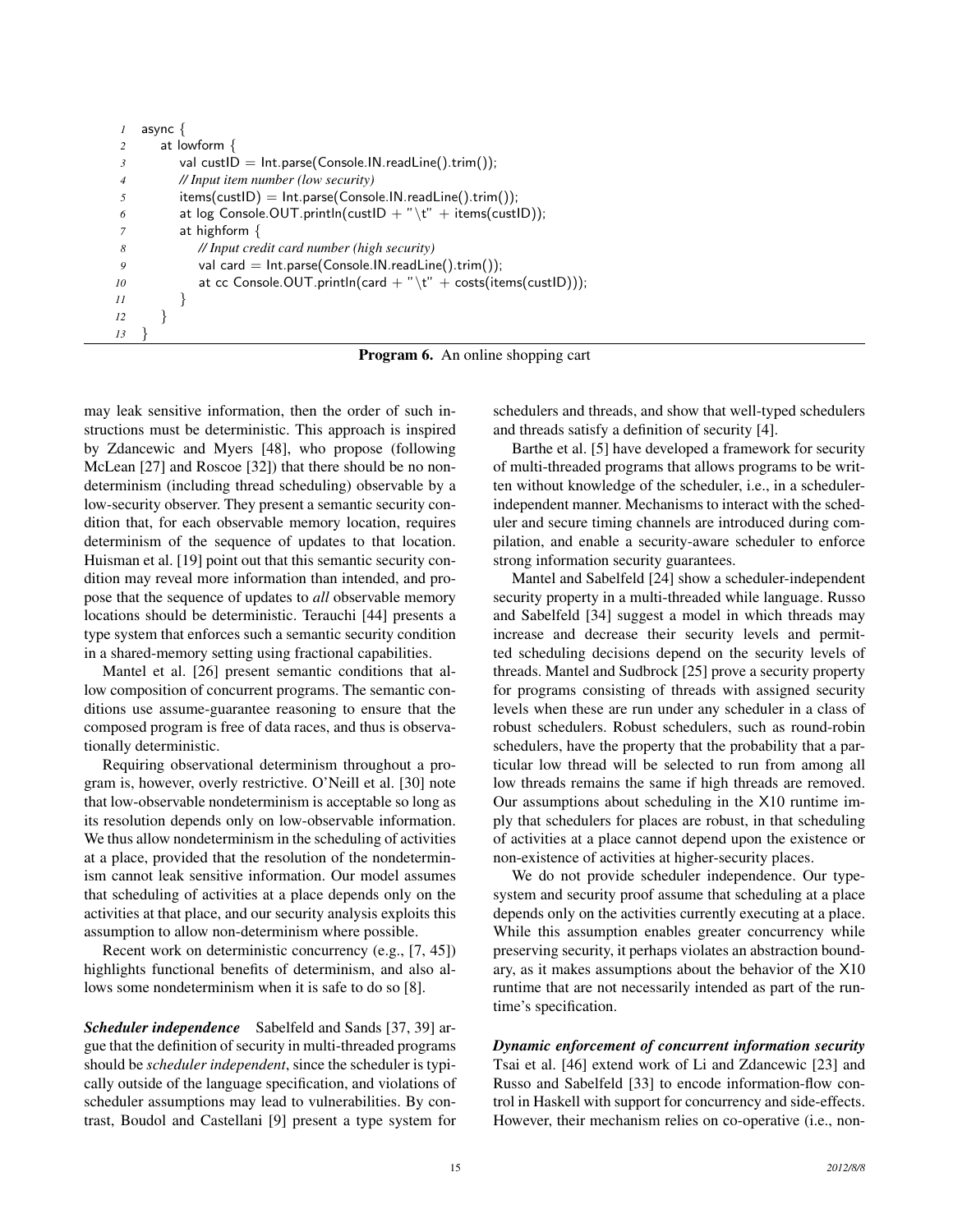preemptive) scheduling, which may not be suitable for modern operating systems.

Stefan et al. [43] present a dynamic information-flow control system that eliminates termination and internal timing channels, and mitigates external timing channels, without relying on co-operative scheduling. Implemented as a Haskell library, their technique requires that the security level of a thread  $A$  that waits on a forked thread  $B$  must be at least as restrictive as the information that influences the control flow of thread B. A similar restriction is true of our static mechanism: the security level of a program point  $p$  that occurs after execution of program point  $p'$  is at least as restrictive as information that influences the scheduling of  $p'$ . However, our static analysis allows us to lower the security level of  $p$ in a particular situation: for a finish  $s_1$ ;  $s_2$  statement, the program point context of the first program point of  $s_2$  can be lower than program point context of the last program point of  $s_1$  if there are no other activities running at the place. The dynamic nature of the system of Stefan et al. allow them to be more precise than our static analysis in certain situations, highlighting the incomparability of static and dynamic flowsensitive security [35].

Le Guernic [21] uses a hybrid execution monitor (which combines static and dynamic analyses) to enforce a strong security condition. The enforcement mechanism (similar to the type system of Smith and Volpano [42]) is restrictive: while loops cannot have high-security guards, and while loops are not permitted in branches of if commands with high-security guards. These restrictions are severe enough to rule out many useful programs.

*Process calculi* Focardi et al. [11] establish a link between language-based security for imperative programs, and process-algebraic frameworks of security properties. However, they consider only sequential imperative programs, and do not explore concurrency. Honda et al. [18] present a security-type system for the  $\pi$ -calculus (further developed by Honda and Yoshida [16, 17]) to address internal timing and progress channels. In their type system, channels are assigned security levels, and may be given linear types. Linear channels must statically have a single send and receive, which enables precise reasoning about synchronization between processes. Non-linear channels may have non-deterministic behavior, and processes cannot send low-security outputs after receiving high-security input on a non-linear channel, as the resolution of the non-determinism may be a covert channel. Pottier [31] presents a simpler type system (without linear channel types, and with a simpler proof) that also prevents low-security outputs after receiving high-security input.

Kobayashi [20] presents a type system for  $\pi$ -calculus that allows low-security output after high-security synchronization for a variety of synchronization mechanisms. It extends the idea of linear channels by using types to describe the *channel usage*, which permits precise reasoning about the information flow resulting from synchronization.

*Security-type systems* Other work concerned with information security in concurrent systems have also used security-type systems to enforce strong semantic security conditions (e.g., [5, 9, 36, 39, 41, 42, 44, 47, 48]). Some of these previous security-type systems are overly restrictive on synchronization between threads, either disallowing low-security output after synchronization with high-security threads or activities, or disallowing nondeterminism even when resolution of the nondeterminism is not influenced by high-security information.

The key difference in this work is that we integrate information-security guarantees with modern concurrency abstractions (i.e., X10 places). In doing so, we reason about information at coarser granularity than previous work, which simplifies reasoning about information flow (and thus, we believe, leads to increased practicality). Our type system does not track information flow on a per-location basis, but rather focuses on tracking how interaction with high-security places affects the scheduling of program points at a place.

# 6. Conclusion

We have extended the X10 concurrent programming language with coarse-grained information-flow control. The resulting language, SX10, provides information security for concurrent programs. Each place is associated with a security level, and may only handle data that is appropriate for the security level. We believe this language provides a better intuition for information flow than previous methods for controlling information flow, and will allow programmers to write secure programs more effectively.

The security analysis benefits from X10's abstractions for concurrency: potentially dangerous information flows correspond to interactions between places, which are relatively easy to detect, since communication between places is by message passing. Interaction between places may result in the scheduling of activities at a place being influenced by high-security information. Through a may-happenin-parallel analysis for X10 [22], our security analysis will determine when this situation may arise, and requires *observational determinism* [48] to hold, which prevents activity scheduling from being a covert information channel. In the absence of interaction between places with different security levels, our security mechanism places no restrictions on the concurrent program. While some restrictions on concurrency necessarily remain, this allows a large class of useful programs to be written without burdensome synchronization between threads for the purposes of security.

This work highlights the opportunity for synergy between mechanisms for concurrency and mechanisms for information security: both rely on reasoning about dependencies within a program. We believe it is a promising step towards languages and tools for building secure concurrent systems.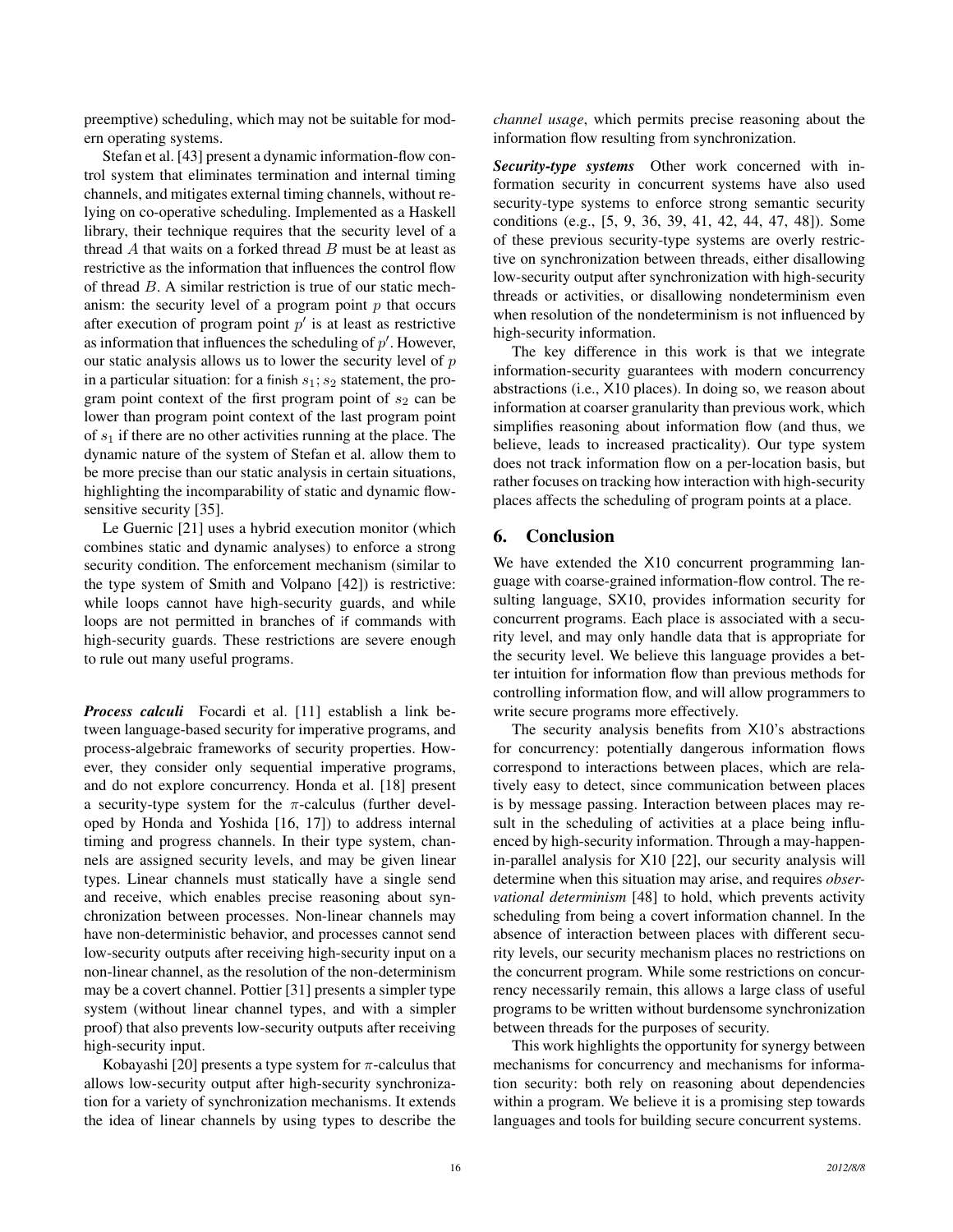# Acknowledgments

We thanks Greg Morrisett, Eddie Kohler, and the anonymous reviewers for their helpful comments. This research is supported by the National Science Foundation under Grant No. 1054172.

## References

- [1] M. Abadi, A. Banerjee, N. Heintze, and J. G. Riecke. A core calculus of dependency. In *Conference Record of the Twenty-Sixth Annual ACM Symposium on Principles of Programming Languages*, pages 147–160, New York, NY, USA, 1999. ACM Press.
- [2] A. Askarov and A. Sabelfeld. Gradual release: Unifying declassification, encryption and key release policies. In *Proceedings of the IEEE Symposium on Security and Privacy*, pages 207–221. IEEE Computer Society, 2007.
- [3] A. Askarov, S. Hunt, A. Sabelfeld, and D. Sands. Terminationinsensitive noninterference leaks more than just a bit. In *Proceedings of the 13th European Symposium on Research in Computer Security*, Oct. 2008.
- [4] G. Barthe and L. P. Nieto. Formally verifying information flow type systems for concurrent and thread systems. In *Proceedings of the 2004 ACM workshop on Formal methods in security engineering*, pages 13–22, New York, NY, USA, 2004. ACM.
- [5] G. Barthe, T. Rezk, A. Russo, and A. Sabelfeld. Security of multithreaded programs by compilation. *ACM Transactions on Information and System Security*, 13(3):21:1–21:32, July 2010.
- [6] R. L. Bocchino, V. S. Adve, S. V. Adve, and M. Snir. Parallel programming must be deterministic by default. In *Proceedings of the First USENIX Workshop on Hot Topics in Parallelism*, 2009.
- [7] R. L. Bocchino, Jr., V. S. Adve, D. Dig, S. V. Adve, S. Heumann, R. Komuravelli, J. Overbey, P. Simmons, H. Sung, and M. Vakilian. A type and effect system for deterministic parallel Java. In *Proceedings of the 24th ACM SIG-PLAN Conference on Object Oriented Programming Systems Languages and Applications*, pages 97–116, New York, NY, USA, 2009. ACM.
- [8] R. L. Bocchino, Jr., S. Heumann, N. Honarmand, S. V. Adve, V. S. Adve, A. Welc, and T. Shpeisman. Safe nondeterminism in a deterministic-by-default parallel language. In *Proceedings of the 38th Annual ACM SIGPLAN-SIGACT Symposium on Principles of Programming Languages*, pages 535– 548, New York, NY, USA, 2011. ACM.
- [9] G. Boudol and I. Castellani. Non-interference for concurrent programs and thread systems. *Theoretical Computer Science*, 281(1):109–130, June 2002.
- [10] P. Charles, C. Grothoff, V. Saraswat, C. Donawa, A. Kielstra, K. Ebcioglu, C. von Praun, and V. Sarkar. X10: an objectoriented approach to non-uniform cluster computing. In *Proceedings of the 20th Annual ACM SIGPLAN Conference on Object-oriented Programming, Systems, Languages, and Applications*, pages 519–538, New York, NY, USA, 2005. ACM.
- [11] R. Focardi, S. Rossi, and A. Sabelfeld. Bridging languagebased and process calculi security. In *Foundations of Software Science and Computation Structure*, volume 3441 of *Lecture Notes in Computer Science*, pages 299–315, Edinburgh, UK, Apr. 2005. Springer-Verlag.
- [12] J. A. Goguen and J. Meseguer. Security policies and security models. In *Proceedings of the IEEE Symposium on Security and Privacy*, pages 11–20. IEEE Computer Society, Apr. 1982.
- [13] R. Grabowski and L. Beringer. Noninterference with dynamic security domains and policies. In *13th Asian Computing Science Conference, Focusing on Information Security and Privacy*, 2009.
- [14] D. Grove, O. Tardieu, D. Cunningham, B. Herta, I. Peshansky, and V. Saraswat. A performance model for x10 applications. In *Proceedings of The First X10 Workshop*, 2011.
- [15] Y. Guo, R. Barik, R. Raman, and V. Sarkar. Work-first and help-first scheduling policies for async-finish task parallelism. In *Proceedings of the 2009 IEEE International Symposium on Parallel & Distributed Processing*, pages 1–12, Washington, DC, USA, 2009. IEEE Computer Society.
- [16] K. Honda and N. Yoshida. A uniform type structure for secure information flow. In *Conference Record of the Twenty-Ninth Annual ACM Symposium on Principles of Programming Languages*, pages 81–92, New York, NY, USA, Jan. 2002. ACM Press.
- [17] K. Honda and N. Yoshida. Noninterference through flow analysis. *Journal of Functional Programming*, 15(2):293– 349, Mar. 2005.
- [18] K. Honda, V. Vasconcelos, and N. Yoshida. Secure information flow as typed process behaviour. In *Proceedings of the Ninth European Symposium on Programming*, volume 1782 of *Lecture Notes in Computer Science*, pages 180–199. Springer, 2000.
- [19] M. Huisman, P. Worah, and K. Sunesen. A temporal logic characterisation of observational determinism. In *Proceedings of the 19th IEEE Workshop on Computer Security Foundations*, 2006.
- [20] N. Kobayashi. Type-based information flow analysis for the pi-calculus. *Acta Informatica*, 42(4-5):291–347, 2005.
- [21] G. Le Guernic. Automaton-based Confidentiality Monitoring of Concurrent Programs. In *Proceedings of the 20th IEEE Computer Security Foundations Symposium*, pages 218–232, 2007.
- [22] J. K. Lee and J. Palsberg. Featherweight X10: a core calculus for async-finish parallelism. In *Proceedings of the 15th ACM SIGPLAN Annual Symposium on Principles and Practice of Parallel Programming*, pages 25–36, New York, NY, USA, January 2010. ACM.
- [23] P. Li and S. Zdancewic. Encoding information flow in Haskell. In *Proceedings of the 19th IEEE Workshop on Computer Security Foundations*, pages 16–27, Washington, DC, USA, 2006. IEEE Computer Society.
- [24] H. Mantel and A. Sabelfeld. A generic approach to the security of multi-threaded programs. In *Proceedings of the 14th*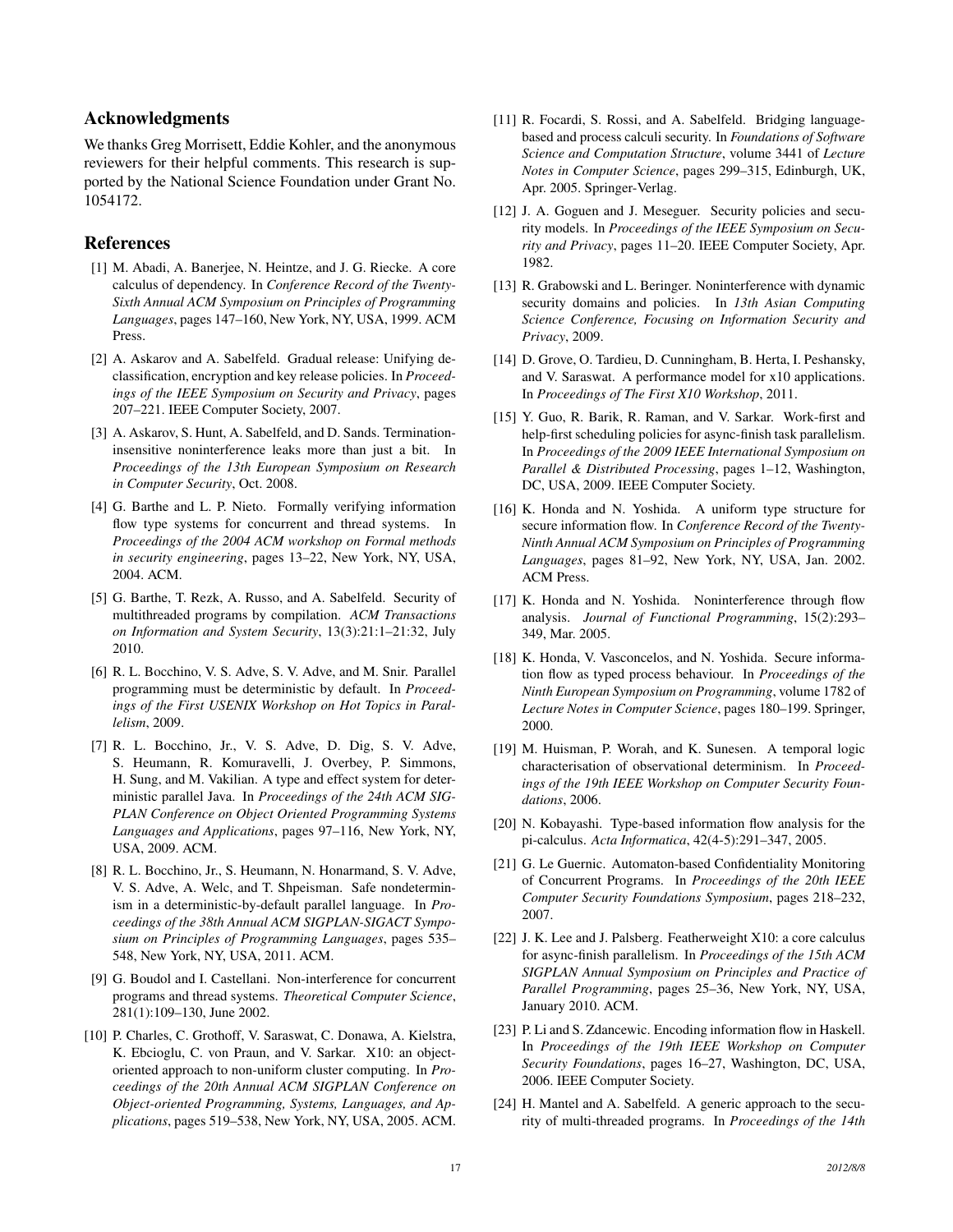*IEEE Computer Security Foundations Workshop*, page 126, Washington, DC, USA, 2001. IEEE Computer Society.

- [25] H. Mantel and H. Sudbrock. Flexible scheduler-independent security. In *Proceedings of the 15th European Conference on Research in Computer Security*, pages 116–133, Berlin, Heidelberg, 2010. Springer-Verlag.
- [26] H. Mantel, D. Sands, and H. Sudbrock. Assumptions and guarantees for compositional noninterference. In *Proceedings of the 24th IEEE Computer Security Foundations Symposium (CSF)*, pages 218–232. IEEE Computer Society, 2011.
- [27] J. McLean. Proving noninterference and functional correctness using traces. *Journal of Computer Security*, 1(1):37–58, 1992.
- [28] S. Moore, A. Askarov, and S. Chong. Precise enforcement of progress-sensitive security. In *Proceedings of the 19th ACM Conference on Computer and Communications Security*, New York, NY, USA, 2012. ACM Press.
- [29] N. Nystrom, M. R. Clarkson, and A. C. Myers. Polyglot: An extensible compiler framework for java. In *In 12th International Conference on Compiler Construction*, pages 138–152. Springer-Verlag, 2003.
- [30] K. R. O'Neill, M. R. Clarkson, and S. Chong. Informationflow security for interactive programs. In *Proceedings of the 19th IEEE Computer Security Foundations Workshop*, pages 190–201. IEEE Computer Society, June 2006.
- [31] F. Pottier. A simple view of type-secure information flow in the π-calculus. In *Proceedings of the 15th IEEE Computer Security Foundations Workshop*, pages 320–330, June 2002.
- [32] A. W. Roscoe. CSP and determinism in security modelling. In *Proceedings of the 1995 IEEE Symposium on Security and Privacy*, pages 114–127, Washington, DC, USA, 1995. IEEE Computer Society.
- [33] A. Russo and A. Sabelfeld. Security for multithreaded programs under cooperative scheduling. In *Proceedings of Andrei Ershov International Conference on Perspectives of System Informatics*, volume 4378 of *Lecture Notes in Computer Science*, pages 474–480. Springer-Verlag, 2006.
- [34] A. Russo and A. Sabelfeld. Securing interaction between threads and the scheduler. In *Proceedings of the 19th IEEE Computer Security Foundations Workshop*, pages 177–189, 2006.
- [35] A. Russo and A. Sabelfeld. Dynamic vs. static flow-sensitive security analysis. In *Proceedings of the IEEE Computer Security Foundations Symposium*, 2010.
- [36] A. Sabelfeld. The impact of synchronisation on secure information flow in concurrent programs. In *Proceedings of Andrei Ershov 4th International Conference on Perspectives of System Informatics*, volume 2244 of *Lecture Notes in Computer Science*, pages 225–239. Springer-Verlag, 2002.
- [37] A. Sabelfeld. Confidentiality for multithreaded programs via bisimulation. In *Proceedings of the Andrei Ershov International Conference on Perspectives of System Informatics*, volume 2890 of *Lecture Notes in Computer Science*, pages 260– 273. Springer-Verlag, 2003.
- [38] A. Sabelfeld and A. C. Myers. Language-based informationflow security. *IEEE Journal on Selected Areas in Communi-*

*cations*, 21(1):5–19, Jan. 2003.

- [39] A. Sabelfeld and D. Sands. Probabilistic noninterference for multi-threaded programs. In *Proceedings of the 13th IEEE Computer Security Foundations Workshop*, pages 200–214. IEEE Computer Society, July 2000.
- [40] V. Saraswat, B. Bloom, I. Peshansky, O. Tardieu, and D. Grove. *X10 Language Specification: Version 2.1.2*, Feb. 2011. Available at http://x10.sourceforge.net/ \-documentation/\-languagespec/\-x10-212.pdf.
- [41] G. Smith. A new type system for secure information flow. In *Proceedings of the Proceedings of the 14th IEEE Computer Security Foundations Workshop*, pages 115–125. IEEE Computer Society, June 2001.
- [42] G. Smith and D. Volpano. Secure information flow in a multi-threaded imperative language. In *Conference Record of the Twenty-Fifth Annual ACM Symposium on Principles of Programming Languages*, pages 355–364, New York, NY, USA, Jan. 1998. ACM Press.
- [43] D. Stefan, A. Russo, P. Buiras, A. Levy, J. C. Mitchell, and D. Mazières. Addressing covert termination and timing channels in concurrent information flow systems. In *Proceedings of the 17th ACM SIGPLAN International Conference on Functional Programming*, New York, NY, USA, June 2012. ACM Press.
- [44] T. Terauchi. A type system for observational determinism. In *Proceedings of the 21st IEEE Computer Security Foundations Symposium*, pages 287–300, June 2008.
- [45] T. Terauchi and A. Aiken. A capability calculus for concurrency and determinism. *ACM Transactions on Programming Languages and Systems*, 30(5):27:1–27:30, Sept. 2008.
- [46] T. Tsai, A. Russo, and J. Hughes. A library for secure multithreaded information flow in haskell. In *Proceedings of the 20th IEEE Computer Security Foundations Symposium*, pages 187–202, Washington, DC, USA, 2007. IEEE Computer Society.
- [47] D. Volpano and G. Smith. Probabilistic noninterference in a concurrent language. In *Proceedings of the 11th IEEE Computer Security Foundations Workshop*, pages 34–45, Washington, DC, USA, 1998. IEEE Computer Society.
- [48] S. Zdancewic and A. C. Myers. Observational determinism for concurrent program security. In *Proceedings of the 16th IEEE Computer Security Foundations Workshop*, pages 29– 43, Pacific Grove, California, June 2003. IEEE Computer Society.
- [49] L. Zheng and A. C. Myers. Dynamic security labels and noninterference. In *Formal Aspects in Security and Trust*, Toulouse, France, Aug. 2004.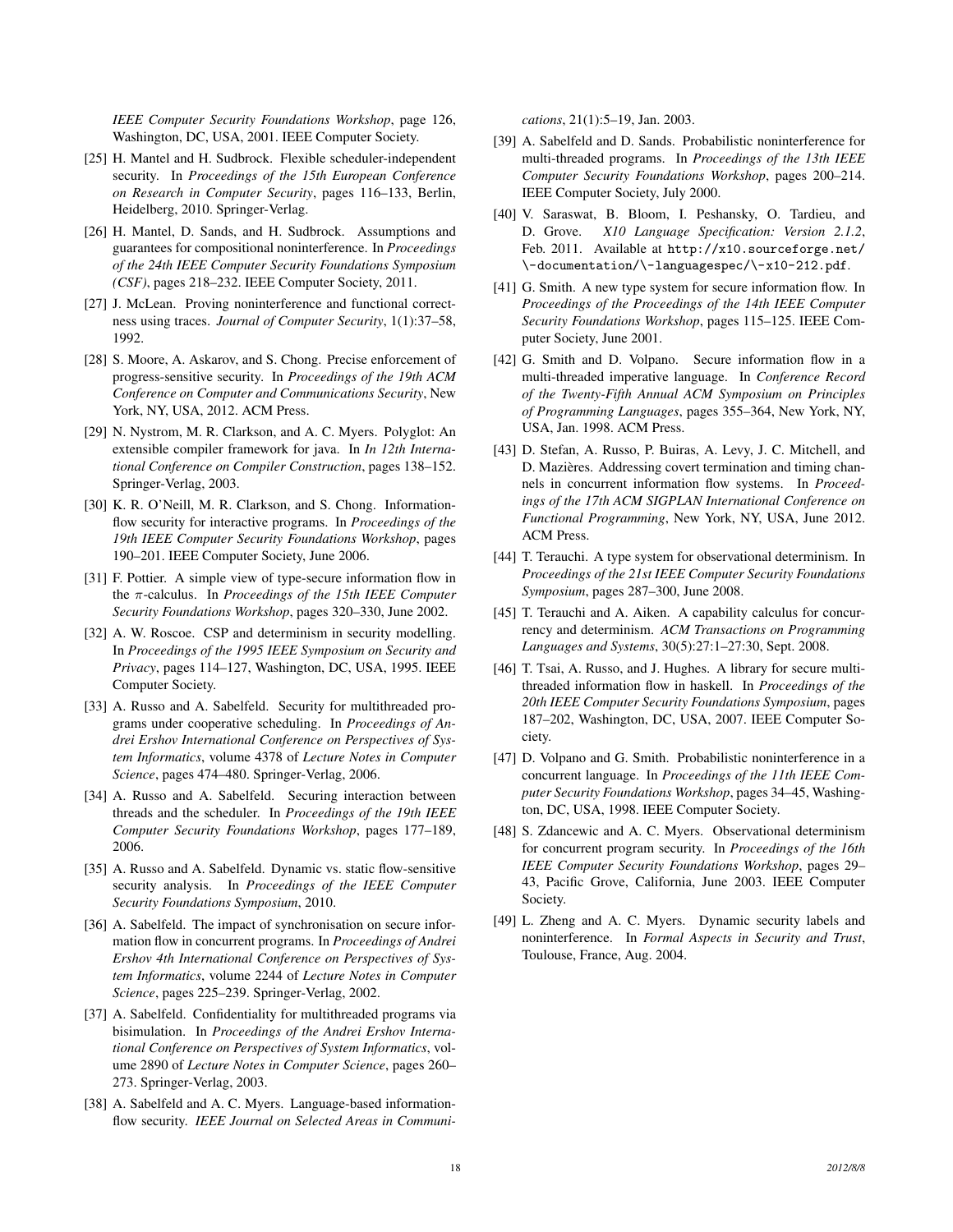## A. Proof of Security Condition

We begin by proving preservation. That is, if a tree in a configuration is well-typed and that configuration takes a step, the resulting tree is also well-typed.

**Lemma 1** (Preservation). For any  $\ell \in \mathcal{L}$ , and configurations  $m = (H; \omega; R; t; T), m' = (H'; \omega; R'; t'; T')$  such that  $\Gamma; \Delta \vdash T$ , *if*  $m \to m'$ , then  $\Gamma; \Delta \vdash T'$ .

We first prove the following claim, which states that the composition of two well-typed statements is well-typed and ends at the ending security level of the second statement.

**Claim 1.** *If*  $\Gamma; \Delta \vdash s_1 : \ell_1$  *and*  $\Gamma; \Delta \vdash s_2^{p_2} : \ell_2$  *and*  $\ell_1 \sqsubseteq \Delta(p_2)$ *, then*  $\Gamma; \Delta \vdash s_1 \bullet s_2 : \ell_2$ *.* 

*Proof.* By induction on the length of  $s_1$  and the definition of statement composition.

*Proof of Lemma 1.* By case analysis on the derivation of  $m \to m'$ . Interesting cases are:

• ATSTMT Then  $T = \langle P_1, \text{at } P_2 \, s_1; s_2^p \rangle$ . By inversion of T-AT,  $\Gamma; \Delta \vdash s_1 : \ell_1, \Gamma; \Delta \vdash s_2 : \ell_2$  and  $\ell_1 \sqsubseteq \Delta(p_2)$ . Applying T-BACKAT,  $\Gamma; \Delta \vdash$  backat  $P_1; s_2 : \ell_2$ . Composing this with  $s_1$  and applying T-ACTIVITY gives  $\Gamma; \Delta \vdash T'$ .

• WHILE Then  $T = \langle P$ , while<sup>p</sup> e do  $s_1^{p_1}; s_2^{p_2} \rangle$ ,  $T'=\langle P,$  if  $e$  then  $s_1\bullet$  (while  $e$  do  $s_1);$  skip else skip;  $s_2\rangle.$  By inversion of T-WHILE,  $\Gamma; \Delta \vdash s_1 : \ell_1, \ell_1 \sqsubseteq \Delta(p_1)$  and  $\ell_1 \sqsubseteq$  $\Delta(p_2)$ . We have  $\Gamma; \Delta \vdash$  while<sup>p</sup> e do  $s_1^{p_1}$ ; skip :  $\ell_1$  where  $\Delta(p) = \Delta(p_1)$ . Composing gives  $\Gamma; \Delta \vdash s_1 \bullet$  (while<sup>p</sup> e do s<sub>1</sub>); skip :  $\ell_1$ . We also have  $\Gamma; \Delta \vdash$  skip :  $\ell$ , where  $\ell \sqsubseteq \ell_1 \sqsubseteq \Delta(p_2)$ . Thus, the resulting if statement can be typed with T-IF and applying T-ACTIVITY gives  $\Gamma; \Delta \vdash T'.$ 

• LET Then  $T = \langle P, \text{let } x = e \text{ in } s_1^{p_1} ; s_2^{p_2} \rangle$  and  $T' = \langle P, s_1[v/x] \bullet s_2 \rangle$ . By inversion of rule T-LET,  $\Gamma; \Delta \vdash s_1 : \ell_1$ . Substitution gives  $\Gamma$ ;  $\Delta \vdash s_1[v/x]$  :  $\ell$  since rules T-VAR and T-CONST have the same conclusions and T-CONST has no conditions. Also by inversion,  $\Gamma; \Delta \vdash s_2 : \ell_2$  and  $\ell_1 \sqsubseteq \Delta(p_2)$ . Composing statements by the claim and applying T-ACTIVITY gives  $\Gamma; \Delta \vdash T'.$ 

We now define erased trees. We say that T erases to T' at level  $\ell$  if  $T \preceq_{\ell} T'$ . The judgments for this relation are shown in Figure 9. Some of them require the helper judgments of the form  $i \preceq_{\ell} i'$ , which act on instructions. Rules E-LOWDONE, E-JOIN, E-PARA, E-SKIP2 and E-LOW are straightforward. Rules E-SKIP1, E-HIGHSEQ, E-HIGHPARAL and E-HIGHPARAR remove high parts of a tree. Rule E-AT removes an at statement to a high place. Rule E-HIGH erases high instructions from a statement until backat or a terminal skip is reached. Rule E-BACKAT stops erasing at a backat to a low place. To ease bookkeeping in the proof, we annotate  $\sqrt{ }$  trees with a place, to create the notation  $\sqrt{P}$ . The semantic rule SKIP1 is modified as follows:

#### SKIP1

$$
(H;\,\omega;\,t;\,\langle P,\mathrm{skip}^p\rangle)\stackrel{p}{\twoheadrightarrow}(H;\,\omega;\,t;\,\sqrt{p})
$$

At points in a program when, for a place  $P$ , either the scheduling of activities at  $P$  is affected by high-security information, or an activity at  $P$  is waiting for the termination of high computation, the type system enforces observational determinism. We first introduce notation to formalize this notion. The function PointsWaiting(T, P), defined formally in Figure 10, includes all points in PointsRunning(T, P), as well as any program points at P that will run immediately following currently executing computation at another place. Using this notation, observational determinism is enforced at  $P$  when for all  $p \in$  PointsWaiting(T, P), we have  $\Delta(p) \not\sqsubseteq \mathcal{L}(P)$ .

It will become important later in the proof to be able to reorder the execution of instructions at such points. This can be done because observational determinism ensures that the order of execution does not affect the order of observable events. However, when a configuration is erased, we need a method to track what parts of the program allow reordering, since it is impossible to tell from an erased configuration when the scheduling of threads might depend on high computation. A natural vehicle for this information is the refiner. We introduce underspecified refiners, which allow nondeterministic choice of the next instruction to execute. When a configuration is erased, certain scheduling functions in the refiner are replaced with ∗, allowing instructions that may happen in parallel to be executed in an arbitrary order at points where observational determinism applies and reordering is thus allowed. To facilitate this, we add a rule to the operational semantics:

 $\Box$ 

 $\Box$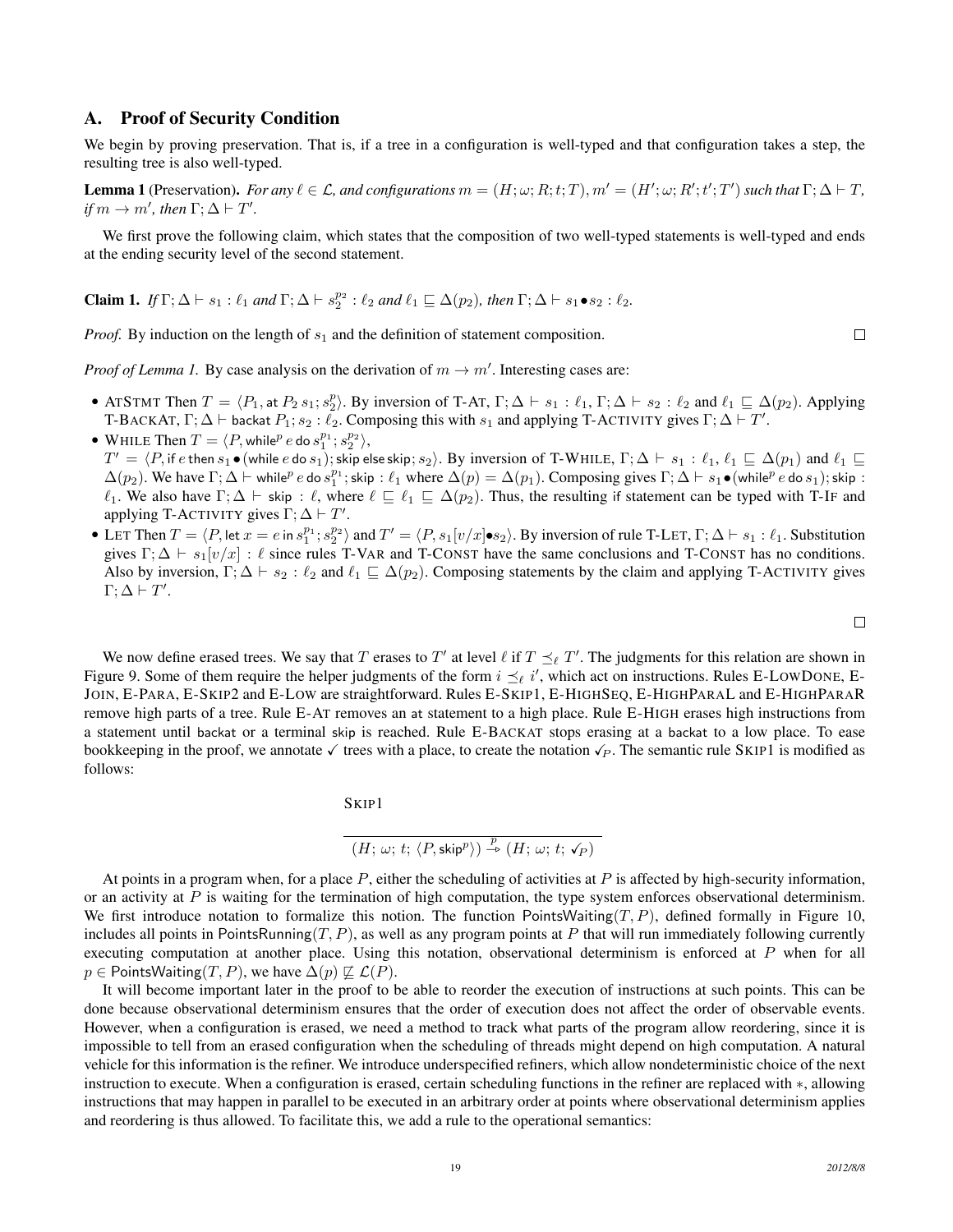| $T \preceq_{\ell} T$                                                                           |                                                                                                                                                                                                                                                                                                                                                                                                                                                                                                    |                                                                                                |                                                                                                                                                                                                                                                                                                                                                                                   |        |           |                                                                       |                                                                                                               |  |
|------------------------------------------------------------------------------------------------|----------------------------------------------------------------------------------------------------------------------------------------------------------------------------------------------------------------------------------------------------------------------------------------------------------------------------------------------------------------------------------------------------------------------------------------------------------------------------------------------------|------------------------------------------------------------------------------------------------|-----------------------------------------------------------------------------------------------------------------------------------------------------------------------------------------------------------------------------------------------------------------------------------------------------------------------------------------------------------------------------------|--------|-----------|-----------------------------------------------------------------------|---------------------------------------------------------------------------------------------------------------|--|
|                                                                                                | E-JOIN                                                                                                                                                                                                                                                                                                                                                                                                                                                                                             | E-PARA                                                                                         |                                                                                                                                                                                                                                                                                                                                                                                   |        |           |                                                                       |                                                                                                               |  |
| <b>E-LOWDONE</b>                                                                               |                                                                                                                                                                                                                                                                                                                                                                                                                                                                                                    | $T_1 \preceq_{\ell} T_1'$ $T_1 \preceq_{\ell} T_1'$ E-SKIP1                                    |                                                                                                                                                                                                                                                                                                                                                                                   |        | $E-SKIP2$ |                                                                       | E-HIGHSEQ                                                                                                     |  |
|                                                                                                | $\frac{\mathcal{L}(P) \sqsubseteq \ell}{\sqrt{P \preceq_{\ell} \sqrt{P}}} \quad \frac{T_2 \preceq_{\ell} T_2'}{T_1 \triangleright T_2 \preceq_{\ell} T_1' \triangleright T_2'} \quad \frac{T_2 \preceq_{\ell} T_2'}{T_1 \  T_2 \preceq_{\ell} T_1' \  T_2'} \quad \frac{\mathcal{L}(P) \sqsubseteq \ell}{\langle P, \text{skip} \rangle \preceq_{\ell} \sqrt{P}} \quad \frac{\mathcal{L}(P) \sqsubseteq \ell}{\langle P, \text{skip} \rangle \preceq_{\ell} \langle P, \text{skip} \rangle} \quad$ |                                                                                                |                                                                                                                                                                                                                                                                                                                                                                                   |        |           |                                                                       |                                                                                                               |  |
|                                                                                                |                                                                                                                                                                                                                                                                                                                                                                                                                                                                                                    |                                                                                                |                                                                                                                                                                                                                                                                                                                                                                                   |        |           |                                                                       |                                                                                                               |  |
|                                                                                                |                                                                                                                                                                                                                                                                                                                                                                                                                                                                                                    |                                                                                                |                                                                                                                                                                                                                                                                                                                                                                                   | E-HIGH |           |                                                                       |                                                                                                               |  |
|                                                                                                |                                                                                                                                                                                                                                                                                                                                                                                                                                                                                                    |                                                                                                |                                                                                                                                                                                                                                                                                                                                                                                   |        |           | $\langle P, s \rangle \preceq_{\ell} \langle P', s' \rangle$ E-BACKAT |                                                                                                               |  |
|                                                                                                |                                                                                                                                                                                                                                                                                                                                                                                                                                                                                                    |                                                                                                |                                                                                                                                                                                                                                                                                                                                                                                   |        |           |                                                                       |                                                                                                               |  |
|                                                                                                | E-HIGHPARAL E-HIGHPARAR E-AT $\mathcal{L}(P) \not\sqsubseteq \ell$ $\langle P', s \rangle \preceq_{\ell} \langle P', s' \rangle$<br>$\mathcal{L}(P) \not\sqsubseteq \ell$ $\mathcal{L}(P) \not\sqsubseteq \ell$ $\langle P', s \rangle \preceq_{\ell} \langle P', s' \rangle$<br>$\mathcal{L}(P) \not\sqsubseteq \ell$ $\mathcal{L}(P) \not\sqsubseteq \ell$ $\langle P', s \rangle \preceq_{\ell} \langle P', s' \rangle$ $\langle P', s \rangle \preceq_{\ell} \langle P', s'$                   |                                                                                                |                                                                                                                                                                                                                                                                                                                                                                                   |        |           |                                                                       |                                                                                                               |  |
|                                                                                                |                                                                                                                                                                                                                                                                                                                                                                                                                                                                                                    |                                                                                                |                                                                                                                                                                                                                                                                                                                                                                                   |        |           |                                                                       |                                                                                                               |  |
| E-Low                                                                                          |                                                                                                                                                                                                                                                                                                                                                                                                                                                                                                    |                                                                                                |                                                                                                                                                                                                                                                                                                                                                                                   |        |           |                                                                       |                                                                                                               |  |
| $i \preceq_{\ell} i'$                                                                          |                                                                                                                                                                                                                                                                                                                                                                                                                                                                                                    |                                                                                                |                                                                                                                                                                                                                                                                                                                                                                                   |        |           |                                                                       |                                                                                                               |  |
| $\langle P, s \rangle \preceq_{\ell} \langle P, s' \rangle$<br>$\mathcal{L}(P) \sqsubset \ell$ |                                                                                                                                                                                                                                                                                                                                                                                                                                                                                                    |                                                                                                |                                                                                                                                                                                                                                                                                                                                                                                   |        |           |                                                                       |                                                                                                               |  |
| $i\neq$ at $P'$ $s_1,$ $P' \not\sqsubseteq \ell$                                               |                                                                                                                                                                                                                                                                                                                                                                                                                                                                                                    |                                                                                                |                                                                                                                                                                                                                                                                                                                                                                                   |        |           |                                                                       |                                                                                                               |  |
|                                                                                                |                                                                                                                                                                                                                                                                                                                                                                                                                                                                                                    |                                                                                                |                                                                                                                                                                                                                                                                                                                                                                                   |        |           |                                                                       |                                                                                                               |  |
| $\langle P, i; s \rangle \prec_{\ell} \langle P, i'; s' \rangle$                               |                                                                                                                                                                                                                                                                                                                                                                                                                                                                                                    |                                                                                                |                                                                                                                                                                                                                                                                                                                                                                                   |        |           |                                                                       |                                                                                                               |  |
|                                                                                                |                                                                                                                                                                                                                                                                                                                                                                                                                                                                                                    |                                                                                                |                                                                                                                                                                                                                                                                                                                                                                                   |        |           |                                                                       |                                                                                                               |  |
| $i \preceq_{\ell} i'$                                                                          |                                                                                                                                                                                                                                                                                                                                                                                                                                                                                                    |                                                                                                |                                                                                                                                                                                                                                                                                                                                                                                   |        |           |                                                                       |                                                                                                               |  |
|                                                                                                |                                                                                                                                                                                                                                                                                                                                                                                                                                                                                                    |                                                                                                |                                                                                                                                                                                                                                                                                                                                                                                   |        |           |                                                                       |                                                                                                               |  |
|                                                                                                |                                                                                                                                                                                                                                                                                                                                                                                                                                                                                                    |                                                                                                |                                                                                                                                                                                                                                                                                                                                                                                   |        |           |                                                                       | $s \prec_{\ell} s'$                                                                                           |  |
|                                                                                                |                                                                                                                                                                                                                                                                                                                                                                                                                                                                                                    | skip $\preceq_{\ell}$ skip $r := e \preceq_{\ell} r := e$ output $e \preceq_{\ell}$ output $e$ |                                                                                                                                                                                                                                                                                                                                                                                   |        |           |                                                                       | input $r \preceq_{\ell}$ input $r$ backat $P \preceq_{\ell}$ backat $P$ finish $s \preceq_{\ell}$ finish $s'$ |  |
|                                                                                                |                                                                                                                                                                                                                                                                                                                                                                                                                                                                                                    |                                                                                                |                                                                                                                                                                                                                                                                                                                                                                                   |        |           |                                                                       |                                                                                                               |  |
|                                                                                                |                                                                                                                                                                                                                                                                                                                                                                                                                                                                                                    |                                                                                                | $\frac{s \preceq_{\ell} s'}{\text{async } s \preceq_{\ell} \text{async } s'}$ $\frac{s \preceq_{\ell} s'}{\text{at } P s \preceq_{\ell} \text{at } P s'}$ $\frac{s \preceq_{\ell} s'}{\text{let } x = e \text{ in } s \preceq_{\ell} \text{let } x = e \text{ in } s'}$ $\frac{s \preceq_{\ell} s'}{\text{while } e \text{ do } s \preceq_{\ell} \text{while } e \text{ do } s'}$ |        |           |                                                                       |                                                                                                               |  |
|                                                                                                |                                                                                                                                                                                                                                                                                                                                                                                                                                                                                                    |                                                                                                |                                                                                                                                                                                                                                                                                                                                                                                   |        |           |                                                                       |                                                                                                               |  |
|                                                                                                |                                                                                                                                                                                                                                                                                                                                                                                                                                                                                                    |                                                                                                |                                                                                                                                                                                                                                                                                                                                                                                   |        |           |                                                                       |                                                                                                               |  |
|                                                                                                | $s_1 \preceq_{\ell} s'_1$ $s_2 \preceq_{\ell} s'_2$                                                                                                                                                                                                                                                                                                                                                                                                                                                |                                                                                                |                                                                                                                                                                                                                                                                                                                                                                                   |        |           |                                                                       |                                                                                                               |  |
|                                                                                                | if e then $s_1$ else $s_2 \preceq_{\ell}$ if e then $s'_1$ else $s'_2$                                                                                                                                                                                                                                                                                                                                                                                                                             |                                                                                                |                                                                                                                                                                                                                                                                                                                                                                                   |        |           |                                                                       |                                                                                                               |  |
|                                                                                                |                                                                                                                                                                                                                                                                                                                                                                                                                                                                                                    |                                                                                                |                                                                                                                                                                                                                                                                                                                                                                                   |        |           |                                                                       |                                                                                                               |  |

Figure 9. Judgments for erasure

PointsWaiting( $\checkmark$ ,  $P$ ) = Ø Points Waiting  $(\langle P', i^p; s \rangle, P) =$  $\sqrt{ }$  $\int$  $\mathcal{L}$  $\{p\}$  if  $P' = P$ Points Waiting  $(\langle P', s \rangle, P)$  if  $P' \neq P$  and  $i \neq$  backat  $P''$ Points Waiting  $(\langle P'', s \rangle, P)$  if  $P' \neq P$  and  $i =$  backat  $P''$ PointsWaiting(T<sub>1</sub> || T<sub>2</sub>, P) = PointsWaiting(T<sub>1</sub>, P) ∪ PointsWaiting(T<sub>2</sub>, P) PointsWaiting $(T \triangleright \langle P', s \rangle, P) =$  PointsWaiting $(T, P)$ 

Figure 10. Definition of PointsWaiting $(T, P)$ 

PLACENONDET

$$
(H; \omega; t; T) \stackrel{p}{\rightarrow} (H'; \omega; t'; T')
$$
  
PointsRunning $(T, P) \neq \emptyset$  Sch $(P) = * \cdot chs$  Place $(p) = P$   
 $(H; \omega; (P \cdot Ps, Sch); t; \langle P, s \rangle) \rightarrow (H'; \omega; (Ps, Sch[P \rightarrow chs]); t'; T')$ 

The next several definitions present relations between specified and underspecified refiners, and then formalize when reordering of instructions is allowed in an erased configuration. We first define scheduling lists to be equivalent when corresponding elements are identical or one is ∗.

**Definition 6.** Let  $E_0 \cdot chs_0$  and  $E_1 \cdot chs_1$  be scheduling lists (recall that a scheduler *Sch* is a function from places to scheduling lists). These two lists are equivalent, written  $E_0 \cdot chs_0 \sim E_1 \cdot chs_1$ , if  $chs_0 \sim chs_1$  and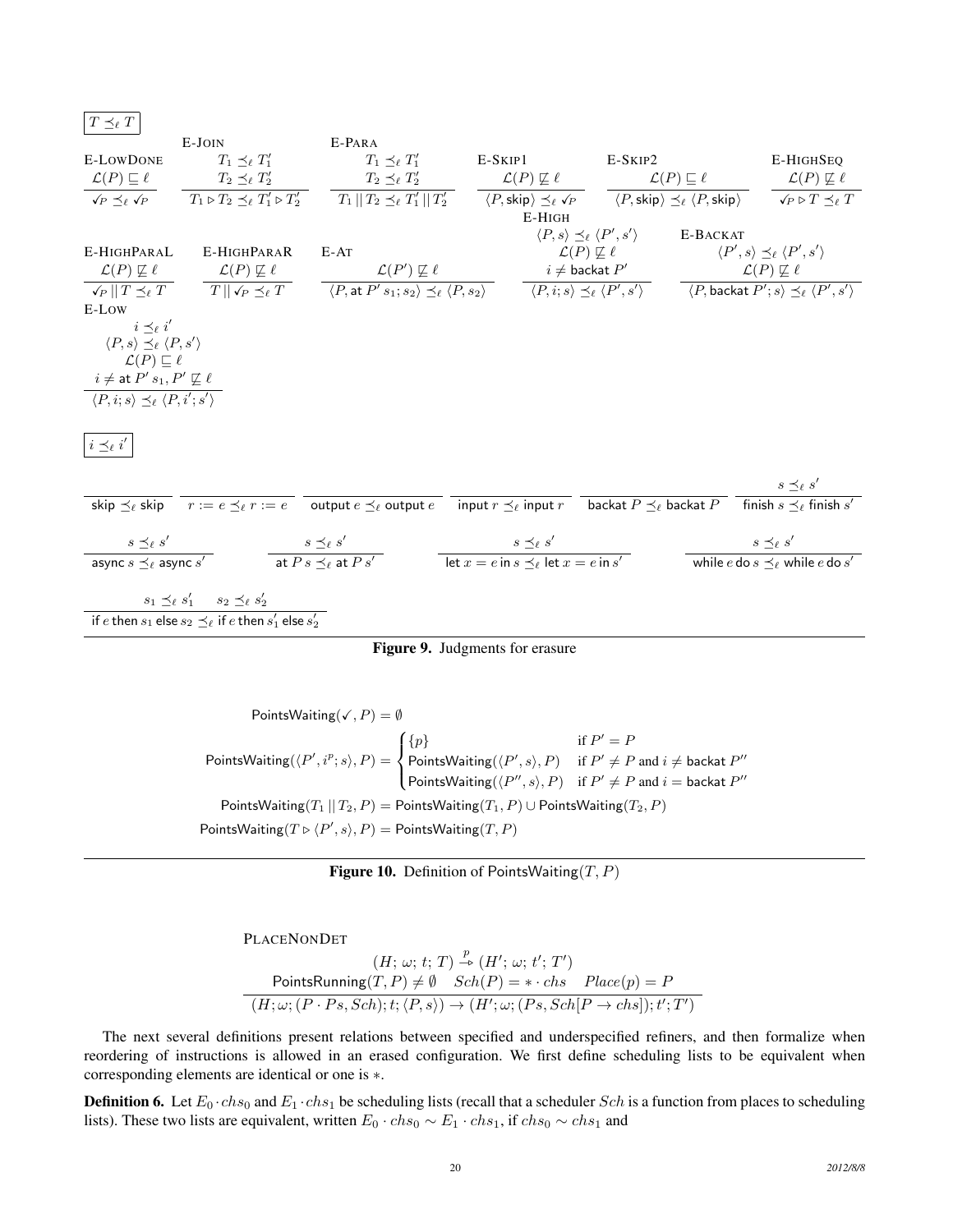- $E_0 = E_1$ ,
- $E_0 = ch$  and  $E_1 = *$  or
- $E_0 = *$  and  $E_1 = ch$ .

Refiners are low-equivalent when the place lists are low equivalent and corresponding scheduling lists for each low place are equivalent.

**Definition 7** (Low-equivalence of refiners). For  $\ell \in \mathcal{L}$ , refiners  $R_0 = (P_{s_0}, Sch_0)$  and  $R_1 = (P_{s_1}, Sch_1)$  are low-equivalent, written  $R_0 \sim_{\ell} R_1$ , if  $Ps_0|_{LP} = Ps_1|_{LP}$ , where  $LP = \{P \mid \mathcal{L}(P) \sqsubseteq \ell\}$  and for all  $P \in LP$ ,  $Sch_0(P) \sim Sch_1(P)$  (this relation was defined in Definition 6.)

A refiner  $R = (Ps, Sch)$  such that  $Sch(P)$  does not contain  $*$  for any place P is referred to as a specified refiner. Otherwise,  $R$  is an underspecified refiner. A specified refiner erases to an underspecified refiner when the underspecified place list is the restriction of the specified place list to low places and each element of a scheduling list at a low place in the underspecified refiner either matches the corresponding element in the specified refiner or is ∗.

**Definition 8** (Erasure of refiners). For  $\ell \in \mathcal{L}$ , refiner  $R_0 = (Ps_0, Sch_0)$  erases to refiner  $R_1 = (Ps_1, Sch_1)$ , written  $R_0 \preceq_{\ell} R_1$ , if

- $Ps_0 = P \cdot Ps'_0$ , where  $\mathcal{L}(P) \sqsubseteq \ell$ ,  $Ps_1 = P \cdot Ps'_1$ ,  $Sch_0(P) = ch \cdot chs_0, Sch_1(P) = ch \cdot chs_1$ , and  $(Ps'_0, Sch_0[P \mapsto chs_0]) \preceq_{\ell} (Ps'_1, Sch_1[P \mapsto chs_1])$
- $Ps_0 = P \cdot Ps'_0$ , where  $\mathcal{L}(P) \sqsubseteq \ell$ ,  $Ps_1 = P \cdot Ps'_1$ ,  $Sch_0(P) = ch \cdot chs_0, Sch_1(P) = * \cdot chs_1$ , and  $(Ps'_0, Sch_0[P \mapsto chs_0]) \preceq_{\ell} (Ps'_1, Sch_1[P \mapsto chs_1])$
- $Ps_0 = P \cdot Ps'_0$ , where  $\mathcal{L}(P) \not\sqsubseteq \ell$  and  $(Ps'_0, Sch_0) \preceq_{\ell} R_1$

Note that this implies that if  $R_0 \leq_{\ell} R_1$ , then  $Ps_1$  contains no place P such that  $\mathcal{L}(P) \not\sqsubseteq \ell$ .

As was stated above, execution may consume a ∗ from an underspecified refiner, and execute an arbitrary instruction, only if observational determinism was enforced at the corresponding point in the original configuration. We determine whether this holds by matching steps in an original (non-erased) configuration with the scheduler element they consume. An underspecified refiner with the property that ∗ is consumed when observational determinism applies is called *properly formed*.

**Definition 9.** Let  $m_0 \to m_1 \to \dots \to m_n$  be a sequence of configurations, where  $m_0 = (H; \omega; R; t; T)$  is well-typed. Let  $E_i$  be the scheduler element consumed in the step  $m_i \to m_{i+1}$  and let  $T_i$  be the tree for configuration  $m_i$ . An underspecified refiner R is *properly formed* with respect to the sequence of configurations  $m_0 \to^* m_n$  if, for  $i \in [0, n-1]$ ,  $E_i = *$  if and only if  $\Delta(p) \neq \mathcal{L}(P)$  for all  $p \in$  PointsWaiting( $T_i, P$ ). Note that the  $\Delta$  values used here are preserved from the initial configuration.

The following lemma, which will be useful throughout the proof, gives conditions under which identical expressions will evaluate to identical values. Part  $\alpha$  states that identical expressions will evaluate to identical values under heaps that are equivalent for any references which the expression reads. Part b states that identical expressions at a low place will evaluate to identical values under low-equivalent heaps.

#### Lemma 2.

- (a) Let C be a (possibly empty) set of locations. If  $H_1\upharpoonright_C = H_2\upharpoonright_C$ , e is part of a well-typed configuration and dereferences only *locations in the set* C, and  $P$ ;  $H_1$ ;  $e \Downarrow v$ , then  $P$ ;  $H_2$ ;  $e \Downarrow v$ .
- *(b)* If  $H_1 \sim_{\ell} H_2$  for some  $\ell \in \mathcal{L}$  such that  $\mathcal{L}(P) \sqsubseteq \ell$ , e is part of a well-typed configuration and  $P; H_1; e \Downarrow v$ , then  $P; H_2; e \Downarrow v$ .

*Proof.* By induction on the derivation of  $P$ ;  $H_1$ ;  $e \Downarrow v$ .

- (a) CONST is trivial.
	- REF By inversion,  $H_1(r) = v$ . By assumption,  $r \in C$ , so  $H_2(r) = v$  and  $P; H_2; !r \Downarrow v$ .
	- OP  $e = e_1 \oplus e_2$ . By inversion,  $P; H_1; e_1 \Downarrow v_1, P; H_1; e_2 \Downarrow v_2$ , and  $v_1 \oplus v_2 = v$ .  $e_1$  and  $e_2$  dereference only locations in C, so by induction,  $P; H_2; e_1 \Downarrow v_1$  and  $P; H_2; e_2 \Downarrow v_2$ . Applying OP gives  $P; H_2; e \Downarrow v$ .
- (b) is similar, noting that  $H_1 \sim_{\ell} H_2$  implies that the condition for part a is met for all locations at low places P.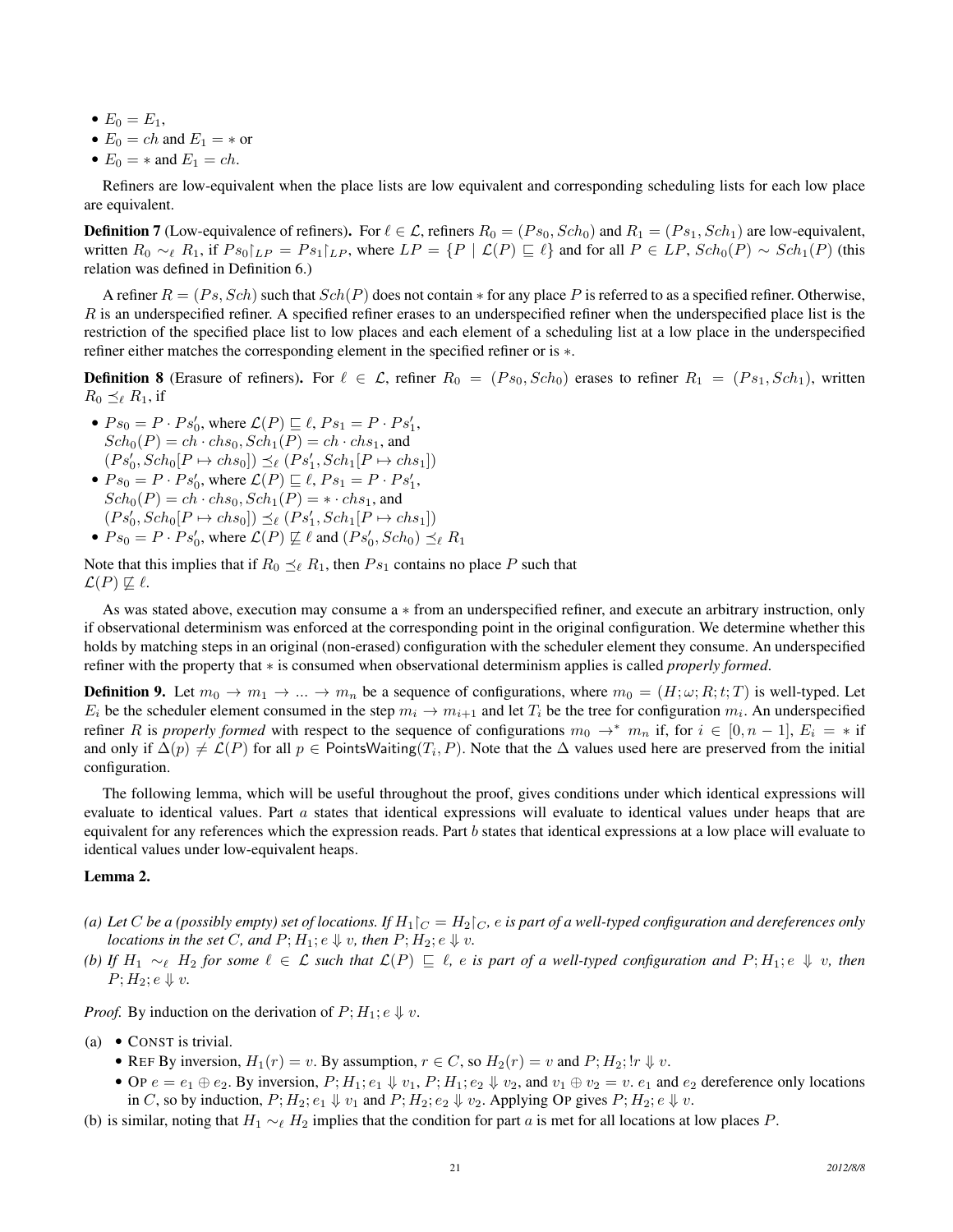The following three lemmas deal with simulating an original configuration against its erasure. We first show that at points where reordering is not possible and observational determinism does not apply, the original and erased configurations must agree on the set of instructions currently running.

**Lemma 3.** If  $\Gamma; \Delta \vdash T$ ,  $T \preceq_{\ell} T'$  and  $\Delta(p) \sqsubseteq \ell$  for some  $p \in$  PointsWaiting(T, P), then PointsRunning(T, P) = PointsRunning $(T', P)$ .

*Proof.* Let  $p \in$  PointsRunning $(T, P)$ .  $\mathcal{L}(P) \sqsubseteq \ell$  since  $\mathcal{L}(P) \sqsubseteq \Delta(p)$ , so by the definition of erasure,  $p \in$  PointsRunning $(T', P)$ . Now let  $p \in$  PointsRunning(T', P) and suppose  $p \notin$  PointsRunning(T, P). By inspection of the rules for erasure, since  $\langle P', s'^p \rangle \in T'$ , there exists a  $\langle P, s^p \rangle$  in T such that  $\langle P, s \rangle \preceq_{\ell} \langle P', s' \rangle$ , since only E-AT, E-HIGH, E-BACKAT, and E-LOW apply, and all have  $T = \langle P, s \rangle$ . We have  $P' \neq P$ , since otherwise, by the erasure rules, s and s' would start with the same instruction, so we would have  $p \in$  PointsRunning(T, P). Again by inspection of the rules, we have  $\mathcal{L}(P) \not\sqsubseteq \ell$  and, applying the case for that condition, T must contain  $\langle P', s_1; \text{backat}^{p_1} P; i^p; s_2 \rangle$ , and thus  $p \in \text{PointsWaiting}(T, P)$ . However, by the typing rule for backat,  $\mathcal{L}(P')\sqsubseteq\Delta(p)$ , and so  $\Delta(p)\not\sqsubseteq\ell.$  We also have that for all  $p'\in$  PointsRunning $(T,P),$   $p'\in$  MHPP $(p_1),$ and so  $\mathcal{L}(P') \sqsubseteq \Delta(p')$  for all p', which is a contradiction.  $\Box$ 

Lemmas 4 and 5 show the main result of this section of the proof. Lemma 4 runs a step-by-step simulation of an original configuration against its erasure. At each step, the original configuration may take a step at a high place (the first case of the lemma), the original configuration may take a step at a different high place, specified by a refiner that is low-equivalent to the original refiner used (the second case), or both configurations may take a step at a low place (the third case). In any of these cases, the resulting non-erased configuration still corresponds to the resulting erased configuration. Lemma 5 applies this inductively to show that configurations produce traces low-equivalent to those produced by their erasures.

**Lemma 4** (Simulation). Let  $l \in \mathcal{L}$ , and  $m_1 = (H_1; \omega; R_1; t_1; T_1)$  and  $m_2 = (H_2; \omega; R_2; t_2; T_2)$  be well-typed configurations. Let  $T_1', H_1'$  and  $t_1'$  be such that  $T_1 \preceq_\ell T_1', H_1 \sim_\ell H_1', t_1 \sim_\ell t_1', H m_1 \to m_2$  and  $R_1$  is properly formed with respect to this *step, then one of these cases holds:*

- $R_2 \sim_{\ell} R_1$ ,  $H_2 \sim_{\ell} H'_1$ ,  $t_2 \sim_{\ell} t'_1$ , and  $T_2 \preceq_{\ell} T'_1$
- *There exist*  $R, R', H'_2, t'_2$  and  $T'_2$  such that  $(H_1; \omega; R; t_1; T_1) \rightarrow (H'_2; \omega; R'; t'_2; T'_2)$ ,  $R \sim_{\ell} R_1$ ,  $H'_2 \sim_{\ell} H'_1$ ,  $t'_2 \sim_{\ell} t'_1$ , and  $T'_2 \preceq_{\ell} T'_1$
- there exists a configuration  $m'_2 = (H'_2; \omega; R'_2; t'_2; T'_2)$  and a refiner  $R'_1$  such that  $(H'_1; \omega; R'_1; t'_1; T'_1) \rightarrow m'_2$  with  $R'_1$  properly formed with respect to this step and  $R_1 \preceq_{\ell} R'_1$ . In addition,  $H_2 \sim_{\ell} H'_2$ ,  $t_2 \sim_{\ell} t'_2$  and  $T_2 \preceq_{\ell} T'_2$ .

*Proof.* By cases on the derivation of  $m_1 \rightarrow m_2$ .

- If this transition instantiates JOINDONE, PARALEFTDONE or PARARIGHTDONE, then  $m'_1$  can take the same step to a configuration containing a new tree  $T_2'$ . Heaps and traces are not modified and  $T_2 \preceq_{\ell} T_2'$  by induction, so the third case of the lemma applies.
- Suppose this transition instantiates IDLE with  $R_1 = (P \cdot Ps, Sch)$  and PointsRunning  $(T_1', P) = \emptyset$ . Then  $(H_1'; \omega; R_1'; t_1'; T_1') \rightarrow$  $(H'_1; \omega; R'_2; t'_1; T'_1)$  for some  $R'_1$  such that  $R_1 \preceq_{\ell} R'_1$ , and this reduction instantiates IDLEPLACE. Since no instructions were executed, the third case of the lemma applies.
- If it instantiates IDLEPLACE with  $R_1 = (P \cdot Ps, Sch)$  and PointsRunning $(T'_1, P) \neq \emptyset$ , then there is some  $p \in$ PointsWaiting(T<sub>1</sub>, P) waiting for return of control from a place  $P', \mathcal{L}(P') \not\sqsubseteq \ell$ .  $(H_1; \omega; (P' \cdot P \cdot Ps, Sch); t_1; T_1) \rightarrow$  $(H'_2; \omega; R_1; t'_2; T'_2)$  for some  $H'_2, t'_2, T'_2, ch. (P' \cdot P \cdot Ps, Sch) \sim_{\ell} R_1$ . The second case of the lemma applies.

Otherwise,  $T_1 = \langle P, i; s \rangle$ . We proceed further in cases on the execution of this statement.

- Suppose  $m_1 \to m_2$  executes an instruction at a place P, such that  $\mathcal{L}(P) \not\sqsubseteq \ell$ . Then this step must only modify high parts of the tree, heap and trace, so the first case of the lemma applies.
- Suppose  $m_1 \to m_2$  executes an activity  $\langle P, \text{at}^p P' s_1; s_2 \rangle$  such that  $\mathcal{L}(P) \sqsubseteq \ell$  but  $\mathcal{L}(P') \not\sqsubseteq \ell$ . By rule E-AT,  $T'_1 = \langle P, s_2 \rangle$ , so  $T_2 \preceq_{\ell} T'_1$  still holds and the first case of the lemma applies.
- Suppose  $R_1 = (P \cdot Ps, Sch)$  such that  $\mathcal{L}(P) \sqsubseteq \ell$  and  $m_1 \to m_2$  executes a program point  $p \in$  PointsRunning( $T_1, P$ ). If for some  $p \in$  PointsWaiting $(T_1, P)$  we have  $\Delta(p) = \mathcal{L}(P) \sqsubseteq \ell$ , then let  $R'_1 = (Ps' \cdot P, Sch')$ , where  $(Ps, Sch) \preceq_{\ell}$  $(Ps', Sch')$ . By Lemma 3, we have PointsRunning $(T_1, P)$ =PointsRunning $(T'_1, P)$ , so instantiating PLACE on both configurations will execute the same program point p. Otherwise, let  $R'_1 = (P \cdot Ps', Sch'[P \mapsto \cdot \cdot chs])$  such that  $R_1 \preceq_{\ell} R'_1$ . In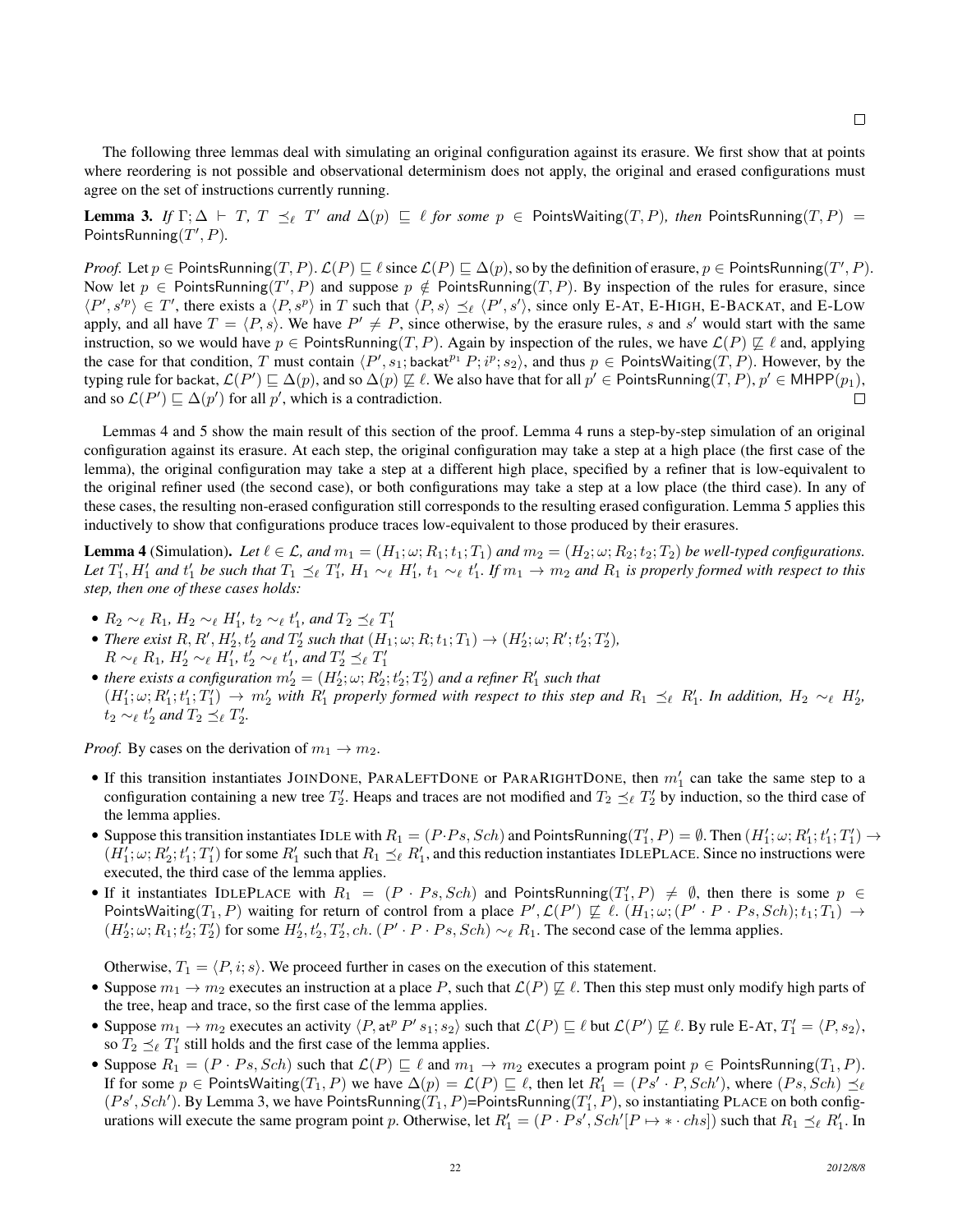either case, there exists a configuration  $m'_2$  such that  $(H'_1; \omega; R'_1; t'_1; T'_1) \to m'_2$  instantiates PLACE or PLACENONDET and executes p. Straightforward case analysis on i; s and i'; s' gives the conclusions for the third case of the lemma.

 $\Box$ 

**Lemma 5.** For any  $\ell \in \mathcal{L}$ , and for all well-typed configurations  $m_1 = (H_1; \omega; R_0; t_1; T_1)$ , if  $T_1 \preceq_{\ell} T'_1$ ,  $H_1 \sim_{\ell} H'_1$ ,  $t_1 \sim_{\ell} t'_1$  $and (T_1, \omega, R_0)$  emits  $t_0$ , then there exist  $t, t', R_1, R'_1$  such that

$$
R_0 \sim_{\ell} R_1, R_1 \preceq_{\ell} R'_1
$$
  
( $T_1, \omega, R_1$ ) emits  $t$   
( $T'_1, \omega, R'_1$ ) emits  $t'$   
 $t_0 \sim_{\ell} t \sim_{\ell} t'$ 

*and*  $R'_1$  *is properly formed with respect to the derivation of*  $(T'_1, \omega, R'_1)$  emits  $t'$ .

*Proof.* This is an inductive application of Lemma 4. Handling the first case of the lemma is straightforward, and the second case of the lemma is straightforward keeping in mind the transitivity of low-equivalence of refiners. In the third case of the lemma, there exists a configuration  $m'_2 = (H'_2; \omega; R'_2; t'_2; T'_2)$  and a refiner  $R'_0$  such that  $(H'_1; \omega; R'_0; t'_1; T'_1) \to m'_2$  with  $R'_0$ properly formed with respect to this step and  $R_0 \preceq_{\ell} R'_0$ . In addition,  $H_2 \sim_{\ell} H'_2$ ,  $t_2 \sim_{\ell} t'_2$  and  $T_2 \preceq_{\ell} T'_2$ . By induction, there exist  $t_i, t'_i, R_i, R'_i$  such that  $R_2 \sim_{\ell} R_i$ ,  $R_i \preceq_{\ell} R'_i$ ,  $(T_2, \omega, R_i)$  emits  $t_i$ ,  $(T'_2, \omega, R'_i)$  emits  $t'_i$  and  $R'_i$  is properly formed with respect to the latter derivation. Suppose  $R_i = (Ps_i, Sch_i), R'_i = (Ps'_i, Sch'_i), R_0 = (Ps_0, Sch_0), R'_0 = (Ps'_0, Sch'_0)$ . Suppose the step  $m_1 \to m_2$  consumed a scheduler function ch at place P. Let  $R_1 = (P \cdot Ps_i, Sch_i[P \mapsto ch \cdot Sch_i(P)]).$ Similarly, suppose the step  $(H'_1; \omega; R'_0; t'_1; T'_1) \to m'_2$  consumed a scheduler element E at place P (E may be a scheduler function,  $*$  or  $\epsilon$  indicating no element was consumed). Let  $R'_1 = (P \cdot Ps'_i, Sch_i[P \mapsto E \cdot Sch'_i(P)])$ . Since  $R_i \preceq_{\ell} R'_i$ , we have  $R_1 \preceq_{\ell} R'_1$ . Since  $R_2 \sim_{\ell} R_i$ , we have  $R_0 \sim_{\ell} R_1$ . Since  $R'_i$  was properly formed with respect to its derivation and  $R'_0$  was properly formed with respect to the step  $(H'_1; \omega; R'_0; t'_1; T'_1) \to m'_2$ ,  $R'_1$  is properly formed with respect to this step, followed by the remainder of the derivation.  $\Box$ 

The next section of the proof simulates two erased configurations against each other. The next definition formalizes the notion of an erased configuration. The proof then proceeds by showing the diamond property: if two erased configurations begin in agreement and take two different steps, they may each be made to take another step such that the resulting configurations agree. In particular, Lemmas 6 and 7 show that if a configuration executes  $p_0$  followed by  $p_1$  and an identical configuration executes  $p_1$  followed by  $p_0$ , the resulting configurations will agree on their heaps, traces and trees. This does not require observational determinism throughout the program, because we are considering configurations with equivalent refiners.

**Definition 10** (Erased Configuration). A configuration  $m = (H; \omega; R; t; T)$  is erased at level  $\ell \in \mathcal{L}$  if there exists a  $T_0$  such that  $T_0 \preceq_{\ell} T$ .

**Lemma 6.** Let  $\ell \in \mathcal{L}$  and  $m_0 = (H_0; \omega_0; R_0; t_0; \langle P, i^p; s \rangle)$  and  $m_1 = (H_1; \omega_1; R_1; t_1; \langle P, i^p; s \rangle)$  be well-typed erased *configurations. Suppose that* p *reads only over channels in the set* I *and writes only over channels in* O *(either or both sets may be empty) and that*  $\omega_0 \sim_{\ell} \omega_1$ ,  $H_0\upharpoonright_I = H_1\upharpoonright_I$ , and  $t_0\upharpoonright_I = t_1\upharpoonright_I$ . If  $m_0 \to (H_0'; \omega_0; R_0'; t_0'; T_0')$  and  $m_1 \rightarrow (H'_1; \omega_1; R'_1; t'_1; T'_1),$ 

*then*  $H_0$   $\big|_{C} = H_1' \big|_{C}$  *and*  $t_0' \big|_{C} = t_1' \big|_{C}$ *, where*  $C = I \cup O$ *, and*  $T_0' = T_1'$ *.* 

*Proof.* Since the instruction executed is the same in both reductions, proceed in cases on i. Note that since these are erased configurations at  $\ell$ , it must be the case that  $\mathcal{L}(P) \subseteq \ell$ . Otherwise, no instruction would execute at P in these configurations. This allows us to apply Lemma 2 for the expressions of assignments and input and output instructions, which gives  $H_0^t|_C = H_1^t|_C$ ,  $t_0^t|_C = t_1^t|_C$ , since the changes to heaps and traces depend only on the instruction itself and on the constant to which the expression evaluates. For all other instructions, heaps and traces are unchanged and these equalities are trivial.  $T'_0 = T'_1$  follows from a straightforward analysis of each case.  $\Box$ 

**Lemma 7.** Let  $\ell \in \mathcal{L}$  and  $m_0 = (H; \omega_0; t; T)$  and  $m_1 = (H; \omega_1; t; T)$  be well-typed erased configurations, with  $\Gamma; \Delta \vdash T$ . *Suppose*  $p_0, p_1 \in$  PointsRunning(T, P),  $\Delta(p_0) \not\sqsubseteq \mathcal{L}(P)$  *and*  $\Delta(p_1) \not\sqsubseteq \mathcal{L}(P)$  *(using*  $\Delta$  *from the original, non-erased configuration).* If  $m_0 \stackrel{p_0}{\rightarrow} m'_0$ <br> $m'' = (H'' \cdot \ldots \cdot H'' \cdot T'')$  and  $\stackrel{p_1}{\rightarrow} m_0''$  and  $m_1 \stackrel{p_1}{\rightarrow} m_1'$ <br>  $\stackrel{p_1}{\rightarrow} m_2''$  = (*H''*, (*y*),  $\stackrel{p_1}{\rightarrow}$  $\stackrel{p_0}{\rightarrow} m_1''$  to reach final configurations  $m_0'' = (H_0''; \omega_0; t_0''; T_0'')$  and  $m_1'' = (H_1''; \omega_1; t_1''; T_1''),$ *then*  $H_0'' = H_1''$ ,  $t_0'' = t_1''$  *and*  $T_0'' = T_1''$ .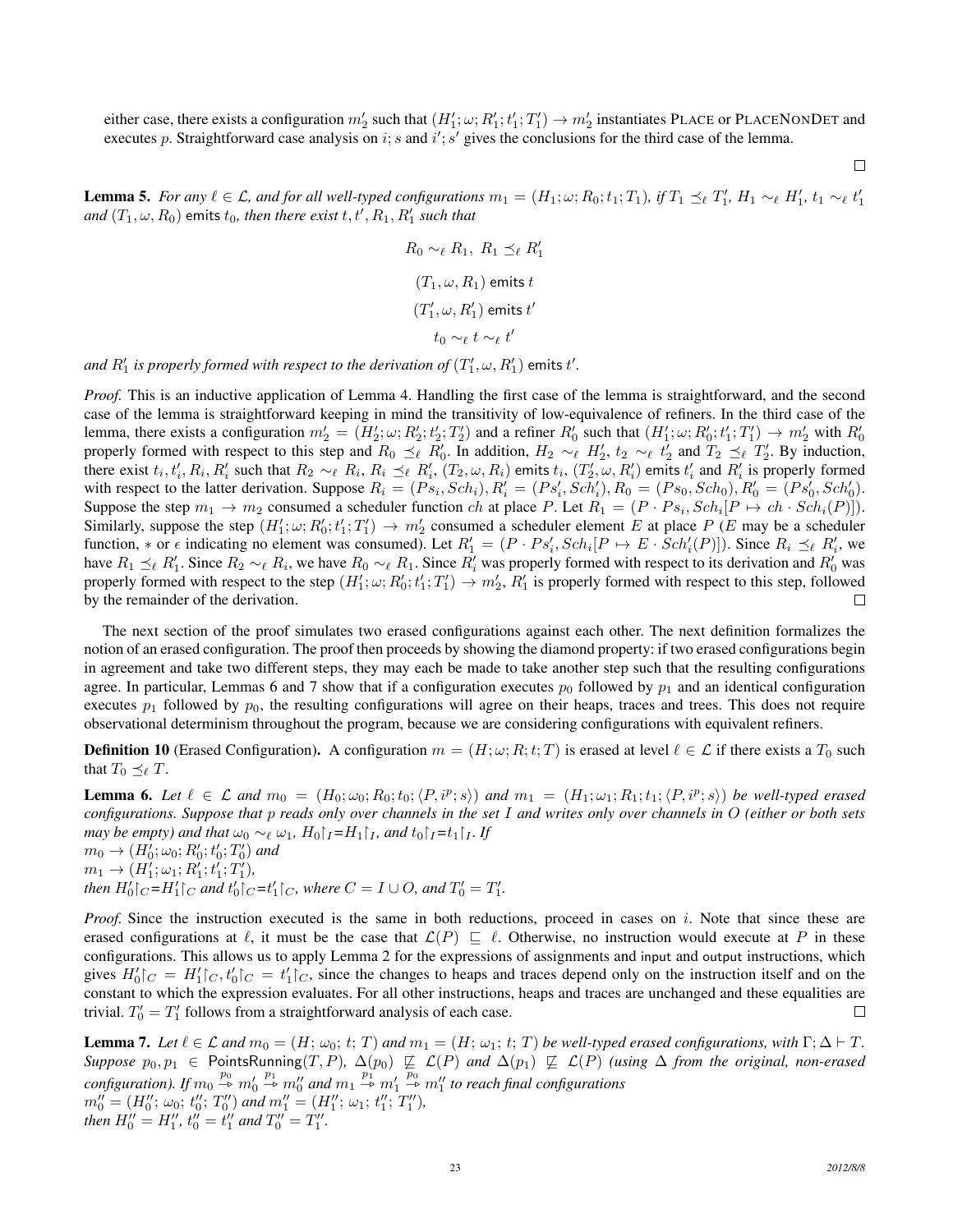*Proof.* Let  $m'_0 = (H'_0; \omega_0; t'_0; T'_0)$  be the intermediate step such that  $m_0 \stackrel{p_0}{\rightarrow} m'_0$  and  $m'_1 = (H'_1; \omega_1; t'_1; T'_1)$  be the intermediate step such that  $m_1 \stackrel{p_1}{\rightarrow} m'_1$ . Let  $S_0 = \langle P, i_0^{p_0}; s_0 \rangle$ ,  $S_1 = \langle P, i_1^{p_1}; s_1 \rangle$ .  $S_0$  and  $S_1$  are both contained in T. Suppose

$$
(H_0; \omega_0; t_0; S_0) \stackrel{p_0}{\rightarrow} (H_0; \omega_0; t_0; S'_0), (H_1; \omega_1; t_1; S_1) \stackrel{p_1}{\rightarrow} (H_1; \omega_1; t_1; S'_1)
$$

By the reduction rules on trees,  $T'_0$  is equal to T with  $S_0$  replaced by  $S'_0$  and  $T'_1$  is T with  $S_1$  replaced by  $S'_1$ .

Suppose instruction  $i_0$  reads only on channels in set  $I_0$  and writes only on channels in set  $O_0$ , and that instruction  $i_1$  reads only on channels in set  $I_1$  and writes only on channels in set  $O_1$ . Since  $p_0 \in \text{MHPP}(p_1)$ , the definitions of  $noWrite(\cdot, \cdot), noReadWrite(\cdot, \cdot)$  and  $noIO(\cdot)$  ensure that

$$
I_0 \cap O_1 = I_1 \cap O_0 = O_0 \cap (I_1 \cup O_1) = O_1 \cap (I_0 \cup O_0) = \emptyset
$$

We now execute  $i_1$  to produce the reduction  $m'_0$  $\stackrel{p_1}{\rightarrow}$   $m_0''$ . Since executing  $i_0$  could not alter any channel in  $I_1$  (because the sets of channels are disjoint), we have

$$
H_0' \restriction_{I_1} = H_1 \restriction_{I_1} t'_0 \restriction_{I_1} = t_1 \restriction_{I_1}
$$

The derivation of  $m_0'$  $\stackrel{p_1}{\rightarrow} m_0''$  contains the reduction

$$
(H'_0; \omega_0; t'_0; \langle P, i_1; s_1 \rangle) \stackrel{p_1}{\rightarrow} (H''_0; \omega_0; t''_0; T)
$$

so by Lemma 6,  $H_0''|_{I_1\cup O_1} = H_1'|_{I_1\cup O_1}$  and  $t_0''|_{I_1\cup O_1} = t_1'|_{I_1\cup O_1}$ . Executing  $i_0$  on  $m_1'$  cannot alter any channel in  $I_1\cup O_1$ , so we have

$$
H_0''|_{I_1\cup O_1}=H_1''|_{I_1\cup O_1}, t_0''|_{I_1\cup O_1}=t_1''|_{I_1\cup O_1}
$$

The symmetry of the situation gives

$$
H_1''|_{I_0\cup O_0}=H_0''|_{I_0\cup O_0}, t_1''|_{I_0\cup O_0}=t_0''|_{I_0\cup O_0}
$$

No other channels were modified in the execution of the two instructions, so  $H_0'' = H_1''$  and  $t_0'' = t_1''$ .

Since  $p_0 \in \text{MHPP}(p_1)$ ,  $S_0$  and  $S_1$  are non-overlapping parts of the program tree T. Thus, after executing  $i_0$ ,  $S_1$  is still contained in  $T'_0$ . By Lemma 6,  $T''_1$  is  $T'_1$  with  $S_0$  replaced by  $S'_0$ . By symmetry,  $T''_0$  is  $T'_0$  with  $S_1$  replaced by  $S'_1$ . This makes both  $T_0''$  and  $T_1''$  equal to T with both of these replacements.  $\Box$ 

**Lemma 8** (Diamond Property). Let  $\ell \in \mathcal{L}$ . Let

$$
m_0 = (H; \omega_0; R_0; t; T)
$$
  
\n
$$
m_1 = (H; \omega_1; R_1; t; T)
$$
  
\n
$$
m'_0 = (H'_0; \omega_0; R'_0; t'_0; T'_0)
$$
  
\n
$$
m'_1 = (H'_1; \omega_1; R'_1; t'_1; T'_1)
$$

*be well-typed erased configurations such that*  $\omega_0 \sim_\ell \omega_1$ ,  $R_0 \sim_\ell R_1$ . If  $m_0 \to m'_0$ ,  $m_1 \to m'_1$  and  $R_0$  and  $R_1$  are properly *formed with respect to their respective steps, then either*

•  $t'_0 = t'_1, T'_0 = T'_1$  and  $H'_0 = H'_1$  or

• there exist configurations  $m_0'' = (H'; \omega_0; R'_0; t'; T')$  and  $m_1'' = (H'; \omega_1; R'_1; t'; T')$  such that

$$
(H'_0; \omega_0; R''_0; t'_0; T'_0) \to m''_0, (H'_1; \omega_1; R''_1; t'_1; T'_1) \to m''_1
$$

where  $R_0'' \sim_\ell R_1''$  and these refiners are properly formed with respect to their respective steps.

*Proof.* By case analysis. Let  $R_0 = (P \cdot Ps_0, Sch_0), R_1 = (P \cdot Ps_1, Sch_1)$  (the same place must be at the front of both lists since  $\mathcal{L}(P) \sqsubseteq \ell$  and  $R_0 \sim_{\ell} R_1$ ).

• If  $m_0 \to m'_0$  instantiates JOINDONE, PARALEFTDONE or PARARIGHTDONE, then T contains  $\checkmark$   $\triangleright T'$ ,  $\checkmark$  ||T<sub>2</sub> or T<sub>1</sub>|| $\checkmark$ (the place attached to  $\checkmark$  is not important, but must be a place whose level is below  $\ell$  since T is erased.) The step  $m_1 \to m_1'$ can instantiate the same rule. Since these rules do not depend on  $\omega$  or R, we must have  $T'_0 = T'_1$ . Neither emits an event or modifies the heap, so so  $t'_0 = t'_1 = t$  and  $H'_0 = H'_1 = H$ .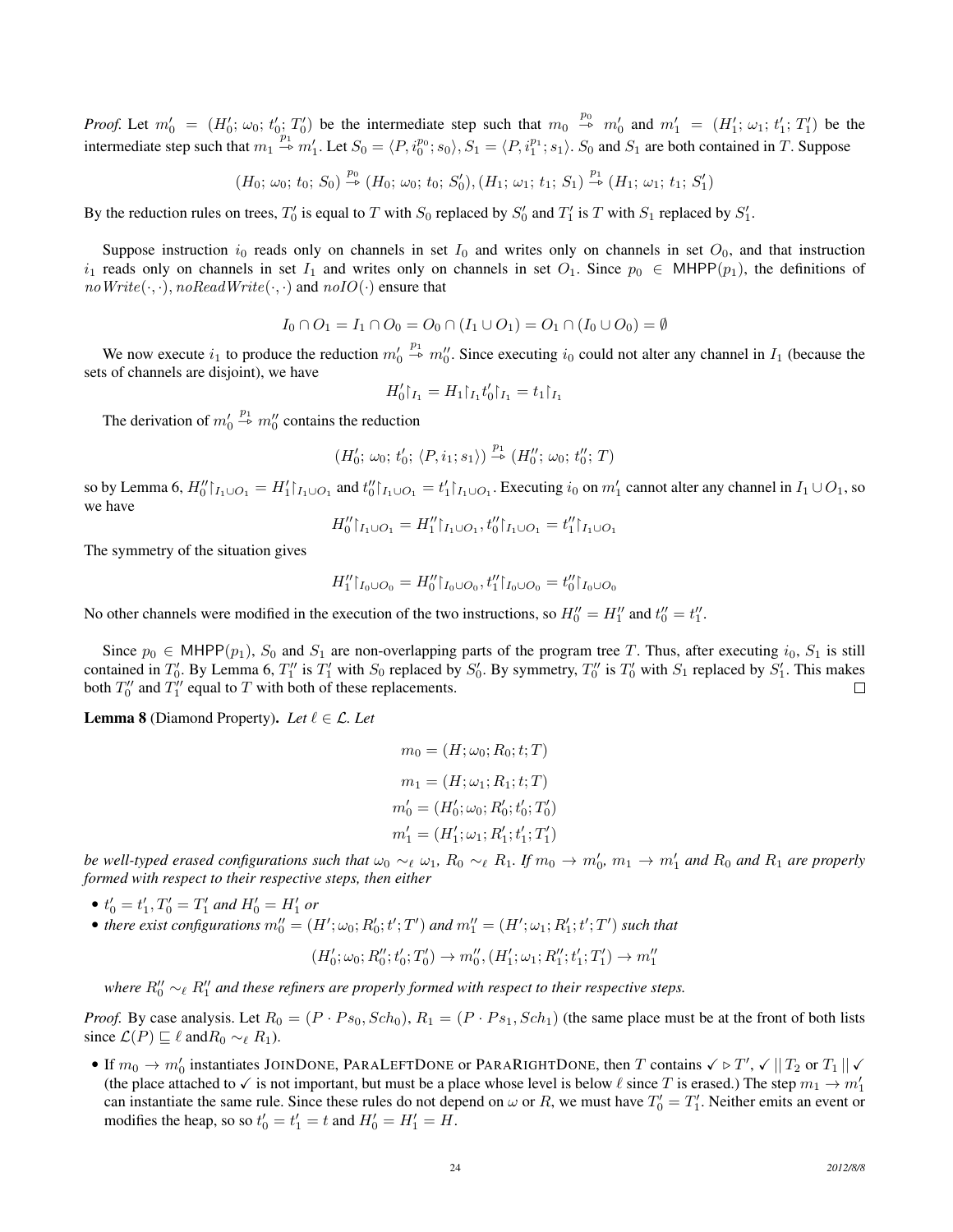- Suppose  $Sch_0(P) = ch \cdot chs_0$ . Since  $R_0$  is properly formed, it must be the case that  $\Delta(p) \subseteq \ell$  for some  $p \in$ PointsWaiting(T, P). Since  $R_1$  is also properly formed with respect to a step from T and  $R_0 \sim_{\ell} R_1$ ,  $Sch_1(P) = ch \cdot ch_1$ . Thus,  $m_0 \to m'_0$  and  $m_1 \to m'_1$  both instantiate PLACE with the same ch, so both execute the same instruction. The statement reduction rules only depend on H, t and  $\omega(P, t\vert_P)$ , all of which are the same for both configurations, so  $T'_0 = T'_1, H'_0 = H'_1$  and  $t'_0 = t'_1$ .
- Otherwise,  $Sch_0(P) = * \cdot chs_0$ . Since  $R_0$  is properly formed, it must be the case that  $\Delta(p) \not\sqsubseteq \ell$  for all  $p \in$ PointsWaiting(T, P). Since  $R_1$  is also properly formed with respect to a step from T and  $R_0 \sim_{\ell} R_1$ ,  $Sch_1 = * \cdot chs_1$ , and  $m_0 \to m'_0$  and  $m_1 \to m'_1$  instantiate PLACENONDET. If both execute the same instruction, then, as above,  $T'_0 = T'_1, H'_0 = H'_1$  and  $t'_0 = t'_1$ .
- If the two configurations instantiate PLACENONDET with different instructions, then suppose  $m_0 \stackrel{p_0}{\rightarrow} m'_0$  and  $m_1 \stackrel{p_1}{\rightarrow} m'_1$ .<br>Since *P*<sub>1</sub> and *P*<sub>1</sub> were properly formed  $\Lambda(n_1) \uparrow C(P)$  and  $\Lambda(n_2) \uparrow C(P)$ . Le Since  $R_0$  and  $R_1$  were properly formed,  $\Delta(p_0) \not\sqsubseteq \mathcal{L}(P)$  and  $\Delta(p_1) \not\sqsubseteq \mathcal{L}(P)$ . Let  $R_0'' = R_0$ ,  $R_1'' = R_1$ . This allows the transitions

$$
m_0 \to (H'_0; \omega_0; (P \cdot Ps_0, Sch_0[P \mapsto * \cdot chs_0]); t'_0; T'_0) \to (H''_0; \omega_0; R'_0; t''_0; T''_0)
$$
  

$$
m_1 \to (H'_1; \omega_1; (P \cdot Ps_1, Sch_1[P \mapsto * \cdot chs_1]); t'_1; T'_1) \to (H''_1; \omega_1; R'_1; t''_1; T''_1)
$$

where the first transition executes program point  $p_0$  followed by  $p_1$  and the second executes program point  $p_1$  followed by  $p_0$ . By Lemma 7,  $H''_0 = H''_1$ ,  $t''_0 = t''_1$  and  $T''_0 = T''_1$ . Since  $R_0$  and  $R_1$  were properly formed,  $\Delta(p) \neq \mathcal{L}(P)$  for all  $p \in$  PointsWaiting(T, P). Rules T-FINISH and T-JOIN ensure that if all activities at a place are tainted with high information, this will be the case until they all finish executing, so  $\Delta(p) \neq \mathcal{L}(P)$  for all  $p \in$  PointsWaiting( $T'_0, P$ ) and  $p \in$  PointsWaiting( $T'_1, P$ ). Thus,  $(P \cdot Ps_0, Sch_0[P \mapsto * \cdot chs_0])$  and  $(P \cdot Ps_1, Sch_1[P \mapsto * \cdot chs_1])$  are properly formed with respect to their respective steps.

 $\Box$ 

We are now prepared to show a confluence property similar to those of other proofs that use this technique [44, 45]. That is, if two erased configurations begin with identical heaps, trees and traces and low-equivalent refiners and input strategies, and each take an arbitrary numbers of steps, these configurations are confluent. Lemma 10 uses this to show that, at any given point, two erased configurations that began in agreement must have traces that agree, up to prefix.

**Lemma 9** (Confluence of Erased Configurations). Let  $\ell \in \mathcal{L}$  and

$$
m_0 = (H; \omega_0; R_0; t; T),
$$
  
\n
$$
m_1 = (H; \omega_1; R_1; t; T),
$$
  
\n
$$
m'_0 = (H'_0; \omega_0; R'_0; t'_0; T'_0),
$$
  
\n
$$
m'_1 = (H'_1; \omega_1; R'_1; t'_1; T'_1)
$$

*be well-typed erased configurations such that*  $\omega_0 \sim_\ell \omega_1$ ,  $R_0 \sim_\ell R_1$ . If  $m_0 \to^* m'_0$ ,  $m_1 \to^* m'_1$  and  $R_0$  and  $R_1$  are properly *formed with respect to their respective derivations, then there exist configurations*

$$
m_0'' = (H'; \omega_0; R_0''; t'; T'),
$$
  

$$
m_1'' = (H'; \omega_1; R_1''; t'; T')
$$

such that  $(H'_0;\omega_0;\overline{R'_0};t'_0;T'_0)\to^* m''_0$ ,  $(H'_1;\omega_1;\overline{R'_1};t'_1;T'_1)\to^* m''_1$ , where  $\overline{R'_0}\sim_\ell \overline{R'_1}$  and  $\overline{R_0}$  and  $\overline{R_1}$  are properly formed *with respect to their respective derivations.*

*Proof.* This is a standard induction on the diamond property (Lemma 8).

**Lemma 10** (Prefix-Equivalence of Erased Configurations). Let  $H_{init}$  be the default (empty) heap. For any  $\ell \in \mathcal{L}$  and erased *configurations*

$$
m_0 = (H_{init}; \omega_0; R_0; \epsilon; T),
$$
  

$$
m_1 = (H_{init}; \omega_1; R_1; \epsilon; T)
$$

*such that*  $\Gamma; \Delta \vdash T$ ,  $R_0 \sim_{\ell} R_1$ ,  $\omega_0 \sim_{\ell} \omega_1$ , if  $(T, \omega_0, R_0)$  emits  $t_0$ ,  $(T, \omega_1, R_1)$  emits  $t_1$  *and*  $R_0$  *and*  $R_1$  *are properly formed with respect to their respective derivations, then for all P, either*  $t_0$  *P is a prefix of*  $t_1$  *P or*  $t_1$  *P is a prefix of*  $t_0$  *P.* 

 $\Box$